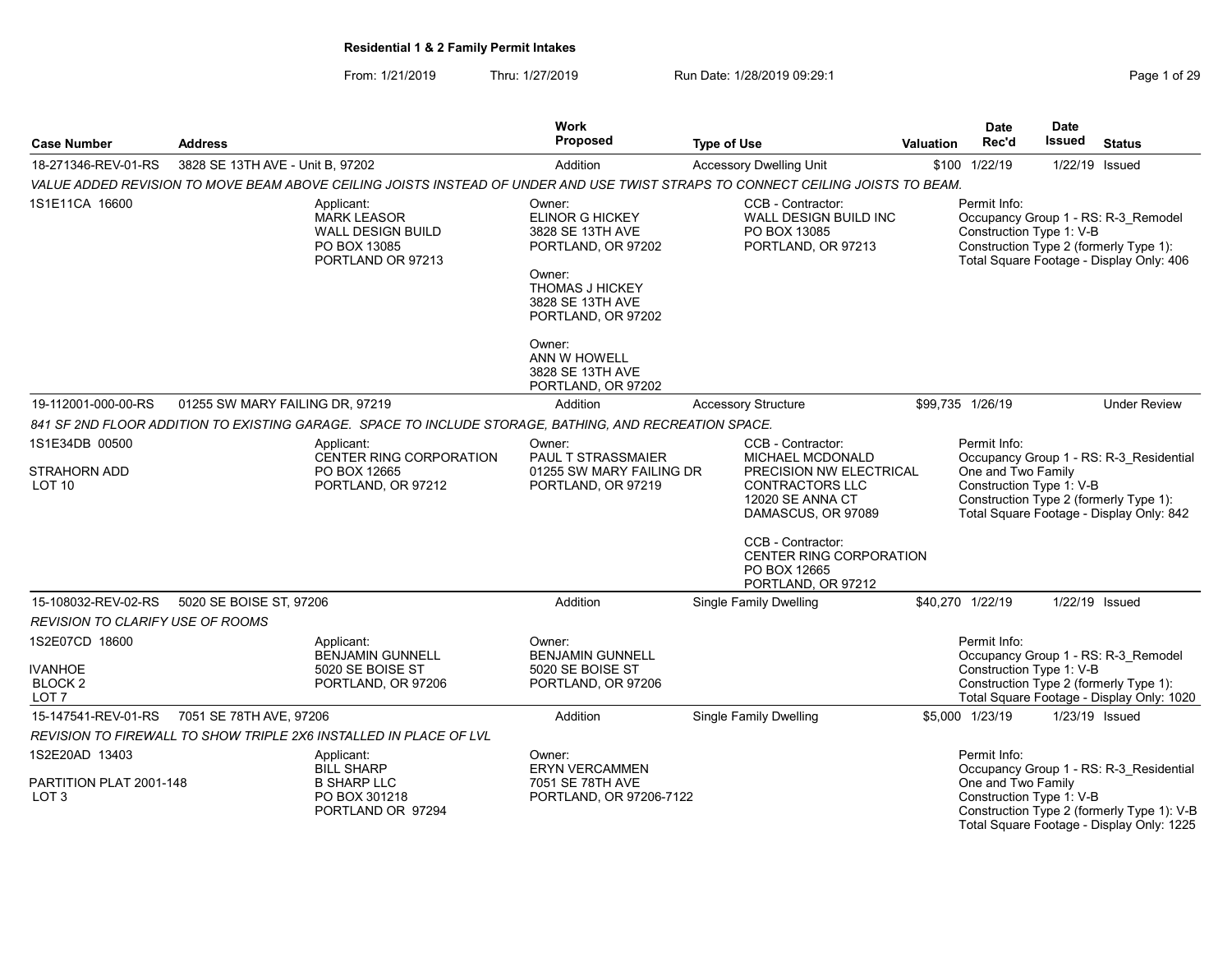From: 1/21/2019 Thru: 1/27/2019 Run Date: 1/28/2019 09:29:1<br>
Page 2 of 29

| <b>Case Number</b>                                                                                                                                                                                                                                                          | <b>Address</b>                   |                                                                                                                                                                                                                                         | <b>Work</b><br>Proposed                                                                                                                                                     | <b>Type of Use</b> |                                                                                                                                                                                                                                                 | <b>Valuation</b> | <b>Date</b><br>Rec'd                                                                                                                          | <b>Date</b><br><b>Issued</b> | <b>Status</b>                                                                                                                                                                                                                                  |
|-----------------------------------------------------------------------------------------------------------------------------------------------------------------------------------------------------------------------------------------------------------------------------|----------------------------------|-----------------------------------------------------------------------------------------------------------------------------------------------------------------------------------------------------------------------------------------|-----------------------------------------------------------------------------------------------------------------------------------------------------------------------------|--------------------|-------------------------------------------------------------------------------------------------------------------------------------------------------------------------------------------------------------------------------------------------|------------------|-----------------------------------------------------------------------------------------------------------------------------------------------|------------------------------|------------------------------------------------------------------------------------------------------------------------------------------------------------------------------------------------------------------------------------------------|
| 17-172720-REV-01-RS                                                                                                                                                                                                                                                         | 1711 SE 47TH AVE - Unit B, 97215 |                                                                                                                                                                                                                                         | Addition                                                                                                                                                                    |                    | <b>Single Family Dwelling</b>                                                                                                                                                                                                                   |                  | \$3,000 1/23/19                                                                                                                               |                              | 1/23/19 Issued                                                                                                                                                                                                                                 |
|                                                                                                                                                                                                                                                                             |                                  | VALUE ADDED REVISION TO EXPAND PROPOSED ADDITION TO EXISTING HOUSE TO CREATE STORAGE SPACE. UPGRADE CEILING JOISTS AND MOVE ATTIC ACCESS AT GARAGE                                                                                      |                                                                                                                                                                             |                    |                                                                                                                                                                                                                                                 |                  |                                                                                                                                               |                              |                                                                                                                                                                                                                                                |
| 1S2E06CA 22300                                                                                                                                                                                                                                                              |                                  | Applicant:<br>DANIEL LEE DUNN JR<br>21932 S SCHIEFFER ROAD<br>COLTON, OR 97017                                                                                                                                                          | Owner:<br><b>LAURA E ONSTAD</b><br>1711 SE 47TH AVE<br>PORTLAND, OR 97215-3205<br>Owner:<br>VINCENT E ONSTAD<br>1711 SE 47TH AVE<br>PORTLAND, OR 97215-3205                 |                    | CCB - Contractor:<br>DANIEL LEE DUNN JR<br>21932 S SCHIEFFER ROAD<br>COLTON, OR 97017                                                                                                                                                           |                  | Permit Info:<br>One and Two Family<br>Construction Type 1: V-B                                                                                |                              | Occupancy Group 1 - RS: R-3 Residential<br>Construction Type 2 (formerly Type 1): V-B<br>Total Square Footage - Display Only: 1321                                                                                                             |
| 17-249714-DFS-01-RS                                                                                                                                                                                                                                                         | 3808 SW MT ADAMS DR, 97239       |                                                                                                                                                                                                                                         | Addition                                                                                                                                                                    |                    | Single Family Dwelling                                                                                                                                                                                                                          |                  | \$7,474 1/25/19                                                                                                                               |                              | <b>Under Review</b>                                                                                                                                                                                                                            |
| <b>DEFERRED SPRINKLERS</b>                                                                                                                                                                                                                                                  |                                  |                                                                                                                                                                                                                                         |                                                                                                                                                                             |                    |                                                                                                                                                                                                                                                 |                  |                                                                                                                                               |                              |                                                                                                                                                                                                                                                |
| 1S1E09CB 02400<br>COUNCIL CREST PK<br>BLOCK 5<br>S 20.5' OF LOT 12<br>N 15' OF LOT 13<br>S 20' OF LOT 13; LOT 14<br>18-123494-REV-01-RS<br>1S2E01CA 08500<br>NEWHURST PK<br>N 120.80' OF E 200' OF SUB 2 OF LOT 55 EXC PORTLAND, OR 97233<br>S 62' OF E 120' & EXC PT IN ST | 1917 SE 148TH AVE, 97233         | Applicant:<br><b>CLIFF HOWARD</b><br>34469 HANKEY RD<br>ST HELENS, OR 97051<br>REVISION TO REMOVE (3) TREES AND MODIFY TREE PROTECTION FENCING: REDUCE NUMBER OF NEW TREES<br>Applicant:<br><b>ABRAHAM MERESSA</b><br>1917 SE 148TH AVE | Owner:<br>STIPKALA CONSTRUCTION LLC<br>8057 QUINAULT RD<br><b>BLAINE, WA 98230</b><br>Addition<br>Owner:<br>YBIRHAN MERESSA<br>1917 SE 148TH AVE<br>PORTLAND, OR 97233-2726 |                    | CCB - Contractor:<br><b>SANDII CHASE</b><br>WYATT FIRE PROTECTION INC<br>9095 SW BURNHAM ST<br>TIGARD, OR 97223-6104<br>CCB - Contractor:<br>STIPKALA CONSTRUCTION LLC<br>8057 QUINAULT RD<br><b>BLAINE, WA 98230</b><br>Single Family Dwelling |                  | Permit Info:<br>One and Two Family<br>Construction Type 1: V-B<br>\$1/24/19<br>Permit Info:<br>One and Two Family<br>Construction Type 1: V-B |                              | Occupancy Group 1 - RS: R-3_Residential<br>Construction Type 2 (formerly Type 1): V-B<br>Total Square Footage - Display Only: 5068<br><b>Under Review</b><br>Occupancy Group 1 - RS: R-3 Residential<br>Construction Type 2 (formerly Type 1): |
|                                                                                                                                                                                                                                                                             |                                  |                                                                                                                                                                                                                                         |                                                                                                                                                                             |                    |                                                                                                                                                                                                                                                 |                  |                                                                                                                                               |                              | Total Square Footage - Display Only: 1511                                                                                                                                                                                                      |
| 18-274080-REV-01-RS                                                                                                                                                                                                                                                         | 4315 NE DAVIS ST. 97213          |                                                                                                                                                                                                                                         | Addition                                                                                                                                                                    |                    | Single Family Dwelling                                                                                                                                                                                                                          |                  | \$1/24/19                                                                                                                                     |                              | 1/24/19 Issued                                                                                                                                                                                                                                 |
| 1N2E31CB 09300                                                                                                                                                                                                                                                              |                                  | REVISION - REMOVE AND WIDEN INTERIOR DOOR OPENING, REPLACE (E) DOUBLE HUNG WINDOWS WITH CASEMENT WINDOWS IN BEDROOM #3 & MASTER BEDROOM, NEW FLOOR FRAMING                                                                              |                                                                                                                                                                             |                    | CCB - Contractor:                                                                                                                                                                                                                               |                  | Permit Info:                                                                                                                                  |                              |                                                                                                                                                                                                                                                |
| LAURELHURST<br>BLOCK 114<br><b>LOT 12</b>                                                                                                                                                                                                                                   |                                  | Applicant:<br><b>DAVID PRATT</b><br>MCBRIDE CONSTRUCTION<br><b>RESOURCES, INC</b><br>5291 NE ELAM YOUNG PKWY<br>SUITE <sub>120</sub><br>HILLSBORO OR 97124                                                                              | Owner:<br>PAUL E SEUC-ROCHER<br>4315 NE DAVIS ST<br>PORTLAND, OR 97213<br>Owner:<br>CAITLIN A C CUNNINGHAM<br>4315 NE DAVIS ST<br>PORTLAND, OR 97213                        |                    | MCBRIDE CONSTRUCTION<br><b>RESOURCES INC</b><br>224 NICKERSON ST<br>SEATTLE, WA 98109                                                                                                                                                           |                  | One and Two Family<br>Construction Type 1: V-B                                                                                                |                              | Occupancy Group 1 - RS: R-3 Residential<br>Construction Type 2 (formerly Type 1): V-B<br>Total Square Footage - Display Only: 1475                                                                                                             |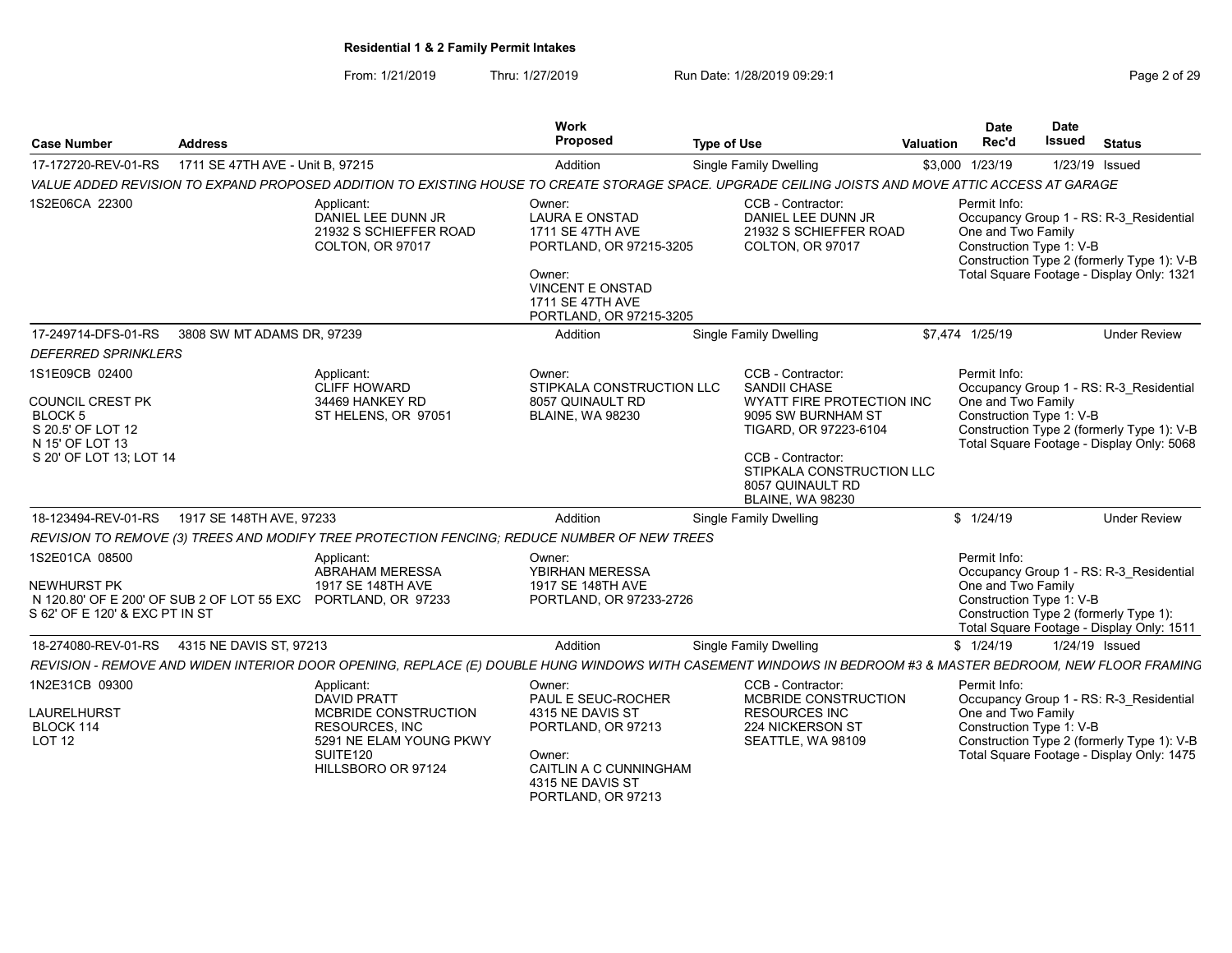| <b>Case Number</b>                                                          | <b>Address</b>                   |                                                                                                                                                | Work<br>Proposed                                                                                                                                              | <b>Type of Use</b>                                                                                                                                                                         | Date<br>Rec'd<br>Valuation                                            | Date<br><b>Issued</b><br>Status                                                                                               |
|-----------------------------------------------------------------------------|----------------------------------|------------------------------------------------------------------------------------------------------------------------------------------------|---------------------------------------------------------------------------------------------------------------------------------------------------------------|--------------------------------------------------------------------------------------------------------------------------------------------------------------------------------------------|-----------------------------------------------------------------------|-------------------------------------------------------------------------------------------------------------------------------|
| 18-275941-000-00-RS                                                         | 4647 SE 46TH AVE, 97206          |                                                                                                                                                | Addition                                                                                                                                                      | Single Family Dwelling                                                                                                                                                                     | \$45,000 1/22/19                                                      | 1/22/19 Issued                                                                                                                |
|                                                                             |                                  | KITCHEN ADDITION TO WEST SIDE OF HOUSE****ELECTRICAL. PLUMBING AND MECHANICAL PERMIT SEPARATE****                                              |                                                                                                                                                               |                                                                                                                                                                                            |                                                                       |                                                                                                                               |
| 1S2E18BB 01100<br>THAYER<br><b>BLOCK2</b><br>N 1/2 OF LOT 21&22             |                                  | Applicant:<br>SARAH MELANDER<br>4647 SE 46TH AVE<br>PORTLAND, OR 97206                                                                         | Owner:<br><b>SARAH MELANDER</b><br>4647 SE 46TH AVE<br>PORTLAND, OR 97206<br>Owner:<br><b>MATTHEW MELANDER</b><br>4647 SE 46TH AVE<br>PORTLAND, OR 97206      |                                                                                                                                                                                            | Permit Info:<br>One and Two Family<br>Construction Type 1: V-B        | Occupancy Group 1 - RS: R-3 Residential<br>Construction Type 2 (formerly Type 1):<br>Total Square Footage - Display Only: 111 |
| 19-104421-000-00-RS                                                         | 9245 SE LINCOLN ST, 97216        |                                                                                                                                                | Addition                                                                                                                                                      | Single Family Dwelling                                                                                                                                                                     | \$5,139 1/25/19                                                       | 1/25/19 Issued                                                                                                                |
|                                                                             |                                  |                                                                                                                                                |                                                                                                                                                               | PATIO COVER TO REAR ELEVATION, PARTIAL RESPONSE TO 18-281251-AL/18-278069-HS, ***PLUMBING, ELECTRICAL AND MECHANICAL PERMITS TO BE OBTAINED SEPARATELY***                                  |                                                                       |                                                                                                                               |
| 1S2E04DB 02800<br><b>ROCHESTER</b><br>BLOCK <sub>3</sub><br>W 50' OF LOT 11 |                                  | Applicant:<br>BELAYNESH WORKU<br>9245 SE LINCOLN ST<br>PORTLAND OR 97216                                                                       | Owner:<br><b>MULAT G WOLELA</b><br>9245 SE LINCOLN ST<br>PORTLAND, OR 97216<br>Owner:<br><b>BELAYNESH A WORKU</b><br>9245 SE LINCOLN ST<br>PORTLAND, OR 97216 |                                                                                                                                                                                            | Permit Info:<br>Patios, Porches, Carports<br>Construction Type 1: V-B | Occupancy Group 1 - RS: U_Decks,<br>Construction Type 2 (formerly Type 1):<br>Total Square Footage - Display Only: 215        |
| 19-108102-000-00-RS                                                         | 4319 NE 62ND AVE - Unit B, 97218 |                                                                                                                                                | Addition                                                                                                                                                      | Single Family Dwelling                                                                                                                                                                     | \$180,000 1/23/19                                                     | <b>Under Review</b>                                                                                                           |
|                                                                             |                                  |                                                                                                                                                |                                                                                                                                                               | MRAA; ADDITION TO EXISTING SFR; RETAIN EXISTING WALL; MAIN FL ADDITION TO INCLUDE ADU WITH LIVING ROOM, KITCHEN, AND BEDROOM; MAIN UNIT TO INCLUDE GREAT ROOM, DINING                      |                                                                       |                                                                                                                               |
| 1N2E19DA 02100                                                              |                                  | Applicant:<br>FEDERICO MORA-PEREDIA<br>FRED'S CUSTOM CONSTRUCTION 4062 NE FAIRVIEW LAKE WAY<br>4344 NE JARRETT ST, APT J<br>PORTLAND, OR 97218 | Owner:<br><b>LIN CHAN</b><br>FAIRVIEW, OR 97024                                                                                                               | CCB - Contractor:<br>FREDS CUSTOM CONSTRUCTION<br>& REMODELING LLC<br>4344 NE JARRETT ST APT J<br>PORTLAND, OR 97218                                                                       | Permit Info:<br>One and Two Family<br>Construction Type 1: V-B        | Occupancy Group 1 - RS: R-3 Residential<br>Construction Type 2 (formerly Type 1):<br>Number of New Dwelling Units:            |
| 19-110185-000-00-RS                                                         | 5707 SW MENEFEE DR, 97239        |                                                                                                                                                | Addition                                                                                                                                                      | Single Family Dwelling                                                                                                                                                                     | \$81,375 1/23/19                                                      | <b>Under Review</b>                                                                                                           |
|                                                                             |                                  |                                                                                                                                                |                                                                                                                                                               | MRAA- 687 SF ADDITION ABOVE GARAGE. NEW SPACE TO INCLUDE BEDROOM, BATHROOM, FAMILY ROOM AND WET BAR. REMODEL ATTACHED GARAGE                                                               |                                                                       |                                                                                                                               |
| 1S1E16DA 06700<br><b>TERWILLIGER HTS</b><br>BLOCK <sub>8</sub><br>LOT 4     |                                  | Applicant:<br>HAMISH MURRAY<br><b>HAMISH MURRAY</b><br><b>CONSTRUCTION INC</b><br>4440 SW CORBETT AVE SUITE 201<br>PORTLAND, OR 97239          | Owner:<br><b>DANIEL WEBERT</b><br>5707 SW MENEFEE DR<br>PORTLAND, OR 97239<br>Owner:<br><b>HEATHER QUINTER</b><br>5707 SW MENEFEE DR<br>PORTLAND, OR 97239    | CCB - Contractor:<br><b>HAMISH MURRAY</b><br><b>HAMISH MURRAY</b><br><b>CONSTRUCTION INC</b><br>4440 SW CORBETT AVE SUITE 201 Construction Type 2 (formerly Type 1):<br>PORTLAND, OR 97239 | Permit Info:<br>One and Two Family<br>Construction Type 1: V-B        | Occupancy Group 1 - RS: R-3 Residential<br>Total Square Footage - Display Only: 687                                           |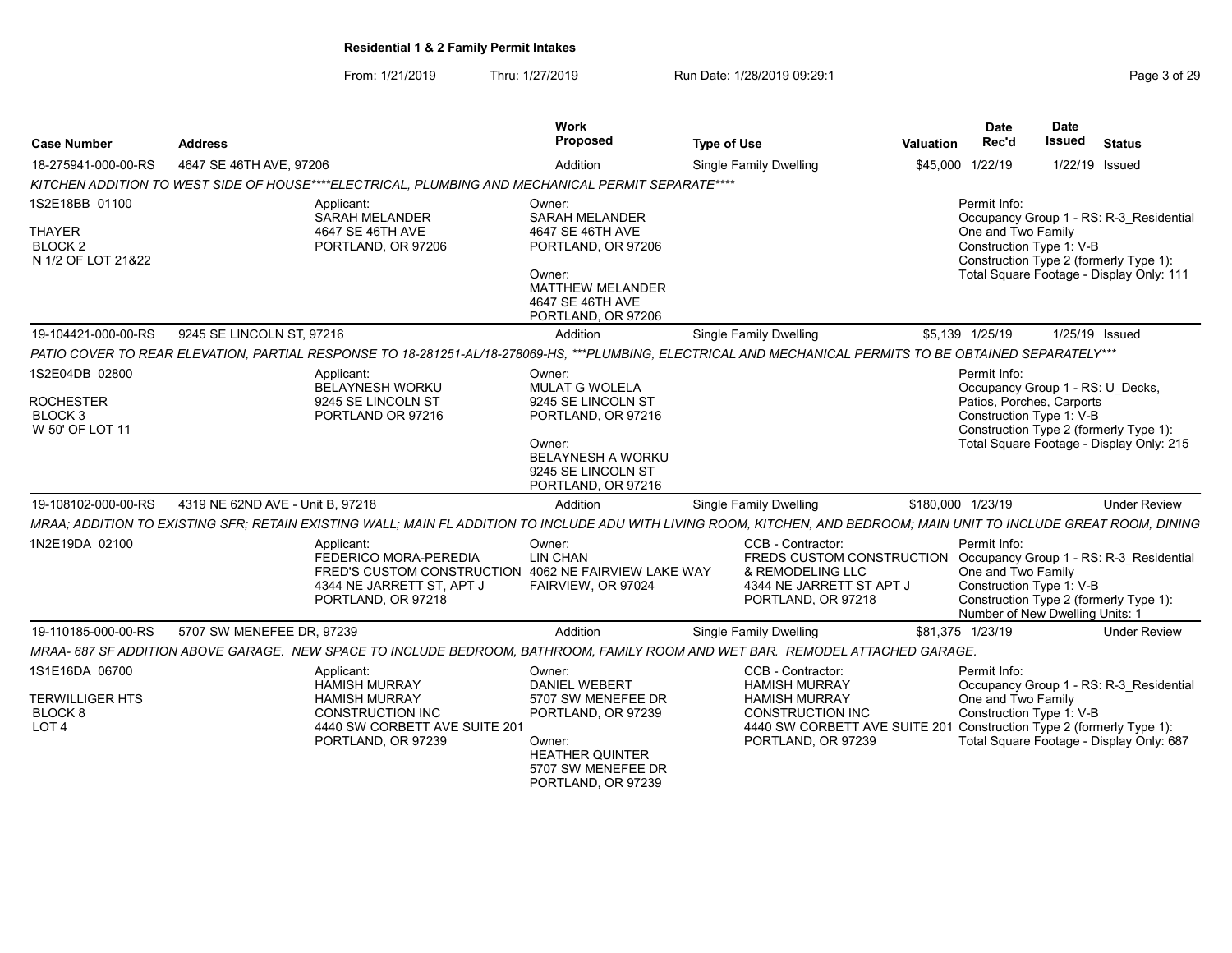From: 1/21/2019 Thru: 1/27/2019 Run Date: 1/28/2019 09:29:1<br>
Page 4 of 29

| <b>Case Number</b>                                                        | <b>Address</b>                    |                                                                                                                                                                 | Work<br>Proposed                                                                                                                                                   | <b>Type of Use</b>                                                                                                                                  | Valuation         | <b>Date</b><br>Rec'd                                                          | <b>Date</b><br>Issued | <b>Status</b>                                                                                                                |
|---------------------------------------------------------------------------|-----------------------------------|-----------------------------------------------------------------------------------------------------------------------------------------------------------------|--------------------------------------------------------------------------------------------------------------------------------------------------------------------|-----------------------------------------------------------------------------------------------------------------------------------------------------|-------------------|-------------------------------------------------------------------------------|-----------------------|------------------------------------------------------------------------------------------------------------------------------|
| 19-110686-000-00-RS                                                       | 12146 SW 29TH AVE, 97219          |                                                                                                                                                                 | Addition                                                                                                                                                           | <b>Single Family Dwelling</b>                                                                                                                       |                   | \$3,948 1/25/19                                                               | 1/25/19 Issued        |                                                                                                                              |
|                                                                           |                                   | ADDITION TO EXPAND THE EXISTING COVERED PORCH FROM 48SF TO 90SF AND CONVERT THE EXISTING GARAGE TO STORAGE SPACE                                                |                                                                                                                                                                    |                                                                                                                                                     |                   |                                                                               |                       |                                                                                                                              |
| 1S1E32DA 06500<br>SECTION 32 1S 1E<br>TL 6500 1.16 ACRES                  |                                   | Applicant:<br><b>WILLIAM GRIMM</b><br>1716 SE 29TH AVE<br>PORTLAND, OR 97214                                                                                    | Owner:<br>DAVID C JOHNSON<br>12146 SW 29TH AVE<br>PORTLAND, OR 97219<br>Owner:<br><b>MARY J ROWAN</b><br>12146 SW 29TH AVE                                         | CCB - Contractor:<br><b>STEVE SCHOPP</b><br><b>STEVE SCHOPP</b><br>6803 SW MONTAUK CIRCLE<br>LAKE OSWEGO, OR 97035                                  |                   | Permit Info:<br>Construction Type 1: V-B<br>Number of New Dwelling Units: 1   |                       | Occupancy Group 1 - RS: R-3 Remodel<br>Construction Type 2 (formerly Type 1):<br>Total Square Footage - Display Only: 100    |
|                                                                           |                                   |                                                                                                                                                                 | PORTLAND, OR 97219                                                                                                                                                 |                                                                                                                                                     |                   |                                                                               |                       |                                                                                                                              |
| 19-111678-000-00-RS                                                       | 2885 NW SAVIER ST. 97210          |                                                                                                                                                                 | Addition                                                                                                                                                           | <b>Single Family Dwelling</b>                                                                                                                       | \$300.000 1/25/19 |                                                                               |                       | <b>Under Review</b>                                                                                                          |
|                                                                           |                                   | MRAA: 3 STORY ADDITION OF 1016 SF CONNECTED BY BREEZEWAY ON NORTH-EAST (BACK) OF SFR INCLUDES STORAGE ON LOWER, BEDROOM AND BATH ON MAIN AND LIVING ROOM W/ SIP |                                                                                                                                                                    |                                                                                                                                                     |                   |                                                                               |                       |                                                                                                                              |
| 1N1E29DC 09900<br>WILLAMETTE HTS ADD<br><b>BLOCK C</b><br>S 60' OF LOT 18 |                                   | Applicant:<br><b>WILLIAM MCGEE</b><br>2885 NW SAVIER ST<br>PORTLAND OR 97210                                                                                    | Owner:<br>WILLIAM R MC GEE<br>2885 NW SAVIER ST<br>PORTLAND, OR 97210-2417                                                                                         | Primary Contractor:<br>TO BID                                                                                                                       |                   | Permit Info:<br>One and Two Family<br>Construction Type 1: V-B                |                       | Occupancy Group 1 - RS: R-3 Residential<br>Construction Type 2 (formerly Type 1):                                            |
|                                                                           |                                   |                                                                                                                                                                 | Owner:<br><b>LORI L WARNER</b><br>2885 NW SAVIER ST<br>PORTLAND, OR 97210-2417                                                                                     |                                                                                                                                                     |                   |                                                                               |                       |                                                                                                                              |
| 19-111980-000-00-RS                                                       | 6136 SW LURADEL ST, 97219         |                                                                                                                                                                 | Addition                                                                                                                                                           | Single Family Dwelling                                                                                                                              |                   | \$5,686 1/26/19                                                               | 1/26/19 Issued        |                                                                                                                              |
|                                                                           |                                   | 48 SF ADDITION TO INCREASE SIZE OF DINING ROOM. WORK WITHIN EXISTING ROOF FOOTPRINT, NO NEW IMPERVIOUS SURFACE. ASSOCIATED ELECTRICAL WORK.                     |                                                                                                                                                                    |                                                                                                                                                     |                   |                                                                               |                       |                                                                                                                              |
| 1S1E30CC 00900<br>WESTERLOOK HTS<br><b>BLOCK G</b><br>LOT <sub>1</sub>    |                                   | Applicant:<br><b>HAMISH MURRAY</b><br><b>HAMISH MURRAY</b><br><b>CONSTRUCTION INC</b><br>4440 SW CORBETT AVE SUITE 201<br>PORTLAND, OR 97239                    | Owner:<br><b>BRETT C PHILLIPS</b><br>6136 SW LURADEL ST<br>PORTLAND, OR 97219<br>Owner:<br><b>ELIZABETH S PHILLIPS</b><br>6136 SW LURADEL ST<br>PORTLAND, OR 97219 | CCB - Contractor:<br><b>HAMISH MURRAY</b><br><b>HAMISH MURRAY</b><br><b>CONSTRUCTION INC</b><br>4440 SW CORBETT AVE SUITE 201<br>PORTLAND, OR 97239 |                   | Permit Info:<br>One and Two Family<br>Construction Type 1: V-B                |                       | Occupancy Group 1 - RS: R-3 Residential<br>Construction Type 2 (formerly Type 1):<br>Total Square Footage - Display Only: 48 |
| 19-111981-000-00-RS                                                       | 1723 SE HARNEY ST - Unit A, 97202 |                                                                                                                                                                 | Addition                                                                                                                                                           | <b>Single Family Dwelling</b>                                                                                                                       |                   | \$1,554 1/26/19                                                               | 1/26/19 Issued        |                                                                                                                              |
|                                                                           |                                   | 65 SF DECK ADDITION TO ENTRYWAY. REMODEL KITCHEN AND BATHROOM ON MAIN FLOOR. ADDITIONAL POWDER BATHROOM ON MAIN FLOOR.                                          |                                                                                                                                                                    |                                                                                                                                                     |                   |                                                                               |                       |                                                                                                                              |
| 1S1E23DC 02600<br>SELLWOOD                                                |                                   | Applicant:<br><b>AUTUMN PARDEE</b><br>SUN DOG CONSTRUCTION INC                                                                                                  | Owner:<br>REVITALIZE PORTLAND LLC<br>2521 SE 64TH AVE                                                                                                              | CCB - Contractor:<br>SUN DOG CONSTRUCTION INC<br>4110 SE HAWTHORNE BLVD 625                                                                         |                   | Permit Info:<br>Occupancy Group 1 - RS: U Decks,<br>Patios, Porches, Carports |                       |                                                                                                                              |
| BLOCK 87<br>LOT <sub>9</sub>                                              |                                   | 4110 SE Hawthorne #625<br>PORTLAND OR 97214                                                                                                                     | PORTLAND, OR 97206                                                                                                                                                 | PORTLAND, OR 97214                                                                                                                                  |                   | Construction Type 1: V-B                                                      |                       | Construction Type 2 (formerly Type 1):<br>Total Square Footage - Display Only: 65                                            |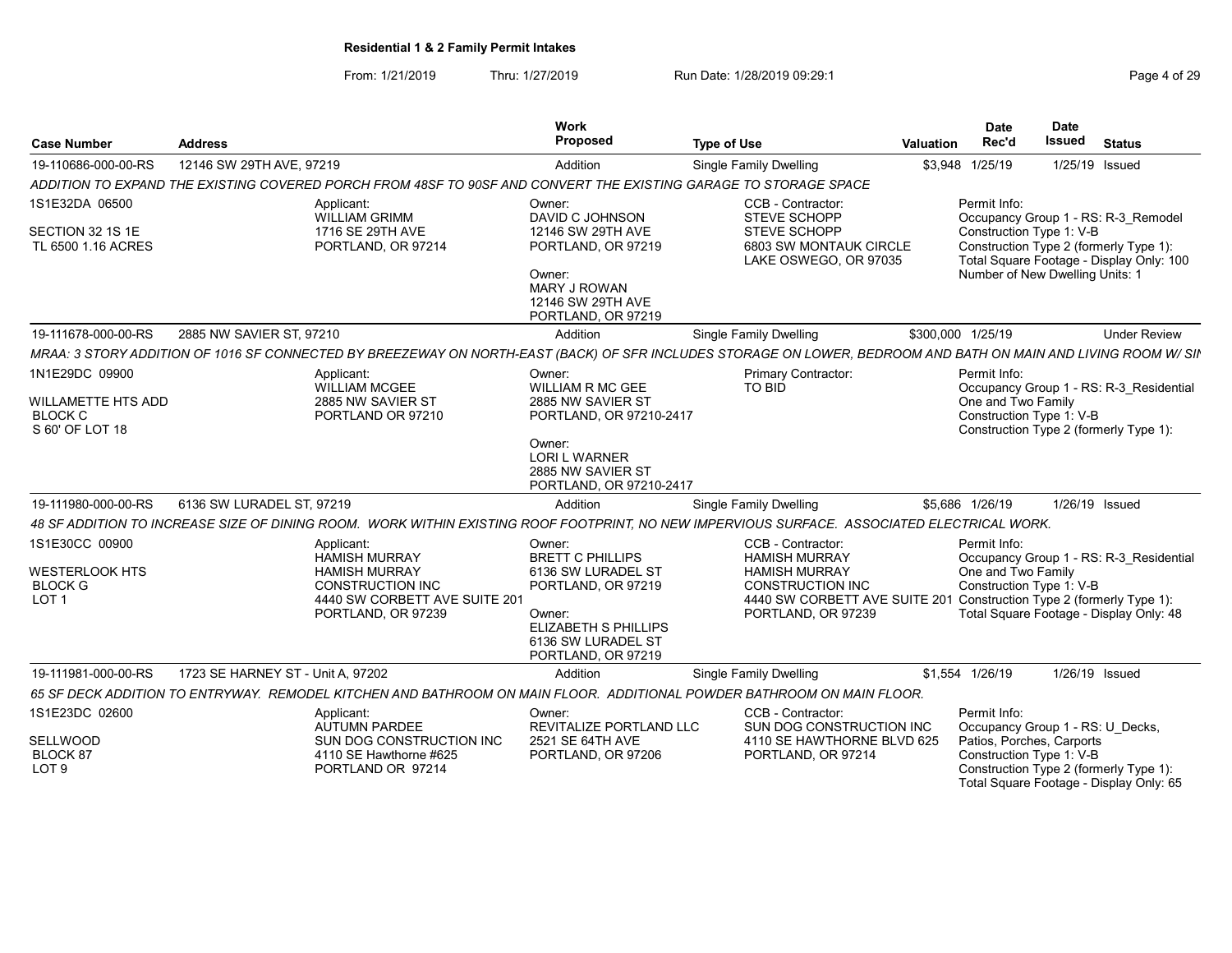| <b>Case Number</b>                                                         | <b>Address</b>                                                                                                                                                 | <b>Work</b><br>Proposed                                                     | <b>Type of Use</b>                                                                                                                                                                                                                                                                                                  | <b>Valuation</b> | <b>Date</b><br>Rec'd                                                                                      | <b>Date</b><br>Issued | <b>Status</b>                                                                                                                 |
|----------------------------------------------------------------------------|----------------------------------------------------------------------------------------------------------------------------------------------------------------|-----------------------------------------------------------------------------|---------------------------------------------------------------------------------------------------------------------------------------------------------------------------------------------------------------------------------------------------------------------------------------------------------------------|------------------|-----------------------------------------------------------------------------------------------------------|-----------------------|-------------------------------------------------------------------------------------------------------------------------------|
| 19-111992-000-00-RS                                                        | 2537 SE 35TH PL, 97202                                                                                                                                         | Addition                                                                    | <b>Single Family Dwelling</b>                                                                                                                                                                                                                                                                                       |                  | \$23,927 1/26/19                                                                                          |                       | <b>Under Review</b>                                                                                                           |
|                                                                            | 202 SF ADDITION TO FRONT OF HOUSE. REPLACE FOUNDATION, FRAME AND PLUMB BASEMENT FOR FUTURE ADU. REMODEL MAIN FLOOR, REMOVE EXISTING GARAGE ON RIGHT OF HOUSI   |                                                                             |                                                                                                                                                                                                                                                                                                                     |                  |                                                                                                           |                       |                                                                                                                               |
| 1S1E12AB 04600<br><b>RAVENSWOOD</b><br><b>BLOCK1</b><br>S 37 1/2' OF LOT 4 | Applicant:<br><b>JOSEPH PATRICK</b><br><b>LAMONT BROS LLC</b><br>2050 S BEAVERCREEK RD 101305 PORTLAND, OR 97214<br>OREGON CITY, OR 97045                      | Owner:<br><b>JANNY CHAN</b><br>3925 SE LINCOLN ST                           | CCB - Contractor:<br>MIKE PATTERSON PLUMBING INC<br>PO BOX 850<br>GLADSTONE, OR 97027<br>CCB - Contractor:<br><b>GRIZZLY ELECTRIC INC</b><br>3301 E 11TH ST<br>VANCOUVER, WA 98661<br>CCB - Contractor:<br><b>JOSEPH PATRICK</b><br><b>LAMONT BROS LLC</b><br>2050 S BEAVERCREEK RD 101305<br>OREGON CITY, OR 97045 |                  | Permit Info:<br>One and Two Family<br>Construction Type 1: V-B                                            |                       | Occupancy Group 1 - RS: R-3 Residential<br>Construction Type 2 (formerly Type 1):<br>Total Square Footage - Display Only: 202 |
| Total # of RS Addition permit intakes: 17                                  |                                                                                                                                                                |                                                                             |                                                                                                                                                                                                                                                                                                                     |                  |                                                                                                           |                       | Total valuation of RS Addition permit intakes: \$802,208                                                                      |
| 18-103343-REV-01-RS                                                        | 5737 SE HAROLD ST - Unit B, 97206                                                                                                                              | Alteration                                                                  | <b>Accessory Structure</b>                                                                                                                                                                                                                                                                                          |                  | \$1/24/19                                                                                                 | 1/24/19 Issued        |                                                                                                                               |
|                                                                            | REVISION TO ADD CLOSET TO BEDROOM, CHANGE DOOR TO BATHROOM, ADD CLOSET TO HALL : FLOOR/CEILING ASSEMBLY TO INCLUDE TYPE X GYP: WATERHEATER LOCATED UNDER STAII |                                                                             |                                                                                                                                                                                                                                                                                                                     |                  |                                                                                                           |                       |                                                                                                                               |
| 1S2E18AD 10000                                                             | Applicant:<br><b>MARSHALL HILTON</b><br>5737 SE HAROLD ST<br>PORTLAND, OR 97206                                                                                | Owner:<br><b>MARSHALL HILTON</b><br>5737 SE HAROLD ST<br>PORTLAND, OR 97206 |                                                                                                                                                                                                                                                                                                                     |                  | Permit Info:<br>Construction Type 1: V-B                                                                  |                       | Occupancy Group 1 - RS: R-3 Remodel<br>Construction Type 2 (formerly Type 1):<br>Total Square Footage - Display Only: 790     |
| 18-121234-REV-01-RS                                                        | 5818 SW ORCHID DR, 97219                                                                                                                                       | Alteration                                                                  | Decks, Fences, Retaining Walls                                                                                                                                                                                                                                                                                      |                  | \$1/25/19                                                                                                 | 1/25/19 Issued        |                                                                                                                               |
|                                                                            | REVISION TO MOVE FOOTING AND CHANGED TO HELICAL ANCHOR ATTACHMENT TO DRIVEWAY                                                                                  |                                                                             |                                                                                                                                                                                                                                                                                                                     |                  |                                                                                                           |                       |                                                                                                                               |
| 1S1E30BA 03100<br><b>ASH CREEK WOODS</b><br>BLOCK 6<br>LOT <sub>10</sub>   | Applicant:<br><b>ROBERT EARL WILLIAMS</b><br>7883 SW KINGFISHER WAY<br>P. OR 97224                                                                             | Owner:<br>MICHELE D KAISER<br>5818 SW ORCHID DR<br>PORTLAND, OR 97219-4900  | CCB - Contractor:<br><b>ROBERT EARL WILLIAMS</b><br>7883 SW KINGFISHER WAY<br>P. OR 97224                                                                                                                                                                                                                           |                  | Permit Info:<br>Occupancy Group 1 - RS: U Decks,<br>Patios, Porches, Carports<br>Construction Type 1: V-B |                       | Construction Type 2 (formerly Type 1):<br>Total Square Footage - Display Only: 165                                            |
| 19-109604-000-00-RS                                                        | 2215 NE 46TH AVE, 97213                                                                                                                                        | Alteration                                                                  | Duplex                                                                                                                                                                                                                                                                                                              |                  | \$9,800 1/22/19                                                                                           | 1/22/19 Issued        |                                                                                                                               |
|                                                                            | INSTALL 12 FOOT LONG SUPPORT WALL AT UNFINISHED BASEMENT FOUNDATION FOR (E) CHIMNEY; INSTALL (2) HELICAL PIERS AT EXTERIOR OF CHIMNEY                          |                                                                             |                                                                                                                                                                                                                                                                                                                     |                  |                                                                                                           |                       |                                                                                                                               |
| 1N2E30CB 14900                                                             | Applicant:<br><b>TYLER REITZER</b><br><b>WESTERN CONSTRUCTION</b><br><b>SYSTEMS</b><br>1995 WALLACE RD NW<br>SALEM, OREGON 97304                               | Owner:<br><b>CHARLOTTE HAWS</b><br>2215 NE 46TH AVE<br>PORTLAND, OR 97213   | CCB - Contractor:<br><b>WESTERN CONSTRUCTION</b><br><b>SYSTEMS LLC</b><br>1995 WALLACE RD NW<br><b>SALEM, OR 97304</b>                                                                                                                                                                                              |                  | Permit Info:<br>One and Two Family<br>Construction Type 1: V-B                                            |                       | Occupancy Group 1 - RS: R-3 Residential<br>Construction Type 2 (formerly Type 1):                                             |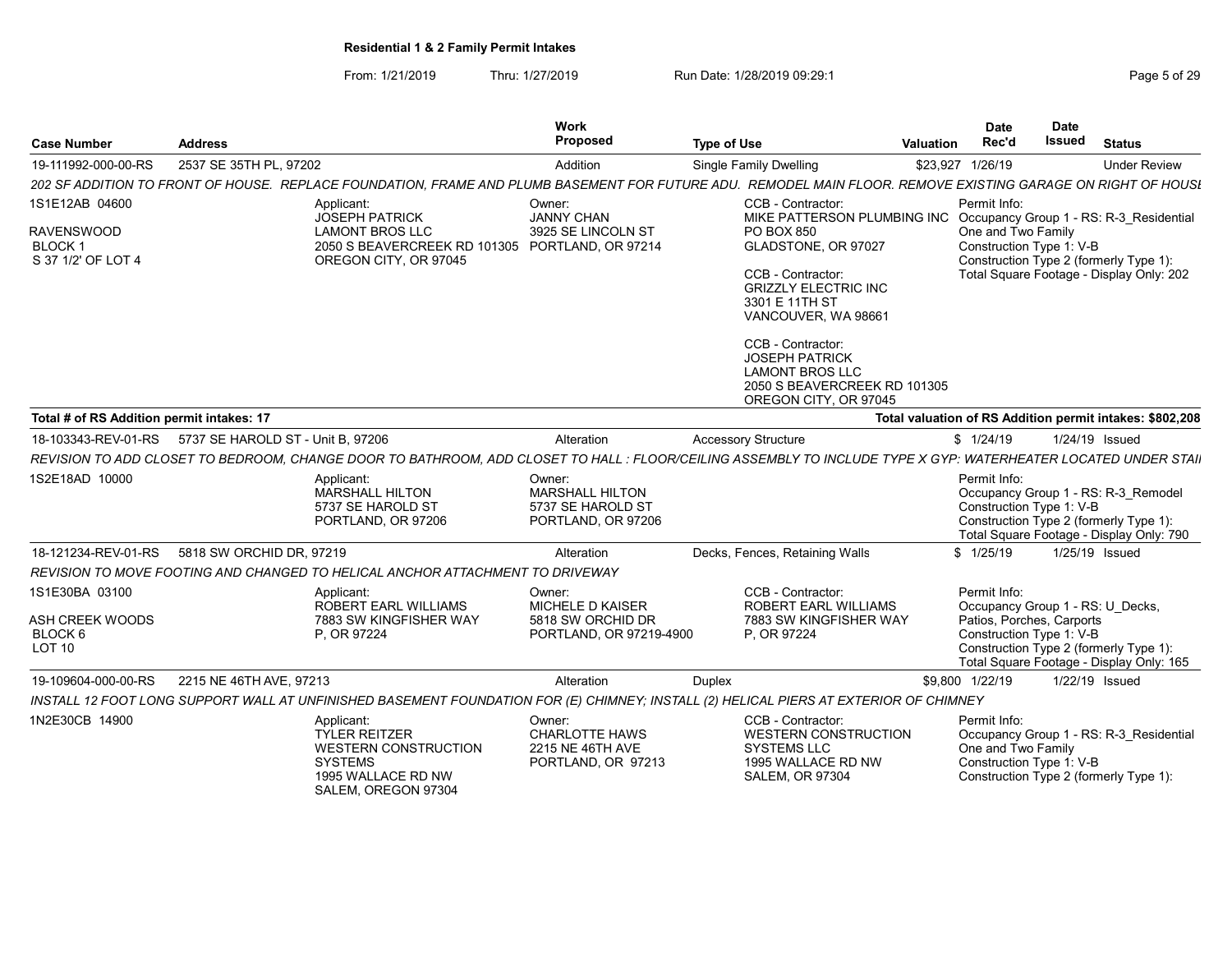| <b>Case Number</b>                                                             | <b>Address</b>              |                                                                                                                                        | <b>Work</b><br><b>Proposed</b>                                                                                                                      | <b>Type of Use</b>                                                                                               | <b>Valuation</b> | <b>Date</b><br>Rec'd                                                                                  | <b>Date</b><br><b>Issued</b> | <b>Status</b>                                                                                                             |
|--------------------------------------------------------------------------------|-----------------------------|----------------------------------------------------------------------------------------------------------------------------------------|-----------------------------------------------------------------------------------------------------------------------------------------------------|------------------------------------------------------------------------------------------------------------------|------------------|-------------------------------------------------------------------------------------------------------|------------------------------|---------------------------------------------------------------------------------------------------------------------------|
| 18-281450-000-00-RS                                                            | 2413 SE 92ND AVE, 97216     |                                                                                                                                        | Alteration                                                                                                                                          | Garage/Carport                                                                                                   |                  | \$11,472 1/22/19                                                                                      | 1/22/19 Issued               |                                                                                                                           |
|                                                                                |                             | FIRE DAMAGE REPAIR: REMOVE PORTION OF GARAGE AND LEAVE 4FT SECTION OF EXISTING GARAGE AND REBUILD                                      |                                                                                                                                                     |                                                                                                                  |                  |                                                                                                       |                              |                                                                                                                           |
| 1S2E04CD 10400<br><b>COVELL AC</b><br>E 1/2 OF LOT 14 EXC N 53' EXC PT IN ST   |                             | Applicant:<br><b>JEFFREY HOPP</b><br><b>WEST COAST FORENSICS</b><br>3835 SW KELLY AVE<br>PORTLAND OREGON 97239                         | Owner:<br>DAO MY TRAN<br>2413 SE 92ND AVE<br>PORTLAND, OR 97216-2032<br>Owner:<br><b>LINH M TRAN</b><br>2413 SE 92ND AVE<br>PORTLAND, OR 97216-2032 | CCB - Contractor:<br><b>CONNIC ENTERPRISES INC</b><br>PO BOX 3264<br>TUALATIN, OR 97062                          |                  | Permit Info:<br>Occupancy Group 1 - RS: U Private<br>Garage\Utility Misc.<br>Construction Type 1: V-B |                              | Construction Type 2 (formerly Type 1):<br>Total Square Footage - Display Only: 240                                        |
| 19-110004-000-00-RS                                                            | 2923 NW SAVIER ST, 97210    |                                                                                                                                        | Alteration                                                                                                                                          | Garage/Carport                                                                                                   |                  | \$5,000 1/23/19                                                                                       |                              | <b>Under Review</b>                                                                                                       |
|                                                                                |                             | NEW ROOF TRUSSES TO REPLACE EXISTING FLAT ROOF ON EXISTING DETACHED GARAGE.                                                            |                                                                                                                                                     |                                                                                                                  |                  |                                                                                                       |                              |                                                                                                                           |
| 1N1E29DC 10400<br><b>WILLAMETTE HTS ADD</b><br>BLOCK 6<br>LOT <sub>5</sub>     |                             | Applicant:<br><b>MORRISON BUILT INC</b><br>4804 NW BETHANY BLVD SUITE<br>$I-2$ #275<br>PORTLAND, OR 97229                              | Owner:<br><b>JOHN B TURTELTAUB</b><br>PO BOX 512<br>VANCOUVER, WA 98666-0512                                                                        | CCB - Contractor:<br><b>MORRISON BUILT INC</b><br>4804 NW BETHANY BLVD SUITE<br>$I-2$ #275<br>PORTLAND, OR 97229 |                  | Permit Info:<br>Occupancy Group 1 - RS: U Private<br>Garage\Utility Misc.<br>Construction Type 1: V-B |                              | Construction Type 2 (formerly Type 1):                                                                                    |
| 18-128776-REV-01-RS                                                            | 5920 NE BRYANT ST, 97218    |                                                                                                                                        | Alteration                                                                                                                                          | <b>Single Family Dwelling</b>                                                                                    |                  | \$1/23/19                                                                                             | 1/23/19 Issued               |                                                                                                                           |
|                                                                                |                             | REVISION TO UPDATE PLANS TO SHOW WALL CORRECT WALL LENGTH AT 144"                                                                      |                                                                                                                                                     |                                                                                                                  |                  |                                                                                                       |                              |                                                                                                                           |
| 1N2E18AA 01000<br>SECTION 18 1N 2E<br>TL 1000 0.25 ACRES                       |                             | Applicant:<br><b>MORGAN BARRATT</b><br>5920 NE BRYANT ST<br>PORTLAND OR 97218                                                          | Owner:<br><b>MORGAN BARRATT</b><br>5920 NE BRYANT ST<br>PORTLAND, OR 97218                                                                          |                                                                                                                  |                  | Permit Info:<br>One and Two Family<br>Construction Type 1: V-B                                        |                              | Occupancy Group 1 - RS: R-3 Residential<br>Construction Type 2 (formerly Type 1):                                         |
| 18-129986-REV-01-RS                                                            | 901 SW MAPLECREST CT, 97219 |                                                                                                                                        | Alteration                                                                                                                                          | Single Family Dwelling                                                                                           |                  | \$8,000 1/25/19                                                                                       |                              | <b>Under Review</b>                                                                                                       |
| ADD FLOW THROUGH PLANTER.                                                      |                             |                                                                                                                                        |                                                                                                                                                     |                                                                                                                  |                  |                                                                                                       |                              |                                                                                                                           |
| 1S1E28DB 02400<br><b>MAPLECREST</b><br>LOT <sub>13</sub><br>E 0.083' OF LOT 14 |                             | Applicant:<br>SHAUN OLSON<br>OLAF & COMPANY LLC (TURNKEY 5200 MEADOWS RD #150<br>PROPERTIES)<br>3425 SE 15TH AVE<br>PORTLAND, OR 97202 | Owner:<br>TURN KEY PROPERTIES 15 LLC<br>LAKE OSWEGO, OR 97035                                                                                       | CCB - Contractor:<br>OLAF & COMPANY LLC<br>945 SW MAPLE CREST CT<br>PORTLAND, OR 97219                           |                  | Permit Info:<br>One and Two Family<br>Construction Type 1: V-B                                        |                              | Occupancy Group 1 - RS: R-3 Residential<br>Construction Type 2 (formerly Type 1):                                         |
| 18-193931-REV-01-RS                                                            |                             | 5503 NE KILLINGSWORTH ST - Unit B, 97218                                                                                               | Alteration                                                                                                                                          | Single Family Dwelling                                                                                           |                  | \$500 1/25/19                                                                                         | 1/25/19 Issued               |                                                                                                                           |
|                                                                                |                             | VALUE ADDED REVISION TO ADD FIRE DOOR BETWEEN ADU AND PRIMARY DWELLING AT LAUNDRY ROOM                                                 |                                                                                                                                                     |                                                                                                                  |                  |                                                                                                       |                              |                                                                                                                           |
| 1N2E18DC 06706                                                                 |                             | Applicant:<br><b>BRIAN CONNOLLY</b><br>5503 NE KILLINGSWORTH ST<br>PORTLAND, OR 97218                                                  | Owner:<br><b>BRIAN CONNOLLY</b><br>5503 NE KILLINGSWORTH ST<br>PORTLAND, OR 97218                                                                   |                                                                                                                  |                  | Permit Info:<br>Construction Type 1: V-B                                                              |                              | Occupancy Group 1 - RS: R-3_Remodel<br>Construction Type 2 (formerly Type 1):<br>Total Square Footage - Display Only: 738 |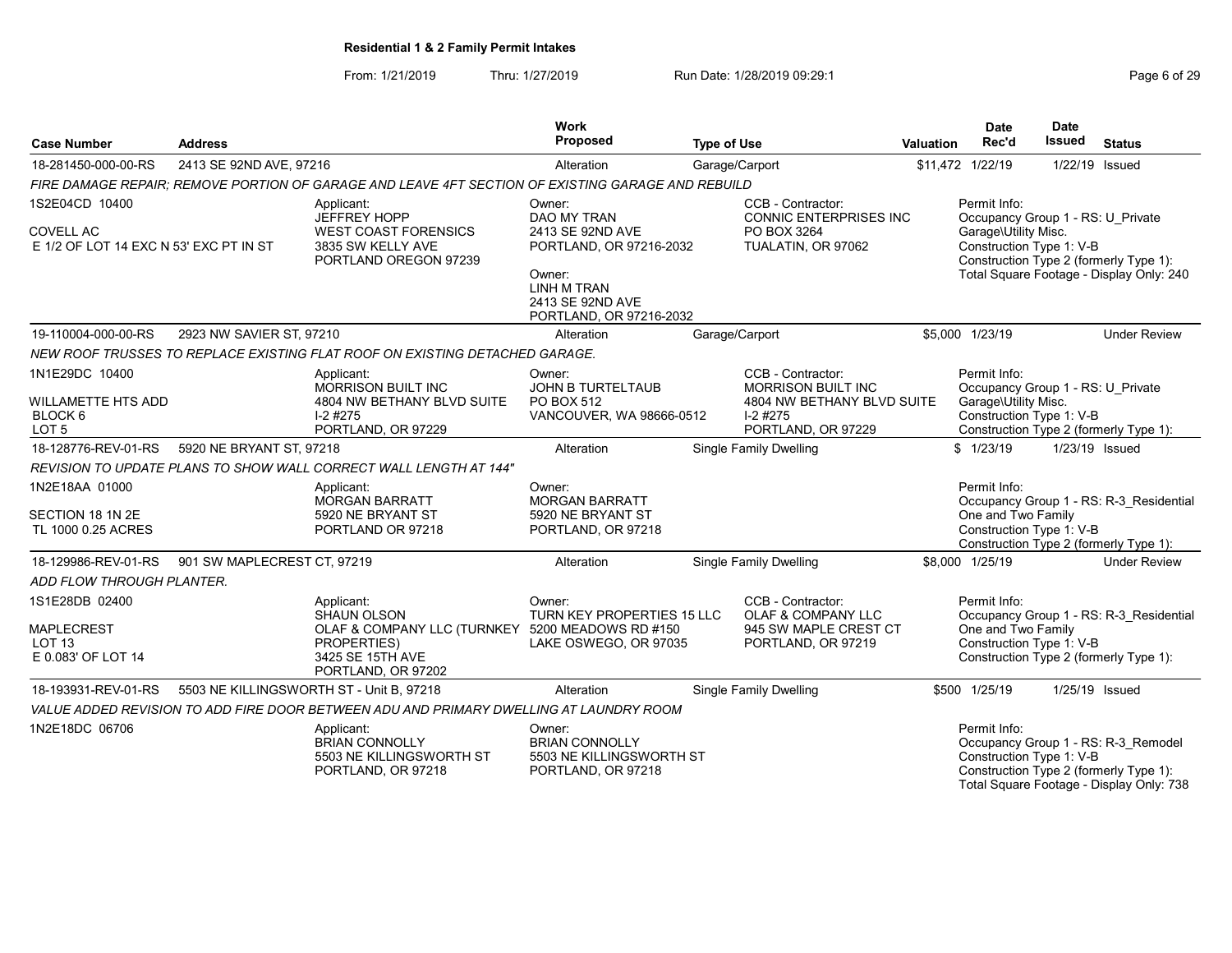| <b>Case Number</b>                                                            | <b>Address</b>                   |                                                                                                                                                                   | Work<br><b>Proposed</b>                                                                                                                                       | <b>Type of Use</b>                                                                                                                                                                                     | <b>Valuation</b> | <b>Date</b><br>Rec'd                                                                                                                                                  | Date<br>Issued | <b>Status</b> |  |
|-------------------------------------------------------------------------------|----------------------------------|-------------------------------------------------------------------------------------------------------------------------------------------------------------------|---------------------------------------------------------------------------------------------------------------------------------------------------------------|--------------------------------------------------------------------------------------------------------------------------------------------------------------------------------------------------------|------------------|-----------------------------------------------------------------------------------------------------------------------------------------------------------------------|----------------|---------------|--|
| 18-195392-REV-02-RS                                                           | 2403 SE 32ND AVE - Unit B. 97214 |                                                                                                                                                                   | Alteration                                                                                                                                                    | Single Family Dwelling                                                                                                                                                                                 |                  | \$5,000 1/25/19                                                                                                                                                       | 1/25/19 Issued |               |  |
|                                                                               |                                  | VALUE ADDED REVISION TO MOVE UTILITY ROOM IN BASEMENT AND REVISE FRAMING PLAN                                                                                     |                                                                                                                                                               |                                                                                                                                                                                                        |                  |                                                                                                                                                                       |                |               |  |
| 1S1E01CD 11200                                                                |                                  | Applicant:<br><b>SARAH SPAFFORD</b><br>2700 SE HARRISON ST STE B<br>MILWAUKIE, OR 97222                                                                           | Owner:<br><b>REDWOOD HOUSE LLC</b><br>2403 SE 32ND AVE<br>PORTLAND, OR 97214                                                                                  | CCB - Contractor:<br><b>DIXON INC</b><br>8050 SE 13TH STE 104<br>PORTLAND, OR 97202<br>CCB - Contractor:<br><b>LISA DRONCA AND RAFAEL</b><br><b>DRONCA</b><br>4196 SW REDFERN AVE<br>GRESHAM, OR 97080 |                  | Permit Info:<br>Occupancy Group 1 - RS: R-3 Remodel<br>Construction Type 1: V-B<br>Construction Type 2 (formerly Type 1):<br>Total Square Footage - Display Only: 765 |                |               |  |
| 18-258320-000-00-RS                                                           | 1405 SW KARI LN, 97219           |                                                                                                                                                                   | Alteration                                                                                                                                                    | Single Family Dwelling                                                                                                                                                                                 |                  | \$17,687 1/23/19                                                                                                                                                      | 1/23/19 Issued |               |  |
|                                                                               |                                  | REMOVE WALLS IN KITCHEN TO CREATE OPEN FLOOR PLAN, REMOVE DROPPED CEILING IN SITTING ROOM AND RESHEATH VAULT LINE; INSTAL THREE (N) BEAMS; INSTALL NEW WINDOWS IN |                                                                                                                                                               |                                                                                                                                                                                                        |                  |                                                                                                                                                                       |                |               |  |
| 1S1E28CD 01700<br><b>BRUNSKILL</b><br>BLOCK <sub>3</sub><br>LOT <sub>17</sub> |                                  | Applicant:<br><b>DEREK RUETER</b><br>1405 SW KARI LANE<br>PORTLAND, OR 97219                                                                                      | Owner:<br><b>DEREK C RUETER</b><br>1405 SW KARI LN<br>PORTLAND, OR 97219-6488                                                                                 |                                                                                                                                                                                                        |                  | Permit Info:<br>Occupancy Group 1 - RS: R-3 Remodel<br>Construction Type 1: V-B<br>Construction Type 2 (formerly Type 1):<br>Total Square Footage - Display Only: 448 |                |               |  |
| 18-278925-000-00-RS                                                           | 1413 NW SKYLINE BLVD, 97229      |                                                                                                                                                                   | Alteration                                                                                                                                                    | Single Family Dwelling                                                                                                                                                                                 |                  | \$7,000 1/23/19                                                                                                                                                       | 1/23/19 Issued |               |  |
|                                                                               |                                  | SOLAR: 6.8 KW ROOF MOUNT NON-PRESCRIPTIVE. ELECTRICAL TO BE OBTAINED SEPERATLY.                                                                                   |                                                                                                                                                               |                                                                                                                                                                                                        |                  |                                                                                                                                                                       |                |               |  |
| 1N1W36BA 01300<br><b>BLUE POINTE</b><br>LOT <sub>22</sub>                     |                                  | Applicant:<br><b>MELISSA FARIAS</b><br><b>TESLA</b><br>6132 NE 112TH AVE<br>PORTLAND, OR 97220                                                                    | Owner:<br>STEPHEN C HAMMOND<br>1413 NW SKYLINE BLVD<br>PORTLAND, OR 97229<br>Owner:<br><b>DONALD F HAMMOND</b><br>1413 NW SKYLINE BLVD<br>PORTLAND, OR 97229  | CCB - Contractor:<br>TESLA ENERGY OPERATIONS INC Occupancy Group 1 - RS: R-3 Residential<br>6800 DUMBARTON CIRCLE<br>FREMONT, CA 94555                                                                 |                  | Permit Info:<br>One and Two Family<br>Construction Type 1: V-B<br>Construction Type 2 (formerly Type 1):                                                              |                |               |  |
| 18-281074-000-00-RS                                                           | 2020 NE 61ST AVE, 97213          |                                                                                                                                                                   | Alteration                                                                                                                                                    | Single Family Dwelling                                                                                                                                                                                 |                  | \$8,000 1/23/19                                                                                                                                                       | 1/23/19 Issued |               |  |
|                                                                               |                                  | LEGALIZE CONVERSION OF ATTIC TO LIVING SPACE. INCLUDES BEDROOM. SITTING ROOM. & BATH: LEGALIZE BATH IN BASEMENT; REMAINDER OF BASEMENT TO REMAIN STORAGE ONLY: NC |                                                                                                                                                               |                                                                                                                                                                                                        |                  |                                                                                                                                                                       |                |               |  |
| 1N2E30DA 19100<br><b>HARLEM ADD</b><br>BLOCK <sub>7</sub><br>LOT 25&26        |                                  | Applicant:<br><b>DALLAS YORGASON</b><br>6391 OLD PACIFIC HWY S<br>KALAMA, WA 98625                                                                                | Owner:<br>INTEGRITY HOMES SOLUTIONS<br>6931 OLD PACIFIC HWY<br>KALAMA, WA 98625                                                                               | CCB - Contractor:<br>TIM<br><b>TIMOTHY JOHN GRAY</b><br>1114 NE 109TH AV<br>PORTLAND, OR 97220-3117                                                                                                    |                  | Permit Info:<br>Occupancy Group 1 - RS: R-3 Remodel<br>Construction Type 1: V-B<br>Construction Type 2 (formerly Type 1):                                             |                |               |  |
| 19-104529-000-00-RS                                                           | 4425 SE MILWAUKIE AVE, 97202     |                                                                                                                                                                   | Alteration                                                                                                                                                    | Single Family Dwelling                                                                                                                                                                                 |                  | \$15,555 1/25/19                                                                                                                                                      | 1/25/19 Issued |               |  |
|                                                                               |                                  | CONVERSION OF BASEMENT TO HABITABLE SPACE, NOT AN ADU. ADD BATHROOM, CREATE LANDING AT BOTTOM OF STAIR***ELECTRICAL, MECHANICAL, AND PLUMBING TO BE OBTAINED SE   |                                                                                                                                                               |                                                                                                                                                                                                        |                  |                                                                                                                                                                       |                |               |  |
| 1S1E11CD 15300<br><b>REYNOLDS</b><br>BLOCK <sub>1</sub><br>LOT <sub>3</sub>   |                                  | Applicant:<br><b>DUSTIN WICKHAM</b><br>4425 SE MILWAUKIE AVE<br>PORTLAND OR 97202                                                                                 | Owner:<br><b>DUSTIN WICKHAM</b><br>4425 SE MILWAUKIE AVE<br>PORTLAND, OR 97202<br>Owner:<br><b>SUCHETA BAL</b><br>4425 SE MILWAUKIE AVE<br>PORTLAND, OR 97202 |                                                                                                                                                                                                        |                  | Permit Info:<br>Occupancy Group 1 - RS: R-3 Remodel<br>Construction Type 1: V-B<br>Construction Type 2 (formerly Type 1):<br>Total Square Footage - Display Only: 394 |                |               |  |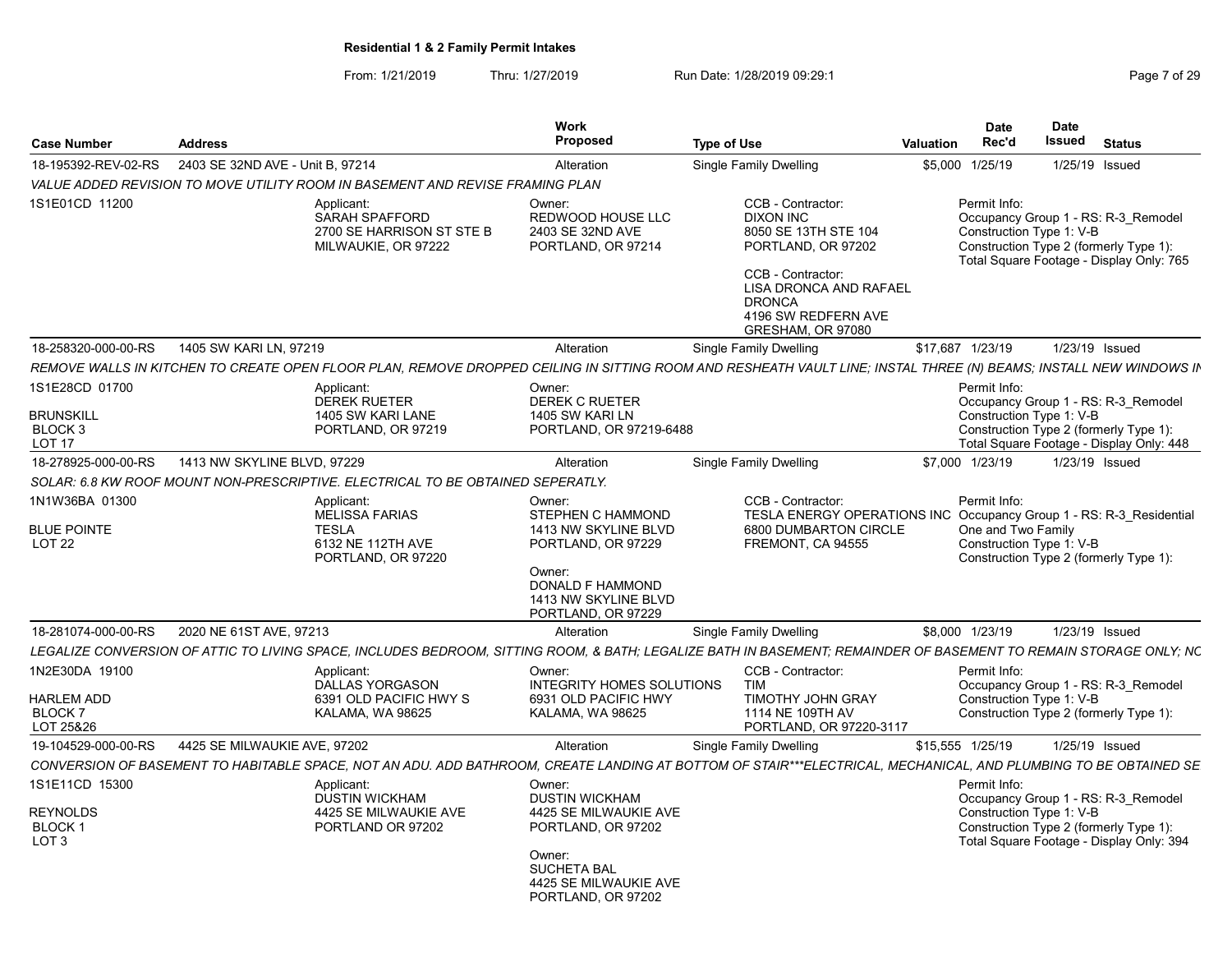|                                                         |                                                  |                                                                                                                                                                 | Work                                                                                                                                                  |                                                                                                                           |                  | <b>Date</b>                                                                       | Date   |                                                                                   |
|---------------------------------------------------------|--------------------------------------------------|-----------------------------------------------------------------------------------------------------------------------------------------------------------------|-------------------------------------------------------------------------------------------------------------------------------------------------------|---------------------------------------------------------------------------------------------------------------------------|------------------|-----------------------------------------------------------------------------------|--------|-----------------------------------------------------------------------------------|
| <b>Case Number</b>                                      | <b>Address</b>                                   |                                                                                                                                                                 | Proposed                                                                                                                                              | <b>Type of Use</b>                                                                                                        | <b>Valuation</b> | Rec'd                                                                             | Issued | <b>Status</b>                                                                     |
| 19-105549-REV-01-RS                                     | 9520 N CLARENDON AVE, 97203                      |                                                                                                                                                                 | Alteration                                                                                                                                            | Single Family Dwelling                                                                                                    |                  | \$1/23/19                                                                         |        | 1/23/19 Issued                                                                    |
|                                                         | REVISION TO RELOCATE TOILET FOR BETTER CLEARANCE |                                                                                                                                                                 |                                                                                                                                                       |                                                                                                                           |                  |                                                                                   |        |                                                                                   |
| 1N1E06DD 05600<br><b>COLLEGE PL</b><br>BLOCK 14         |                                                  | Applicant:<br><b>KEVIN SMITH</b><br>9520 N CLARENDON AVE<br>PORTLAND, OR 97203                                                                                  | Owner:<br><b>SUSAN ALEXANDER</b><br>2922 NW OAR AVE<br>LINCOLN CITY, OR 97367                                                                         |                                                                                                                           |                  | Permit Info:<br>Construction Type 1: V-B                                          |        | Occupancy Group 1 - RS: R-3 Remodel<br>Construction Type 2 (formerly Type 1): V-B |
| LOT 24-26                                               |                                                  |                                                                                                                                                                 | Owner:<br>ROBERT E COULSON<br>2922 NW OAR AVE<br>LINCOLN CITY, OR 97367                                                                               |                                                                                                                           |                  |                                                                                   |        | Total Square Footage - Display Only: 1010                                         |
| 19-108128-000-00-RS                                     | 4820 SE GLADSTONE ST, 97206                      |                                                                                                                                                                 | Alteration                                                                                                                                            | Single Family Dwelling                                                                                                    |                  | \$2,000 1/24/19                                                                   |        | 1/24/19 Issued                                                                    |
|                                                         |                                                  | ALTERATION TO REMOVE WALL BETWEEN  THE LIVING ROOM AND KITCHEN***MECHCANICAL. ELECTRICAL AND PLUMBING PERMITS TO BE OBTAINED SEPARATLEY***                      |                                                                                                                                                       |                                                                                                                           |                  |                                                                                   |        |                                                                                   |
| 1S2E07CD 16600<br><b>IVANHOE</b><br>BLOCK 3<br>LOT 8    |                                                  | Applicant:<br>DEANNE L MAHONEY<br>6619 SW 88TH PLACE<br>PORTLAND, OREGON 97223                                                                                  | Owner:<br>DEANNE L MAHONEY<br>6619 SW 88TH PLACE<br>PORTLAND, OREGON 97223                                                                            | CCB - Contractor:<br>MAHONEY HOMES LLC<br>6619 SW 88TH PLACE<br>PORTLAND, OR 97223                                        |                  | Permit Info:<br>One and Two Family<br>Construction Type 1: V-B                    |        | Occupancy Group 1 - RS: R-3 Residential<br>Construction Type 2 (formerly Type 1): |
|                                                         |                                                  |                                                                                                                                                                 | Owner:<br>PATRICK MAHONEY                                                                                                                             |                                                                                                                           |                  |                                                                                   |        |                                                                                   |
| 19-108580-000-00-RS                                     | 4074 N COLONIAL AVE, 97227                       |                                                                                                                                                                 | Alteration                                                                                                                                            | Single Family Dwelling                                                                                                    |                  | \$50,000 1/23/19                                                                  |        | 1/23/19 Under Inspection                                                          |
|                                                         |                                                  | REMOVE WALL BETWEEN KITCHEN AND LIVING ROOM. INSTALL BEAM                                                                                                       |                                                                                                                                                       |                                                                                                                           |                  |                                                                                   |        |                                                                                   |
| 1N1E21DA 18800<br><b>OVERLOOK</b><br>BLOCK 12<br>LOT 16 |                                                  | Applicant:<br><b>JOSH MECKES</b><br>6625 N CAMPBELL AVE<br>PORTLAND, OR 97217                                                                                   | Owner:<br><b>LUCA DOAN</b><br>4074 N COLONIAL AVE<br>PORTLAND, OR 97217<br>Owner:<br><b>CAITLIN DOAN</b><br>4074 N COLONIAL AVE<br>PORTLAND, OR 97227 | CCB - Contractor:<br><b>COMPLETE REMODELING &amp;</b><br><b>BUILDING LLC</b><br>6625 N CAMPBELL AVE<br>PORTLAND, OR 97217 |                  | Permit Info:<br>One and Two Family<br>Construction Type 1: V-B                    |        | Occupancy Group 1 - RS: R-3 Residential<br>Construction Type 2 (formerly Type 1): |
| 19-109350-000-00-RS                                     | 7226 SW 32ND AVE, 97219                          |                                                                                                                                                                 | Alteration                                                                                                                                            | Single Family Dwelling                                                                                                    |                  | \$8,450 1/22/19                                                                   |        | 1/22/19 Issued                                                                    |
|                                                         |                                                  | <b>VOLUNTARY UNDERPINNING OF EXISTING FOUNDATION using HELICAL PILES.</b>                                                                                       |                                                                                                                                                       |                                                                                                                           |                  |                                                                                   |        |                                                                                   |
| 1S1E20AC 02400                                          |                                                  | Applicant:<br><b>CURT KLEIN</b>                                                                                                                                 | Owner:<br><b>RESOLUTE PROPERTY</b>                                                                                                                    | CCB - Contractor:<br>Abby Drummond                                                                                        |                  | Permit Info:                                                                      |        | Occupancy Group 1 - RS: R-3 Residential                                           |
| <b>BUCKINGHAM HTS</b><br>BLOCK 6<br>LOT <sub>18</sub>   |                                                  | <b>RAMJACK WEST</b><br>PO BOX 11701<br>EUGENE OR 97440                                                                                                          | SOLUTIONS LLC<br>16573 NW PADDINGTON DR<br>BEAVERTON, OR 97006                                                                                        | <b>KEM LLC</b><br>PO BOX 11701<br>EUGENE, OR 97440                                                                        |                  | One and Two Family<br>Construction Type 1: V-B                                    |        | Construction Type 2 (formerly Type 1):                                            |
| 19-109351-000-00-RS                                     | 10910 NE OREGON ST. 97220                        |                                                                                                                                                                 | Alteration                                                                                                                                            | <b>Single Family Dwelling</b>                                                                                             |                  | \$10,000 1/23/19                                                                  |        | 1/23/19 Issued                                                                    |
|                                                         |                                                  | CONVERT EXISTING ATTACHED GARAGE TO LIVING SPACE; FILL IN DOOR AND ADD NEW WALLS TO CREATE TWO BEDROOMS. OPEN AREA. AND OFFICE; REMODEL EXISTING BATHROOM; ***E |                                                                                                                                                       |                                                                                                                           |                  |                                                                                   |        |                                                                                   |
| 1N2E34BD 11400                                          |                                                  | Applicant:<br><b>MIKE MONTGOMERY</b>                                                                                                                            | Owner:<br>TULU NAGAWO                                                                                                                                 |                                                                                                                           |                  | Permit Info:                                                                      |        | Occupancy Group 1 - RS: R-3 Residential                                           |
| SWAGGART ADD<br>BLOCK <sub>3</sub><br><b>LOT 12</b>     |                                                  | SIMPL HOME DESIGNS<br>5531 SW BUDDINGTON ST<br>PORTLAND OR 97219                                                                                                | 10910 NE OREGON ST<br>PORTLAND OR 97220                                                                                                               |                                                                                                                           |                  | One and Two Family<br>Construction Type 1: V-B<br>Number of New Dwelling Units: 5 |        | Construction Type 2 (formerly Type 1):                                            |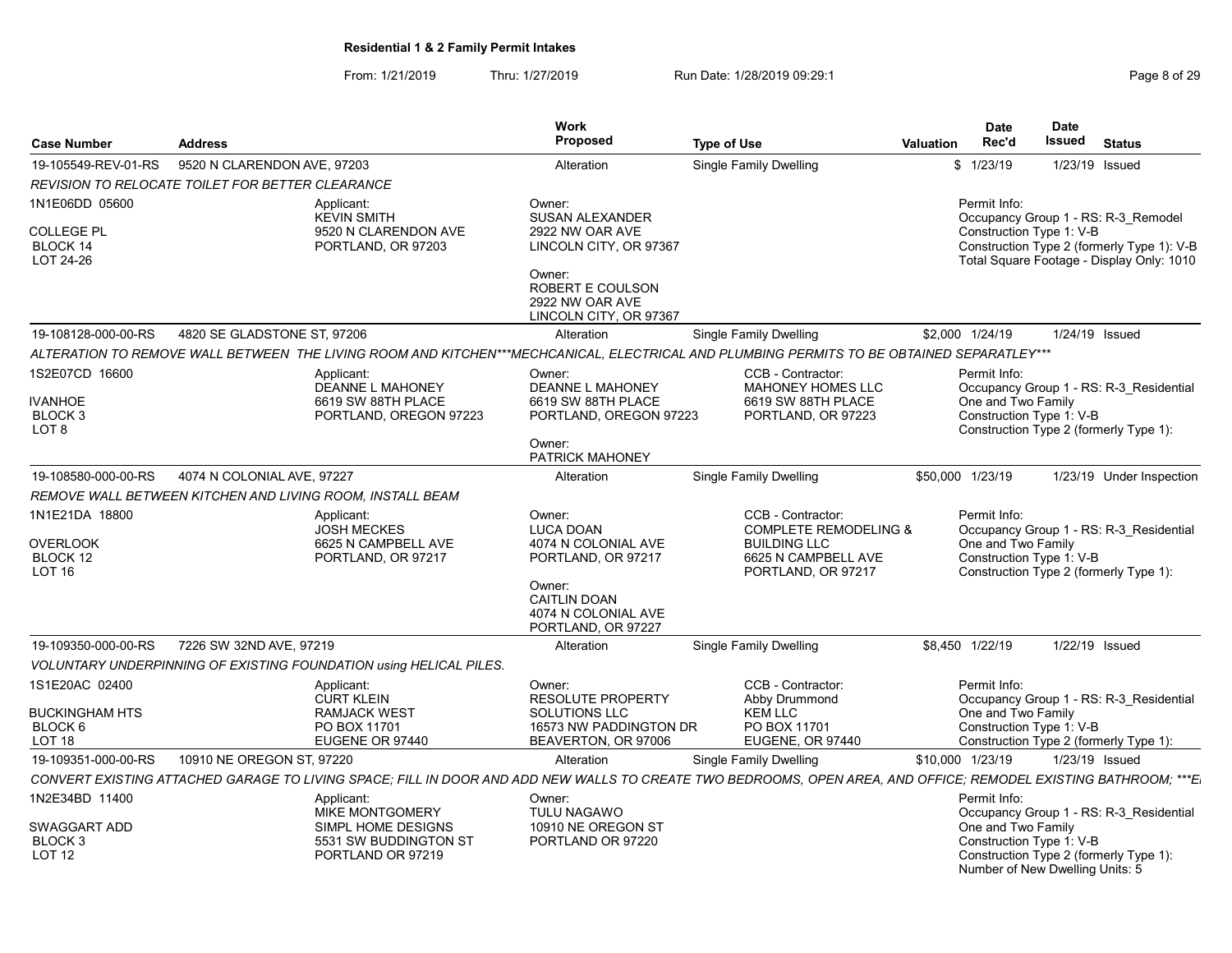| <b>Case Number</b>                                             | <b>Address</b>                    |                                                                                                                                                                     | <b>Work</b><br>Proposed                                                        | <b>Type of Use</b>                                       | <b>Valuation</b> | <b>Date</b><br>Rec'd                                                                                      | <b>Date</b><br>Issued |                | <b>Status</b>                                                                           |
|----------------------------------------------------------------|-----------------------------------|---------------------------------------------------------------------------------------------------------------------------------------------------------------------|--------------------------------------------------------------------------------|----------------------------------------------------------|------------------|-----------------------------------------------------------------------------------------------------------|-----------------------|----------------|-----------------------------------------------------------------------------------------|
| 19-109429-000-00-RS                                            | 3327 SW ARNOLD HEIGHTS TER. 97219 |                                                                                                                                                                     | Alteration                                                                     | <b>Single Family Dwelling</b>                            |                  | \$12,164 1/22/19                                                                                          |                       | 1/22/19 Issued |                                                                                         |
|                                                                |                                   | REMOVAL OF EXISTING POSTS IN CRAWL SPACE AND RETAINING WALL TO LEVEL THE FLOOR. NEW 2X12S ARE BEING SISTERED TO EXISTING 4X8 BEAMS TO INCREASE THE SPAN TO 14 FT. A |                                                                                |                                                          |                  |                                                                                                           |                       |                |                                                                                         |
| 1S1E32AB 01700                                                 |                                   | Applicant:<br><b>DOUGLAS H BALL</b>                                                                                                                                 | Owner:<br><b>DOUGLAS H BALL</b>                                                |                                                          |                  | Permit Info:                                                                                              |                       |                | Occupancy Group 1 - RS: R-3 Residential                                                 |
| ARNOLD HEIGHTS<br>LOT 1&12&13&A TL 1700                        |                                   | <b>UNIT 760 BOX 105</b><br>DPO, AE 09742-7060                                                                                                                       | <b>UNIT 760 BOX 105</b><br>DPO, AE 09742-7060                                  |                                                          |                  | One and Two Family<br>Construction Type 1: V-B<br>Construction Type 2 (formerly Type 1):                  |                       |                |                                                                                         |
|                                                                |                                   |                                                                                                                                                                     | Owner:<br><b>JANET D BALL</b><br><b>UNIT 760 BOX 105</b><br>DPO, AE 09742-7060 |                                                          |                  |                                                                                                           |                       |                |                                                                                         |
| 19-109533-000-00-RS                                            | 9120 SE MARKET ST, 97216          |                                                                                                                                                                     | Alteration                                                                     | Single Family Dwelling                                   |                  | \$5,000 1/22/19                                                                                           |                       | 1/22/19 Issued |                                                                                         |
|                                                                |                                   | CONVERT (E) CLOSET TO NEW BATHROOM; REPAIR AND REPLACE WALLS FOR DRYROT                                                                                             |                                                                                |                                                          |                  |                                                                                                           |                       |                |                                                                                         |
| 1S2E04CA 11200                                                 |                                   | Applicant:                                                                                                                                                          | Owner:                                                                         |                                                          |                  | Permit Info:                                                                                              |                       |                |                                                                                         |
| ASBAHR ADD<br>BLOCK <sub>3</sub><br><b>LOT 11</b>              |                                   | JANA HELLEBRAND<br>18390 S UPPER HIGHLAND RD<br>BEAVERCREEK, OR 97004                                                                                               | JANA HELLEBRAND<br>18390 S UPPER HIGHLAND RD<br>BEAVERCREEK, OR 97004          |                                                          |                  | Occupancy Group 1 - RS: R-3 Remodel<br>Construction Type 1: V-B<br>Construction Type 2 (formerly Type 1): |                       |                | Total Square Footage - Display Only: 97.5                                               |
| 19-109557-000-00-RS                                            | 12911 NE IRVING ST, 97230         |                                                                                                                                                                     | Alteration                                                                     | Single Family Dwelling                                   |                  | \$47,921 1/22/19                                                                                          |                       |                | <b>Under Review</b>                                                                     |
|                                                                |                                   | FIRE DAMAGE REPAIR OF ROOF FRAMING OVER LIVING ROOM AND KITCHEN, RECONSTRUCT PORCH AND WALLS ON EAST SIDE OF SFR; NO CHANGE TO FOOTPRINT                            |                                                                                |                                                          |                  |                                                                                                           |                       |                |                                                                                         |
| 1N2E35BD 08300                                                 |                                   | Applicant:<br><b>JEFFREY HOPP</b>                                                                                                                                   | Owner:<br>MIGUEL DIAZ                                                          | CCB - Contractor:<br>CONNIC ENTERPRISES INC              |                  | Permit Info:<br>Occupancy Group 1 - RS: R-3 Remodel                                                       |                       |                |                                                                                         |
| <b>BYSTEDT ADD</b><br>LOT <sub>7</sub>                         |                                   | <b>WEST COAST FORENSICS</b><br>3835 SW KELLY AVE<br>PORTLAND OREGON 97239                                                                                           | 12911 NE IRVING ST<br>PORTLAND, OR 97230-2456                                  | PO BOX 3264<br>TUALATIN, OR 97062                        |                  | Construction Type 1: V-B                                                                                  |                       |                | Construction Type 2 (formerly Type 1): V-B<br>Total Square Footage - Display Only: 1263 |
|                                                                |                                   |                                                                                                                                                                     | Owner:<br><b>LUCY DIAZ</b><br>12911 NE IRVING ST<br>PORTLAND, OR 97230-2456    |                                                          |                  |                                                                                                           |                       |                |                                                                                         |
| 19-109583-000-00-RS                                            | 6141 NE MILTON ST, 97213          |                                                                                                                                                                     | Alteration                                                                     | Single Family Dwelling                                   |                  | \$31,095 1/22/19                                                                                          |                       | 1/22/19 Issued |                                                                                         |
|                                                                |                                   | CONVERT BASEMENT TO LIVING SPACE, INCLUDES REBUILT INTERIOR STAIR & LANDING, BATHROOM, BEDROOM W/ WINDOW WELL & CLOSET, & UNFINISHED UTILITY ROOM *** ELECTRICAL, I |                                                                                |                                                          |                  |                                                                                                           |                       |                |                                                                                         |
| 1N2E19DD 18800                                                 |                                   | Applicant:                                                                                                                                                          | Owner:                                                                         |                                                          |                  | Permit Info:                                                                                              |                       |                |                                                                                         |
| <b>BURFIELD ADD</b><br>BLOCK 10<br><b>LOT 8&amp;9</b>          |                                   | <b>JULIE LAIS</b><br>15327 NE MILTON ST<br>PORLTAND, OREGON 97230                                                                                                   | LEVI J LAIS<br>15327 NE MILTON ST<br>PORTLAND, OR 97230                        |                                                          |                  | One and Two Family<br>Construction Type 1: V-B<br>Construction Type 2 (formerly Type 1):                  |                       |                | Occupancy Group 1 - RS: R-3 Residential                                                 |
|                                                                |                                   |                                                                                                                                                                     | Owner:<br>JULIE A LAIS<br>15327 NE MILTON ST<br>PORTLAND, OR 97230             |                                                          |                  |                                                                                                           |                       |                |                                                                                         |
| 19-109600-000-00-RS                                            | 1923 SE 21ST AVE, 97214           |                                                                                                                                                                     | Alteration                                                                     | Single Family Dwelling                                   |                  | \$7,200 1/22/19                                                                                           |                       | 1/22/19 Issued |                                                                                         |
| <b>INSTALL HELICAL PILES TO STABLIZE HOME</b>                  |                                   |                                                                                                                                                                     |                                                                                |                                                          |                  |                                                                                                           |                       |                |                                                                                         |
| 1S1E02DA 17300                                                 |                                   | Applicant:<br><b>JOE SMITH</b>                                                                                                                                      | Owner:<br><b>DENNIS HAYES</b>                                                  | CCB - Contractor:<br><b>FOUNDATIONS FIRST</b>            |                  | Permit Info:                                                                                              |                       |                | Occupancy Group 1 - RS: R-3 Residential                                                 |
| <b>COLONIAL HTS</b><br>BLOCK <sub>9</sub><br>LOT <sub>14</sub> |                                   | <b>FOUNDATIONS FIRST</b><br>16869 65TH AVE, #208<br>LAKE OSWEGO, OR 97035                                                                                           | 1923 SE 19TH AVE<br>PORTLAND, OR 97214                                         | NORTHWEST LLC<br>16869 65TH AVE<br>LAKE OSWEGO, OR 97035 |                  | One and Two Family<br>Construction Type 1: V-B<br>Construction Type 2 (formerly Type 1):                  |                       |                |                                                                                         |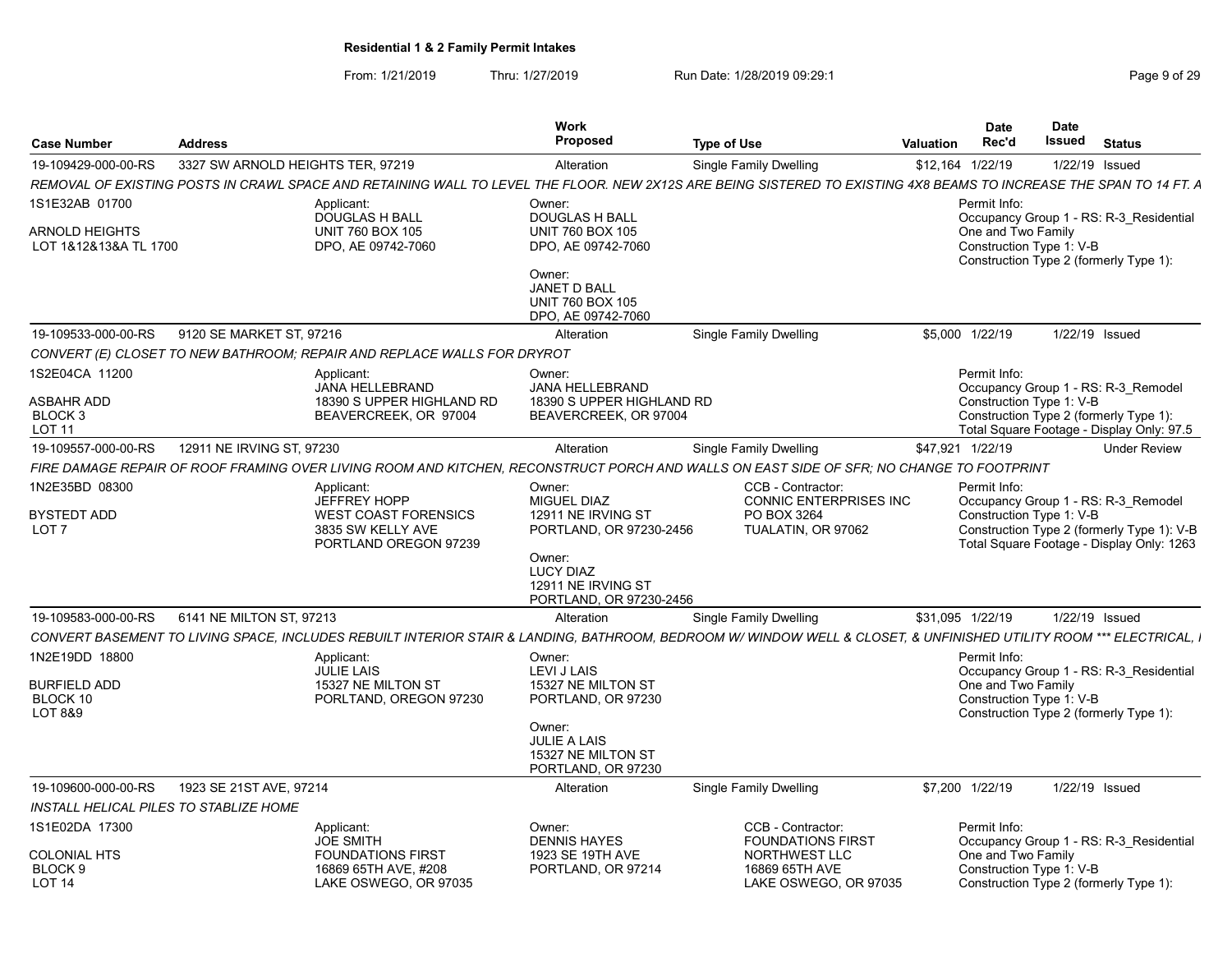| <b>Case Number</b>                                                   | <b>Address</b>                                                                                                                                                   | Work<br><b>Proposed</b>                                                                                                                                              | <b>Type of Use</b>                                                                                        | Valuation | <b>Date</b><br>Rec'd               | <b>Date</b><br>Issued    | <b>Status</b>                                                                                                                 |
|----------------------------------------------------------------------|------------------------------------------------------------------------------------------------------------------------------------------------------------------|----------------------------------------------------------------------------------------------------------------------------------------------------------------------|-----------------------------------------------------------------------------------------------------------|-----------|------------------------------------|--------------------------|-------------------------------------------------------------------------------------------------------------------------------|
| 19-109610-000-00-RS                                                  | 2230 SW IOWA ST, 97239                                                                                                                                           | Alteration                                                                                                                                                           | <b>Single Family Dwelling</b>                                                                             |           | \$19,950 1/25/19                   |                          | 1/25/19 Issued                                                                                                                |
|                                                                      | INSTALL HELICAL PILES TO STABLIZE FOUNDATION                                                                                                                     |                                                                                                                                                                      |                                                                                                           |           |                                    |                          |                                                                                                                               |
| 1S1E16CC 03000<br><b>BERTHA</b><br>BLOCK 14<br>LOT 13                | Applicant:<br><b>JOE SMITH</b><br><b>FOUNDATIONS FIRST</b><br>16869 65TH AVE, #208<br>LAKE OSWEGO, OR 97035                                                      | Owner:<br><b>ROBERT GAGNIER</b><br>14787 NW KYLE PL<br>PORTLAND, OR 97229-9221<br>Owner:<br>RACHEL GAGNIER<br>14787 NW KYLE PL<br>PORTLAND, OR 97229-9221            | CCB - Contractor:<br><b>FOUNDATIONS FIRST</b><br>NORTHWEST LLC<br>16869 65TH AVE<br>LAKE OSWEGO, OR 97035 |           | Permit Info:                       | Construction Type 1: V-B | Occupancy Group 1 - RS: R-3 Remodel<br>Construction Type 2 (formerly Type 1):                                                 |
| 19-109715-000-00-RS                                                  | 1828 NE SISKIYOU ST, 97212                                                                                                                                       | Alteration                                                                                                                                                           | <b>Single Family Dwelling</b>                                                                             |           | \$81,527 1/22/19                   |                          | 1/22/19 Issued                                                                                                                |
|                                                                      | ATTIC AND RIM JOIST INSULATION. DEMO HVAC AND INSTALL MINISPLIT SYSTEM. INSTALL BASEMENT EGRESS WINDOW. REPLACE KNOB AND TUBE. MINOR FRAMING WORK SEISMIC WORK T |                                                                                                                                                                      |                                                                                                           |           |                                    |                          |                                                                                                                               |
| 1N1E26AB 18700<br><b>IRVINGTON</b><br>BLOCK 40<br><b>LOT 1&amp;2</b> | Applicant:<br><b>ANDREA WILLIAMS</b><br><b>GREENSAVERS USA</b><br>4 NW FRANKLIN AVE<br><b>BEND, OR 97003</b>                                                     | Owner:<br><b>CURTIS H ROBINHOLD</b><br>1828 NE SISKIYOU ST<br>PORTLAND, OR 97212<br>Owner:<br>ANGELA J UHERBELAU<br>1828 NE SISKIYOU ST<br>PORTLAND, OR 97212        | CCB - Contractor:<br><b>GREENSAVERS USA INC</b><br>4 NW FRANKLIN AVE<br><b>BEND, OR 97703</b>             |           | Permit Info:<br>One and Two Family | Construction Type 1: V-B | Occupancy Group 1 - RS: R-3 Residential<br>Construction Type 2 (formerly Type 1):                                             |
| 19-109790-000-00-RS                                                  | 6910 SE 112TH AVE, 97266                                                                                                                                         | Alteration                                                                                                                                                           | <b>Single Family Dwelling</b>                                                                             |           | \$61,000 1/23/19                   |                          | 1/23/19 Issued                                                                                                                |
|                                                                      | REMODEL KITCHEN AND DINING ROOM, REMOVE WALL AND INSTALL BEAM AND FOOTING. REPLACE SLIDING GLASS DOORS WITH SINGLE DOOR. REMODEL EXISTING BATHROOM AREA TO CI    |                                                                                                                                                                      |                                                                                                           |           |                                    |                          |                                                                                                                               |
| 1S2E22AB 10600<br>SECTION 22 1S 2E<br>TL 10600 0.36 ACRES            | Applicant:<br><b>JASON SAMEK</b><br>6910 SE 112TH AVE<br>PORTLAND, OR 97266                                                                                      | Owner:<br><b>JASON SAMEK</b><br>6910 SE 112TH AVE<br>PORTLAND, OR 97266<br>Owner:<br><b>TRACY BOONE</b><br>6910 SE 112TH AVE<br>PORTLAND, OR 97266                   |                                                                                                           |           | Permit Info:<br>One and Two Family | Construction Type 1: V-B | Occupancy Group 1 - RS: R-3 Residential<br>Construction Type 2 (formerly Type 1):<br>Total Square Footage - Display Only: 510 |
| 19-109876-000-00-RS                                                  | 4016 SE MARTINS ST, 97202                                                                                                                                        | Alteration                                                                                                                                                           | <b>Single Family Dwelling</b>                                                                             |           | \$2,500 1/22/19                    |                          | <b>Under Review</b>                                                                                                           |
|                                                                      | REPAIR OF EXISTING PORCH ROOF OVERHANG. NO GROUND DISTURBANCE. >>>>>>>>>>>> LEGALIZING FRONT PORCH THAT WAS BUILT WITHOUT PERMIT <<<<<<<<<<<<<<<<<<<<<<<<<<<<    |                                                                                                                                                                      |                                                                                                           |           |                                    |                          |                                                                                                                               |
| 1S1E13DD 06200<br>WOODSTOCK<br>BLOCK 46<br>N 92' OF LOT 4            | Applicant:<br>PETRINA CONSTRUCTION INC.<br>4505 NE TILLAMOOK ST<br>PORTLAND, OR 97213-1319                                                                       | Owner:<br><b>LOREN E JENKINS</b><br>2132 SE 50TH AVE<br>PORTLAND, OR 97215-3825<br>Owner:<br><b>HEATHER M JENKINS</b><br>2132 SE 50TH AVE<br>PORTLAND, OR 97215-3825 | CCB - Contractor:<br>PETRINA CONSTRUCTION INC<br>4505 NE TILLAMOOK ST<br>PORTLAND, OR 97213-1319          |           | Permit Info:<br>One and Two Family | Construction Type 1: V-B | Occupancy Group 1 - RS: R-3 Residential<br>Construction Type 2 (formerly Type 1):                                             |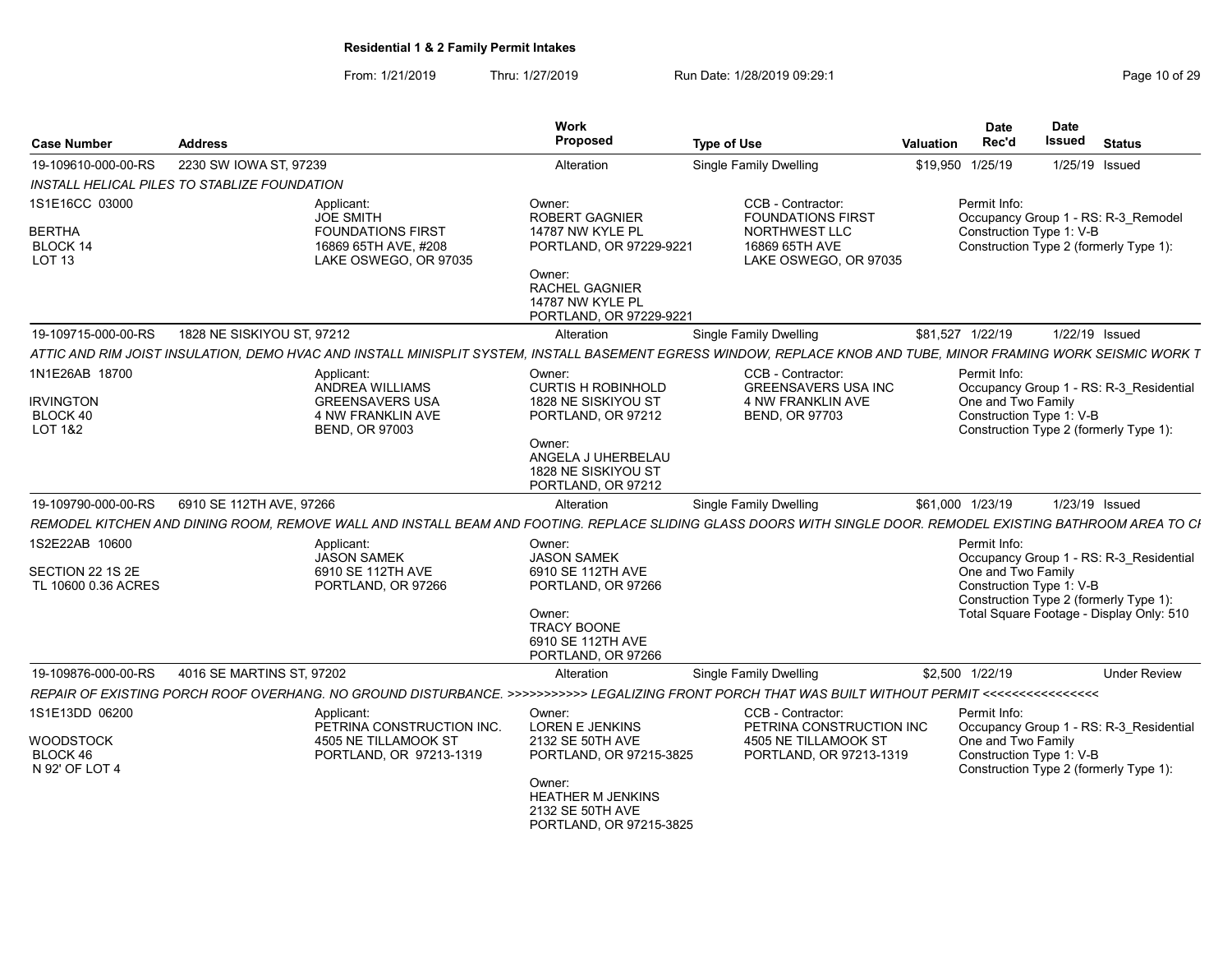| <b>Case Number</b>                                                            | <b>Address</b>                                                                                                                                                |                            | <b>Work</b><br><b>Proposed</b>                                                                                                                 | <b>Type of Use</b>                                                                                                       | Valuation | <b>Date</b><br>Rec'd                                           | Date<br>Issued | <b>Status</b>                                                                     |  |
|-------------------------------------------------------------------------------|---------------------------------------------------------------------------------------------------------------------------------------------------------------|----------------------------|------------------------------------------------------------------------------------------------------------------------------------------------|--------------------------------------------------------------------------------------------------------------------------|-----------|----------------------------------------------------------------|----------------|-----------------------------------------------------------------------------------|--|
| 19-110023-000-00-RS                                                           | 347 SE 27TH AVE, 97214                                                                                                                                        |                            | Alteration                                                                                                                                     | Single Family Dwelling                                                                                                   |           | \$480 1/23/19                                                  |                | 1/23/19 Issued                                                                    |  |
|                                                                               | CONVERSION OF PORTION OF BASEMENT TO BATHROOM, THE REST TO REMAIN NON-HABITABLE. ***PLUMBING TO BE OBTAINED SEPARATELY***                                     |                            |                                                                                                                                                |                                                                                                                          |           |                                                                |                |                                                                                   |  |
| 1N1E36CC 08800<br>PLEASANT HOME ADD<br>BLOCK <sub>8</sub><br>LOT <sub>5</sub> | Applicant:<br><b>RENEE HARTIG</b><br>347 SE 27TH AVE<br>PORTLAND OR 97214                                                                                     |                            | Owner:<br><b>RENEE HARTIG</b><br>347 SE 27TH AVE<br>PORTLAND, OR 97214<br>Owner:<br><b>BRIAN COOK</b><br>347 SE 27TH AVE<br>PORTLAND, OR 97214 |                                                                                                                          |           | Permit Info:<br>One and Two Family<br>Construction Type 1: V-B |                | Occupancy Group 1 - RS: R-3_Residential<br>Construction Type 2 (formerly Type 1): |  |
| 19-110163-000-00-RS                                                           | 605 SE 70TH AVE, 97215                                                                                                                                        |                            | Alteration                                                                                                                                     | Single Family Dwelling                                                                                                   |           | \$5,000 1/24/19                                                |                | 1/24/19 Issued                                                                    |  |
|                                                                               | ENLARGE GARAGE DOOR AT BASEMENT AND REMOVE FAILING RETAINING WALL ALONG SOUTH SIDE OF DRIVEWAY, BUILD NEW RETAINING WALL TO WIDEN DRIVEWAY ON PROPERTY WITH I |                            |                                                                                                                                                |                                                                                                                          |           |                                                                |                |                                                                                   |  |
| 1S2E05BA 03300<br>TABOR HTS<br><b>BLOCK M</b><br>N 1/2 OF LOT 5               | Applicant:<br><b>MICHELLE JERESEK</b><br><b>IVON STREET STUDIO</b><br>PORTLAND, OR 97214                                                                      | 1028 SE WATER AVE #260     | Owner:<br><b>TRACY HABECKER</b><br>605 SE 70TH AVE<br>PORTLAND OR 97215<br>Owner:<br>NOAH KAMRAT<br>605 SE 70TH AVE<br>PORTLAND OR 97215       | CCB - Contractor:<br><b>J MADERAS CONSTRUCTION &amp;</b><br><b>REMODELING LLC</b><br>1840 SW TEGART<br>GRESHAM, OR 97080 |           | Permit Info:<br>One and Two Family<br>Construction Type 1: V-B |                | Occupancy Group 1 - RS: R-3 Residential<br>Construction Type 2 (formerly Type 1): |  |
| 19-110536-000-00-RS                                                           | 16235 SE CLINTON ST, 97236                                                                                                                                    |                            | Alteration                                                                                                                                     | Single Family Dwelling                                                                                                   |           | \$5,000 1/23/19                                                |                | 1/23/19 Issued                                                                    |  |
|                                                                               | ENLARGE 3 BEDROOM DOORS FROM 2-8 TO 3-0                                                                                                                       |                            |                                                                                                                                                |                                                                                                                          |           |                                                                |                |                                                                                   |  |
| 1S3E07BB 10400<br>PLAQUET ADD<br>BLOCK 5<br>E 70' OF LOT 4                    | Applicant:<br><b>ABRAHAM RISSA</b><br>329 NE 188TH AVE<br>PORTLAND, OR 97230                                                                                  |                            | Owner:<br><b>ABRAHAM RISSA</b><br>329 NE 188TH AVE<br>PORTLAND, OR 97230                                                                       |                                                                                                                          |           | Permit Info:<br>Construction Type 1: V-B                       |                | Occupancy Group 1 - RS: R-3_Remodel<br>Construction Type 2 (formerly Type 1):     |  |
| 19-110779-000-00-RS                                                           | 8016 SW 37TH AVE, 97219                                                                                                                                       |                            | Alteration                                                                                                                                     | Single Family Dwelling                                                                                                   |           | \$85,000 1/24/19                                               |                | <b>Under Review</b>                                                               |  |
|                                                                               | CONVERT GARAGE TO BONUS ROOM. REMODEL TWO EXISTING BATHROOMS AND CREATE A NEW POWDER ROOM                                                                     |                            |                                                                                                                                                |                                                                                                                          |           |                                                                |                |                                                                                   |  |
| 1S1E20CA 05800<br>SUMMER MEADOW<br>LOT <sub>4</sub>                           | Applicant:<br><b>MORRISON BUILT INC</b><br>$I-2$ #275<br>PORTLAND, OR 97229                                                                                   | 4804 NW BETHANY BLVD SUITE | Owner:<br><b>BENJAMIN F HARRISON</b><br>8016 SW 37TH AVE<br>PORTLAND, OR 97219<br>Owner:                                                       | CCB - Contractor:<br><b>MORRISON BUILT INC.</b><br>4804 NW BETHANY BLVD SUITE<br>$I-2$ #275<br>PORTLAND, OR 97229        |           | Permit Info:<br>One and Two Family<br>Construction Type 1: V-B |                | Occupancy Group 1 - RS: R-3_Residential<br>Construction Type 2 (formerly Type 1): |  |
|                                                                               |                                                                                                                                                               |                            | <b>KASSIDEE FISHER</b><br>8016 SW 37TH AVE<br>PORTLAND, OR 97219                                                                               |                                                                                                                          |           |                                                                |                |                                                                                   |  |
| 19-110904-000-00-RS                                                           | 6618 N CONGRESS AVE, 97217                                                                                                                                    |                            | Alteration                                                                                                                                     | Single Family Dwelling                                                                                                   |           | \$73,260 1/24/19                                               |                | 1/24/19 Issued                                                                    |  |
|                                                                               | CONVERT BASEMENT TO LIVING SPACE INCLUDING FAMILY ROOM, BATHROOM, MECHANICAL ROOM AND BEDROOM. ON MAIN FLOOR, RECONFIGURE EXISTING BATHROOM. ***PLUMBING, ELL |                            |                                                                                                                                                |                                                                                                                          |           |                                                                |                |                                                                                   |  |
| 1N1E15AC 16100<br>SECTION 15 1N 1E                                            | Applicant:<br>JORDAN BLAKLEY<br><b>MOD CONSTRUCTION</b>                                                                                                       |                            | Owner:<br>THE HOUSE OF BROWN LLC<br>5201 N EMERSON DR                                                                                          | CCB - Contractor:<br>MOD CONSTRUCTION LLC<br>8150 SW BARNES RD APT S106                                                  |           | Permit Info:<br>Construction Type 1: V-B                       |                | Occupancy Group 1 - RS: R-3 Remodel                                               |  |
| TL 16100 0.10 ACRES                                                           | 8150 SW BARNES RD<br>PORTLAND OR 97225                                                                                                                        |                            | PORTLAND, OR 97217                                                                                                                             | PORTLAND, OR 97225                                                                                                       |           |                                                                |                | Construction Type 2 (formerly Type 1):                                            |  |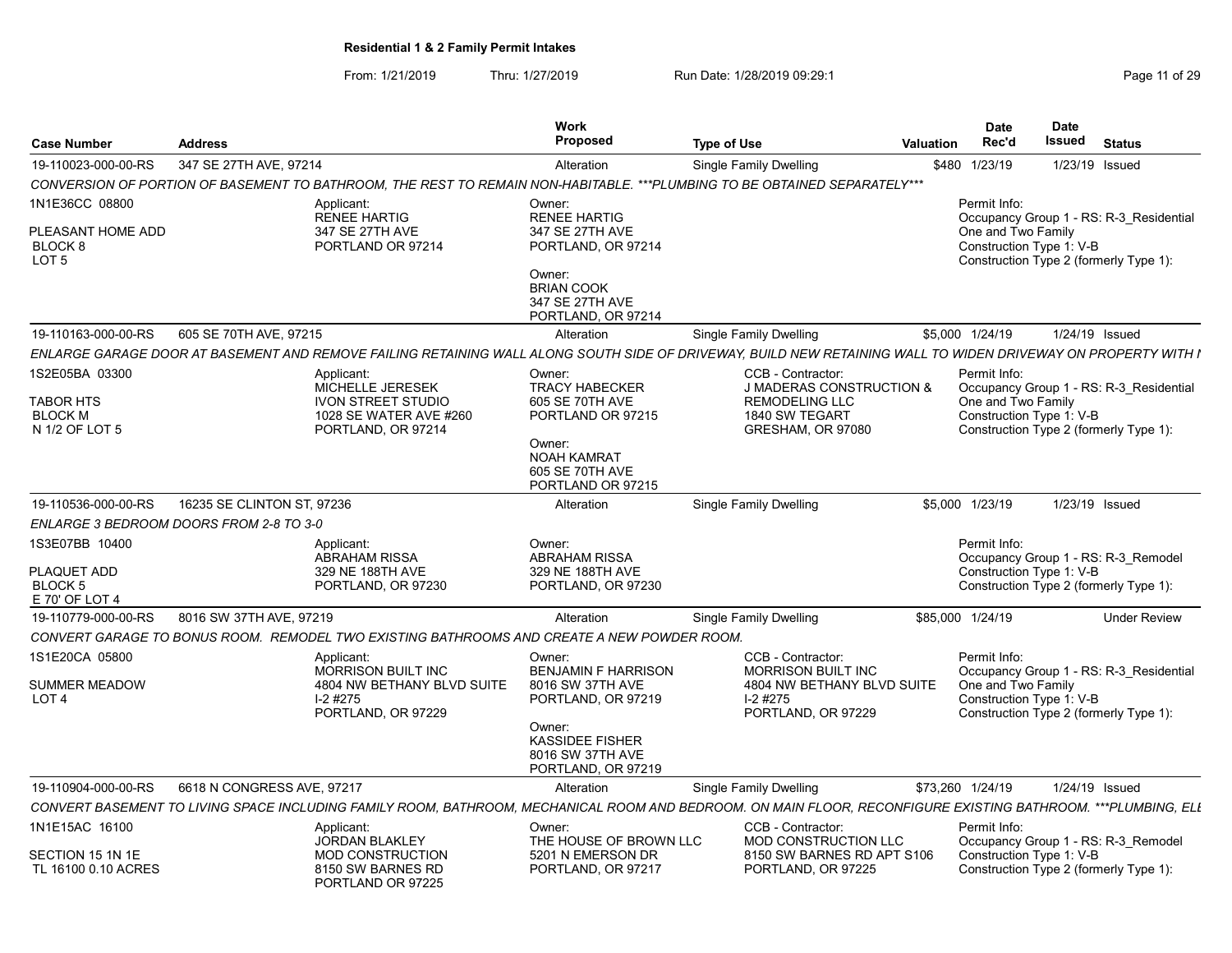From: 1/21/2019 Thru: 1/27/2019 Run Date: 1/28/2019 09:29:1<br>
Page 12 of 29

| <b>Case Number</b>                                         | <b>Address</b>               |                                                                              | Work<br><b>Proposed</b>                                                                            | <b>Type of Use</b>                                                                                                                                             | <b>Valuation</b> | <b>Date</b><br>Rec'd                           | <b>Date</b><br><b>Issued</b> | <b>Status</b>                                                                       |
|------------------------------------------------------------|------------------------------|------------------------------------------------------------------------------|----------------------------------------------------------------------------------------------------|----------------------------------------------------------------------------------------------------------------------------------------------------------------|------------------|------------------------------------------------|------------------------------|-------------------------------------------------------------------------------------|
| 19-110920-000-00-RS                                        | 3017 SE 157TH AVE, 97236     |                                                                              | Alteration                                                                                         | <b>Single Family Dwelling</b>                                                                                                                                  |                  | \$41,454 1/24/19                               |                              | 1/24/19 Issued                                                                      |
|                                                            |                              |                                                                              |                                                                                                    | CONVERT BASEMENT TO HABITABLE SPACE TO INCLUDE (3) BEDROOMS, (1) BATHROOM, LAUNDRY ROOM AND STORAGE ** MECHANICAL, PLUMBING AND ELECTRICAL TO BE OBTAINED SEPA |                  |                                                |                              |                                                                                     |
| 1S2E12AC 00100                                             |                              | Applicant:<br><b>MIKE DOLAN</b>                                              | Owner:<br><b>STACY M DOLAN</b>                                                                     | CCB - Contractor:<br>RIVER CITY ROOFING LLC                                                                                                                    |                  | Permit Info:                                   |                              | Occupancy Group 1 - RS: R-3_Remodel                                                 |
| <b>LAUREL AC</b><br><b>LOT 5 TL 100</b>                    |                              | <b>RIVER CITY ROOFING</b><br><b>11700 SE STARK</b><br>PORTLAND, OR 97216     | 3017 SE 157TH AVE<br>PORTLAND, OR 97236                                                            | 3017 SE 157TH AVE<br>PORTLAND, OR 97236-2153                                                                                                                   |                  | Construction Type 1: V-B                       |                              | Construction Type 2 (formerly Type 1):<br>Total Square Footage - Display Only: 1050 |
|                                                            |                              |                                                                              | Owner:<br><b>LAURIE A IMHOLT</b><br>3017 SE 157TH AVE<br>PORTLAND, OR 97236                        |                                                                                                                                                                |                  |                                                |                              |                                                                                     |
| 19-110957-000-00-RS                                        | 13600 NE CLACKAMAS ST. 97230 |                                                                              | Alteration                                                                                         | <b>Single Family Dwelling</b>                                                                                                                                  |                  | \$3.500 1/24/19                                |                              | 1/24/19 Issued                                                                      |
|                                                            |                              |                                                                              | NEW BATHROOM IN FIRST FLOOR. ELECTRICAL AND PLUMBING PERMIT SEPARATELY.*****BATH FAN 1/24/19****** |                                                                                                                                                                |                  |                                                |                              |                                                                                     |
| 1N2E35AB 02500                                             |                              | Applicant:<br><b>ALGANESH DESTA</b>                                          | Owner:<br><b>WOLDEAB MEHARI</b>                                                                    |                                                                                                                                                                |                  | Permit Info:                                   |                              | Occupancy Group 1 - RS: R-3 Residential                                             |
| <b>REGENCY PARK</b><br>BLOCK <sub>3</sub><br>LOT 3 TL 2500 |                              | 13600 NE CLACKAMAS ST<br>PORTLAND, OR 97230-3237                             | 13600 NE CLACKAMAS ST<br>PORTLAND, OR 97230-3237                                                   |                                                                                                                                                                |                  | One and Two Family<br>Construction Type 1: V-B |                              | Construction Type 2 (formerly Type 1):                                              |
|                                                            |                              |                                                                              | Owner:<br><b>ALGANESH DESTA</b><br>13600 NE CLACKAMAS ST<br>PORTLAND, OR 97230-3237                |                                                                                                                                                                |                  |                                                |                              |                                                                                     |
| 19-110984-000-00-RS                                        | 1826 SE LAMBERT ST, 97202    |                                                                              | Alteration                                                                                         | <b>Single Family Dwelling</b>                                                                                                                                  |                  | \$12,239 1/24/19                               |                              | 1/24/19 Issued                                                                      |
|                                                            |                              | ADDING TWO BEDROOMS TO BASEMENT. *** ELECTRICAL TO BE PULL SEPARATELY ***    |                                                                                                    |                                                                                                                                                                |                  |                                                |                              |                                                                                     |
| 1S1E23DA 12200                                             |                              | Applicant:<br><b>ERIC SCHEEL</b>                                             | Owner:<br><b>ERIC SCHEEL</b>                                                                       | CCB - Contractor:<br>INNOVATORS CONSTRUCTION LL( Occupancy Group 1 - RS: R-3 Remodel                                                                           |                  | Permit Info:                                   |                              |                                                                                     |
| <b>CRYSTAL SPR ADD</b><br><b>BLOCK4</b>                    |                              | 2413 SE DIVISION ST<br>PORTLAND, OR +7202                                    | 2413 SE DIVISION ST<br>PORTLAND, OR +7202                                                          | 2154 SE BARNES RD<br>GRESHAM, OR 97080                                                                                                                         |                  | Construction Type 1: V-B                       |                              | Construction Type 2 (formerly Type 1):                                              |
| E 12.5' OF LOT 6<br>W 49.50' OF LOT 7                      |                              |                                                                              |                                                                                                    |                                                                                                                                                                |                  |                                                |                              | Total Square Footage - Display Only: 310                                            |
| 19-111130-000-00-RS                                        | 14344 SE MILL CT, 97233      |                                                                              | Alteration                                                                                         | <b>Single Family Dwelling</b>                                                                                                                                  |                  | \$300 1/24/19                                  |                              | 1/24/19 Issued                                                                      |
|                                                            |                              | INSERT 36" X 42" VINYL WINDOW IN UTILITY ROOM ON BACKYARD WALL (WEST FACING) |                                                                                                    |                                                                                                                                                                |                  |                                                |                              |                                                                                     |
| 1S2E01CB 16800                                             |                              | Applicant:<br>SARAH OLOYA                                                    | Owner:<br>SARAH OLOYA                                                                              |                                                                                                                                                                |                  | Permit Info:                                   |                              | Occupancy Group 1 - RS: R-3 Residential                                             |
| KAH SUN CHACO<br>BLOCK <sub>8</sub>                        |                              | <b>14344 SE MILL CT</b><br>PORTLAND, OR 97233                                | <b>14344 SE MILL CT</b><br>PORTLAND, OR 97233                                                      |                                                                                                                                                                |                  | One and Two Family<br>Construction Type 1: V-B |                              |                                                                                     |
| <b>LOT 12</b>                                              |                              |                                                                              | Owner:<br><b>KENNEDY OLOYA</b><br><b>14344 SE MILL CT</b><br>PORTLAND, OR 97233                    |                                                                                                                                                                |                  |                                                |                              | Construction Type 2 (formerly Type 1):                                              |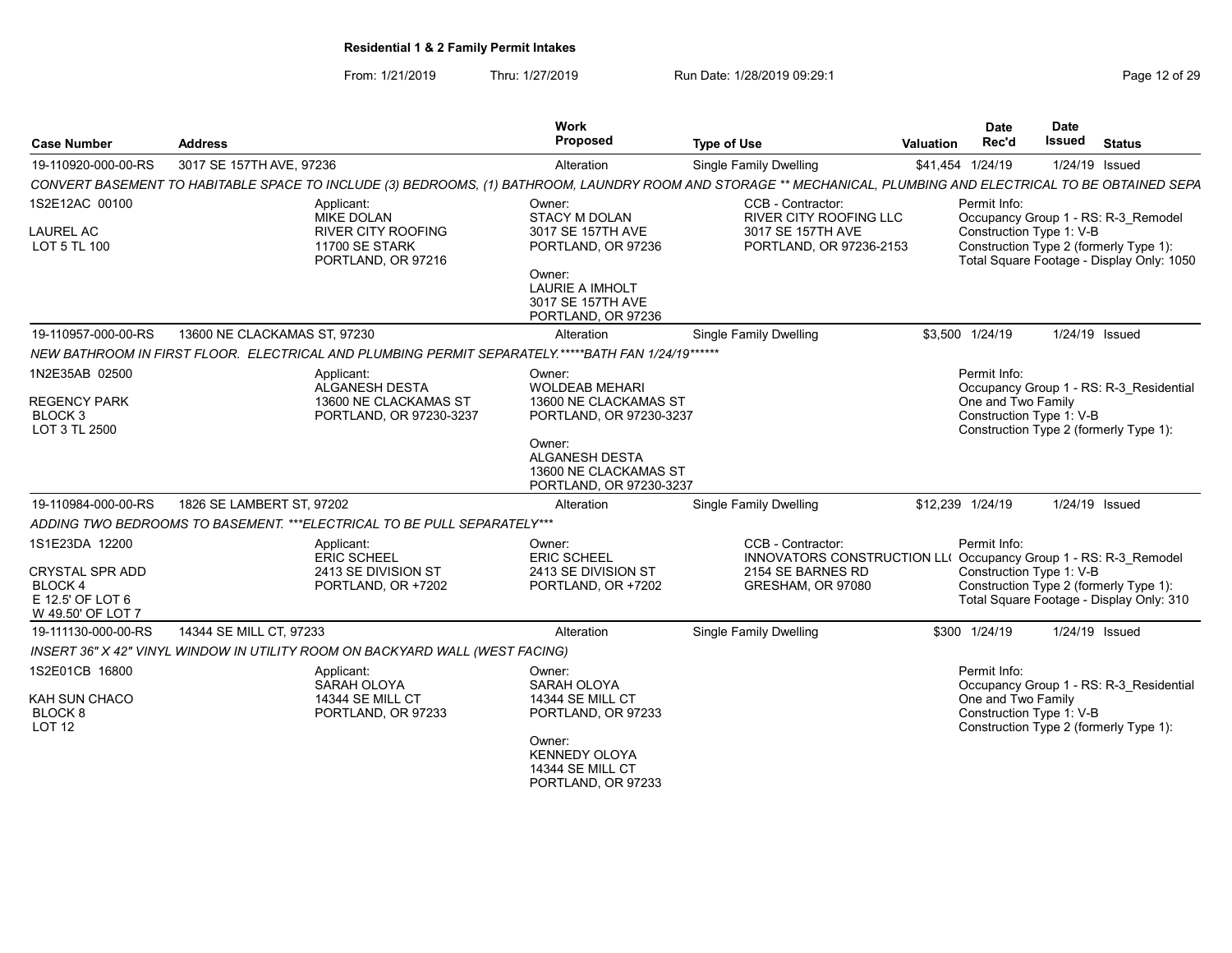|                                                                              |                                 |                                                                                                                                                                | <b>Work</b>                                                                                 |                                                                                                                                                 |                  | <b>Date</b>                                    | <b>Date</b>                                                                        |                                         |
|------------------------------------------------------------------------------|---------------------------------|----------------------------------------------------------------------------------------------------------------------------------------------------------------|---------------------------------------------------------------------------------------------|-------------------------------------------------------------------------------------------------------------------------------------------------|------------------|------------------------------------------------|------------------------------------------------------------------------------------|-----------------------------------------|
| Case Number                                                                  | Address                         |                                                                                                                                                                | Proposed                                                                                    | <b>Type of Use</b>                                                                                                                              | <b>Valuation</b> | Rec'd                                          | Issued                                                                             | <b>Status</b>                           |
| 19-111394-000-00-RS                                                          | 7536 N HURST AVE, 97203         |                                                                                                                                                                | Alteration                                                                                  | Single Family Dwelling                                                                                                                          |                  | \$3,000 1/25/19                                | 1/25/19 Issued                                                                     |                                         |
|                                                                              |                                 | REMOVE WALL BETWEEN BEDROOM AND LIVING ROOM FOR FAMILY ROOM: REMOVE WALL BETWEEN KITCHEN AND DINING ROOM. ADD BATHROOM ON MAIN FLOOR: INSTALL TALLER WINDO     |                                                                                             |                                                                                                                                                 |                  |                                                |                                                                                    |                                         |
| 1N1E08DC 02300<br><b>ST HELENS</b><br>BLOCK <sub>2</sub><br>LOT <sub>4</sub> |                                 | Applicant:<br>SASHA BECKWITH<br>SAB DESIGN & DRAFTING LLC<br>7115 SW GARDEN HOME RD #28<br>PORTLAND OR 97223                                                   | Owner:<br><b>KEVIN M STEINBERG</b><br>5935 NE 29TH AVE<br>PORTLAND, OR 97211-6146<br>Owner: | CCB - Contractor:<br>ALLEN FAMILY HOMES LLC<br>3918 SE 150TH AVE<br>PORTLAND, OR 97236                                                          |                  | Permit Info:<br>Construction Type 1: V-B       | Occupancy Group 1 - RS: R-3 Remodel<br>Construction Type 2 (formerly Type 1):      |                                         |
|                                                                              |                                 |                                                                                                                                                                | MICHELLE S LOENBERG<br>5935 NE 29TH AVE<br>PORTLAND, OR 97211-6146                          |                                                                                                                                                 |                  |                                                |                                                                                    |                                         |
| 19-111416-000-00-RS                                                          | 3267 N BALDWIN ST, 97217        |                                                                                                                                                                | Alteration                                                                                  | <b>Single Family Dwelling</b>                                                                                                                   |                  | \$62,068 1/25/19                               | 1/25/19 Issued                                                                     |                                         |
|                                                                              |                                 | CONVERT BASEMENT TO LIVING SPACE TO INCUDE: BATHROOM, BEDROOM & LIVING SPACE; CNSTUCT NEW STAIR FROM MAIN LEVEL, REMOVE ROOF OVERHANG ON NORTH EAST REAR SE(   |                                                                                             |                                                                                                                                                 |                  |                                                |                                                                                    |                                         |
| 1N1E09CC 15400<br><b>ORCHARD PL</b>                                          |                                 | Applicant:<br><b>JOSEPH MICHAEL STEINHOFF</b><br>1918 NE 91ST AVE                                                                                              | Owner:<br><b>BRECKENRIDGE PROPERTY</b><br>2015 MANHATTAN BEACH BLVD                         | CCB - Contractor:<br>JOSEPH MICHAEL STEINHOFF<br>1918 NE 91ST AVE                                                                               |                  | Permit Info:<br>One and Two Family             |                                                                                    | Occupancy Group 1 - RS: R-3 Residential |
| BLOCK 6<br>E 5' OF LOT 8<br>LOT 9&10                                         |                                 | PORTLAND, OR 97220-5523                                                                                                                                        | #100<br>REDONDO BEACH, CA 90278<br>Owner:                                                   | PORTLAND, OR 97220-5523                                                                                                                         |                  | Construction Type 1: V-B                       | Construction Type 2 (formerly Type 1):<br>Total Square Footage - Display Only: 524 |                                         |
|                                                                              |                                 |                                                                                                                                                                | <b>FUND 2016 LLC</b><br>2015 MANHATTAN BEACH BLVD<br>#100<br>REDONDO BEACH, CA 90278        |                                                                                                                                                 |                  |                                                |                                                                                    |                                         |
| 19-111429-000-00-RS                                                          | 3324 SE 24TH AVE, 97202         |                                                                                                                                                                | Alteration                                                                                  | Single Family Dwelling                                                                                                                          |                  | \$30,000 1/25/19                               |                                                                                    | <b>Under Review</b>                     |
|                                                                              |                                 | INTERIOR ALTERATIONS: OPEN EXISTING KITCHEN WALL; CREATE NEW BEDROOM FROM DINING AREA; ENLARGE MAIN FLOOR BAHHROOM; INSTALL HANDRAIL TO SECOND LEVEL; ADD WALL |                                                                                             |                                                                                                                                                 |                  |                                                |                                                                                    |                                         |
| 1S1E11AD 06100                                                               |                                 | Applicant:<br><b>HAYDEN LAVERTY</b>                                                                                                                            | Owner:<br><b>JACOB CARRASQUER</b>                                                           | <b>Primary Contractor</b><br>TO BID                                                                                                             |                  | Permit Info:                                   |                                                                                    | Occupancy Group 1 - RS: R-3_Residential |
| <b>BRUSHS ADD</b><br>BLOCK <sub>3</sub><br>LOT <sub>2</sub>                  |                                 | 5453 NW 213 PL<br>PORTLAND, OR 97229                                                                                                                           | 16063 NW TRAKEHNER WAY<br>PORTLAND, OR 97229                                                |                                                                                                                                                 |                  | One and Two Family<br>Construction Type 1: V-B | Construction Type 2 (formerly Type 1):                                             |                                         |
| 19-111433-000-00-RS                                                          | 01313 SW MARY FAILING DR. 97219 |                                                                                                                                                                | Alteration                                                                                  | <b>Single Family Dwelling</b>                                                                                                                   |                  | \$12,002 1/25/19                               | 1/25/19 Issued                                                                     |                                         |
|                                                                              |                                 | REMOVE WALL IN KITCHEN TO CREATE LARGER KITCHEN, CHNAGE 2 WINDOWS, ADD SUPPORT POST AT BEAM. RELOCATE WASHER AND DRYER IN EXISTING LAUDRY AREA***ELECTRICAL OL |                                                                                             |                                                                                                                                                 |                  |                                                |                                                                                    |                                         |
| 1S1E34DA 04000                                                               |                                 | Applicant:<br>PAUL MURRAY                                                                                                                                      | Owner:<br><b>TIMOTHY CREAN</b>                                                              | CCB - Contractor:<br>INNOVATION CONSTRUCTION INC Occupancy Group 1 - RS: R-3 Remodel                                                            |                  | Permit Info:                                   |                                                                                    |                                         |
| <b>STRAHORN ADD</b><br>LOT 8 EXC ELY 3'                                      |                                 | <b>INNOVATION CONSTRUCTION INC</b><br>1770 S CLEMATIS RD<br>WEST LINN, OR 97068                                                                                | Owner:<br>ROSEMARY LAUGHLIN<br>01313 SW MARY FAILING DR<br>PORTLAND OR 97219                | 1770 S CLEMATIS RD<br>WEST LINN, OR 97068<br>CCB - Contractor:<br><b>EMPIRE PLUMBING LLC</b><br>563 SW 201ST AVE APT 301<br>BEAVERTON, OR 97006 |                  | Construction Type 1: V-B                       | Construction Type 2 (formerly Type 1):<br>Total Square Footage - Display Only: 304 |                                         |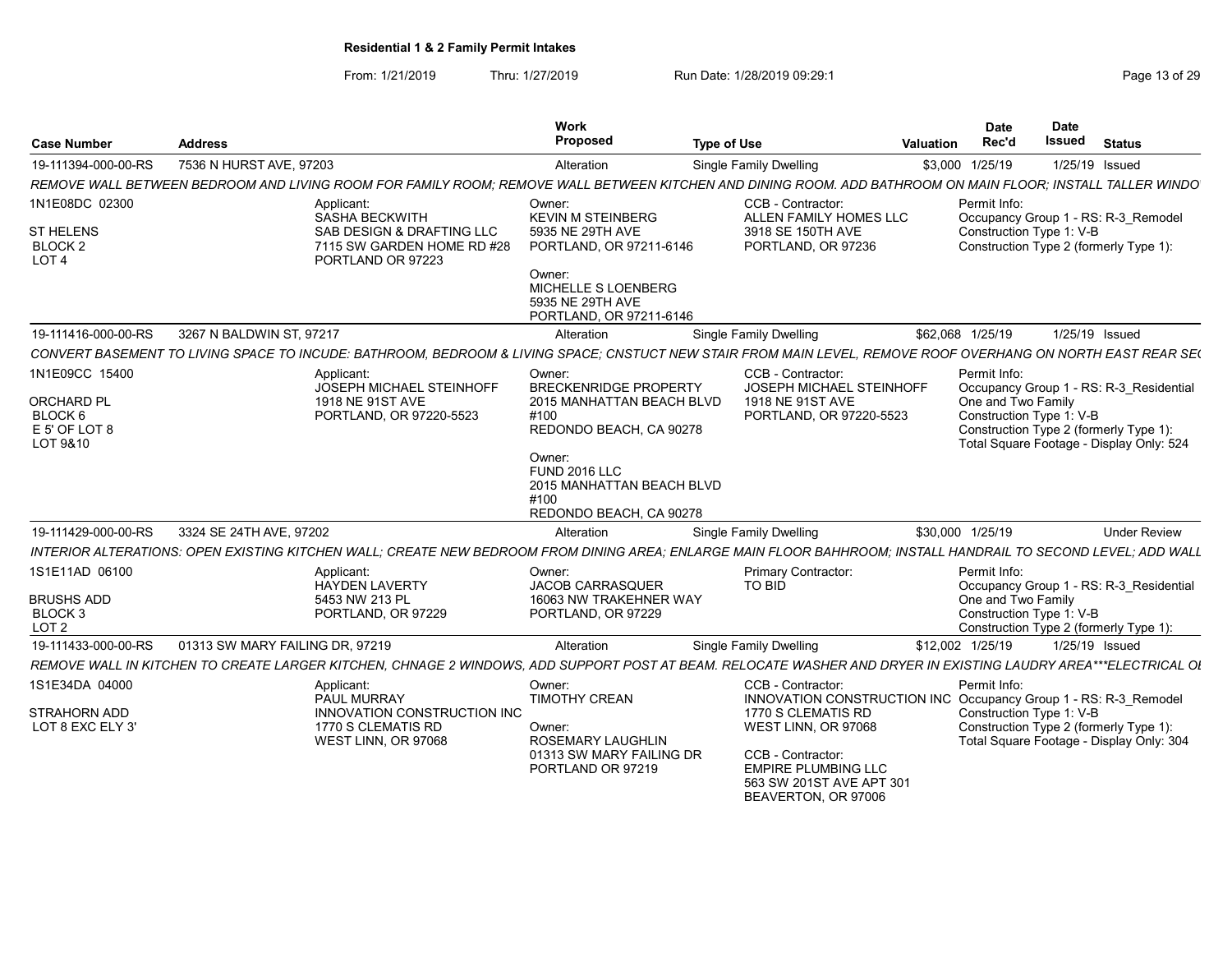From: 1/21/2019 Thru: 1/27/2019 Run Date: 1/28/2019 09:29:1<br>
Run Date: 1/28/2019 09:29:1

| <b>Case Number</b>                                                                                                        | <b>Address</b>             |                                                                                                                           | Work<br>Proposed                                                                                                                                      | <b>Type of Use</b>                                                                                                                                                | <b>Date</b><br>Rec'd<br>Valuation  | <b>Date</b><br><b>Issued</b><br><b>Status</b>                                                                                                          |
|---------------------------------------------------------------------------------------------------------------------------|----------------------------|---------------------------------------------------------------------------------------------------------------------------|-------------------------------------------------------------------------------------------------------------------------------------------------------|-------------------------------------------------------------------------------------------------------------------------------------------------------------------|------------------------------------|--------------------------------------------------------------------------------------------------------------------------------------------------------|
| 19-111503-000-00-RS                                                                                                       | 11824 SE BUSH ST, 97266    |                                                                                                                           | Alteration                                                                                                                                            | <b>Single Family Dwelling</b>                                                                                                                                     | \$39,480 1/25/19                   | 1/25/19 Issued                                                                                                                                         |
|                                                                                                                           |                            |                                                                                                                           |                                                                                                                                                       | CONVERSION OF GARAGE TO HABITABLE SPACE TO INCLUDE: 4 BEDROOMS, NEW BATHROOM, LAUNDRY, UTILITY ROOM, NEW ADA RAMP AT FRONT OF HOME, ENCLOSING GARAGE DOORS        |                                    |                                                                                                                                                        |
| 1S2E10DA 05000<br>SUBURBAN HMS CLUB TR<br><b>BLOCK C</b><br>LOT 22 EXC N 242.50' OF E 82' & S 100' OF<br>LOT 23 EXC E 90' |                            | Applicant:<br>ALLAN GOODWIN<br>PO BOX 603<br>NEWBERG OR 97132                                                             | Owner:<br><b>DANIEL TIBESSO</b><br>11824 SE BUSH ST<br>PORTLAND, OR 97266<br>Owner:<br><b>DIMA TIBBESSO</b><br>11824 SE BUSH ST<br>PORTLAND, OR 97266 | CCB - Contractor:<br><b>GOODWIN PROFESSIONAL</b><br>SERVICES LLC<br>822 SIERRA VISTA DR<br>NEWBERG, OR 97132                                                      | Permit Info:                       | Occupancy Group 1 - RS: R-3 Remodel<br>Construction Type 1: V-B<br>Construction Type 2 (formerly Type 1):<br>Total Square Footage - Display Only: 1000 |
| 19-111579-000-00-RS                                                                                                       | 3947 NE 67TH AVE, 97213    |                                                                                                                           | Alteration                                                                                                                                            | <b>Single Family Dwelling</b>                                                                                                                                     | \$50,000 1/25/19                   | 1/25/19 Issued                                                                                                                                         |
|                                                                                                                           |                            |                                                                                                                           |                                                                                                                                                       | CONVERT BASEMENT TO LIVING SPACE; FURR OUT WALLS AND ADD WALLS TO CREATE BEDROOM, BATHROOM, AND UTILITY ROOM; REMODEL BATHROOM ON MAIN FLOOR***ELECTRICAL, M      |                                    |                                                                                                                                                        |
| 1N2E20CC 00100<br><b>HYDE PK</b><br><b>BLOCK1</b><br>LOT 1 TL 100                                                         |                            | Applicant:<br><b>TYLER COLLINS</b><br><b>COLLINS CONTRACTING</b><br>7206 SW 3RD AVE<br>PORTLAND OR 97219                  | Owner:<br><b>ENDA BRENNAN</b><br>1842 NW 156TH AVE<br>BEAVERTON, OR 97006                                                                             | CCB - Contractor:<br>COLLINS CONTRACTING LLC<br>7206 SW 3RD AVE<br>PORTLAND, OR 97219                                                                             | Permit Info:                       | Occupancy Group 1 - RS: R-3 Remodel<br>Construction Type 1: V-B<br>Construction Type 2 (formerly Type 1):                                              |
| 19-111601-000-00-RS                                                                                                       | 2351 NW JOHNSON ST, 97210  |                                                                                                                           | Alteration                                                                                                                                            | Single Family Dwelling                                                                                                                                            | \$15,000 1/25/19                   | 1/25/19 Issued                                                                                                                                         |
|                                                                                                                           |                            |                                                                                                                           |                                                                                                                                                       | REMOVE AND REPLACE PSL BEAM IN L1 KITCHEN. REMOVE ALL POSTS SUPPORTING BEAM. REPLACE FRONT 2. ADD 1 AT REAR WALL. UPGRADE EXISTING DEFICIENT GRAVITY LOAD PATH. A |                                    |                                                                                                                                                        |
| 1N1E33BC 08700<br>KINGS 2ND ADD<br>BLOCK <sub>3</sub><br>W 1/2 OF LOT 9                                                   |                            | Applicant:<br>MICHAEL ATMADJA<br><b>WEST COAST FORENSICS</b><br>3835 SW KELLY AVE SUITE 200<br>PORTLAND OR 97239          | Owner:<br>DARLYN G JABLONSKI<br>2351 NW JOHNSON ST<br>PORTLAND, OR 97210                                                                              | CCB - Contractor:<br>PORTLAND REAL ESTATE<br>SOLUTIONS LLC<br>14915 SW 72ND AVENUE<br>PORTLAND, OR 97224                                                          | Permit Info:<br>One and Two Family | Occupancy Group 1 - RS: R-3_Residential<br>Construction Type 1: V-B<br>Construction Type 2 (formerly Type 1):                                          |
| 19-111977-000-00-RS                                                                                                       | 3434 NE US GRANT PL, 97212 |                                                                                                                           | Alteration                                                                                                                                            | Single Family Dwelling                                                                                                                                            | \$24,000 1/26/19                   | <b>Under Review</b>                                                                                                                                    |
| REMODEL KITCHEN AND EXISTING MAIN FLOOR POWDER ROOM.                                                                      |                            |                                                                                                                           |                                                                                                                                                       |                                                                                                                                                                   |                                    |                                                                                                                                                        |
| 1N1E25DB 03300<br>U S GRANT ADD<br><b>LOT 35</b>                                                                          |                            | Applicant:<br>JASON PECK<br>ARTS & CRAFTSMEN INC<br>4207 SE WOODSTOCK BLVD # 101 PORTLAND, OR 97212<br>PORTLAND, OR 97206 | Owner:<br><b>ERIK KOLA</b><br>3434 NE US GRANT PL<br>Owner:<br><b>DEBBIE KOLA</b><br>3434 NE US GRANT PL<br>PORTLAND, OR 97212                        | CCB - Contractor:<br><b>JASON PECK</b><br>ARTS & CRAFTSMEN INC<br>4207 SE WOODSTOCK BLVD # 101 Construction Type 1: V-B<br>PORTLAND, OR 97206                     | Permit Info:<br>One and Two Family | Occupancy Group 1 - RS: R-3 Residential<br>Construction Type 2 (formerly Type 1):                                                                      |

Total # of RS Alteration permit intakes: 44 Total valuation of RS Alteration permit intakes: \$888,604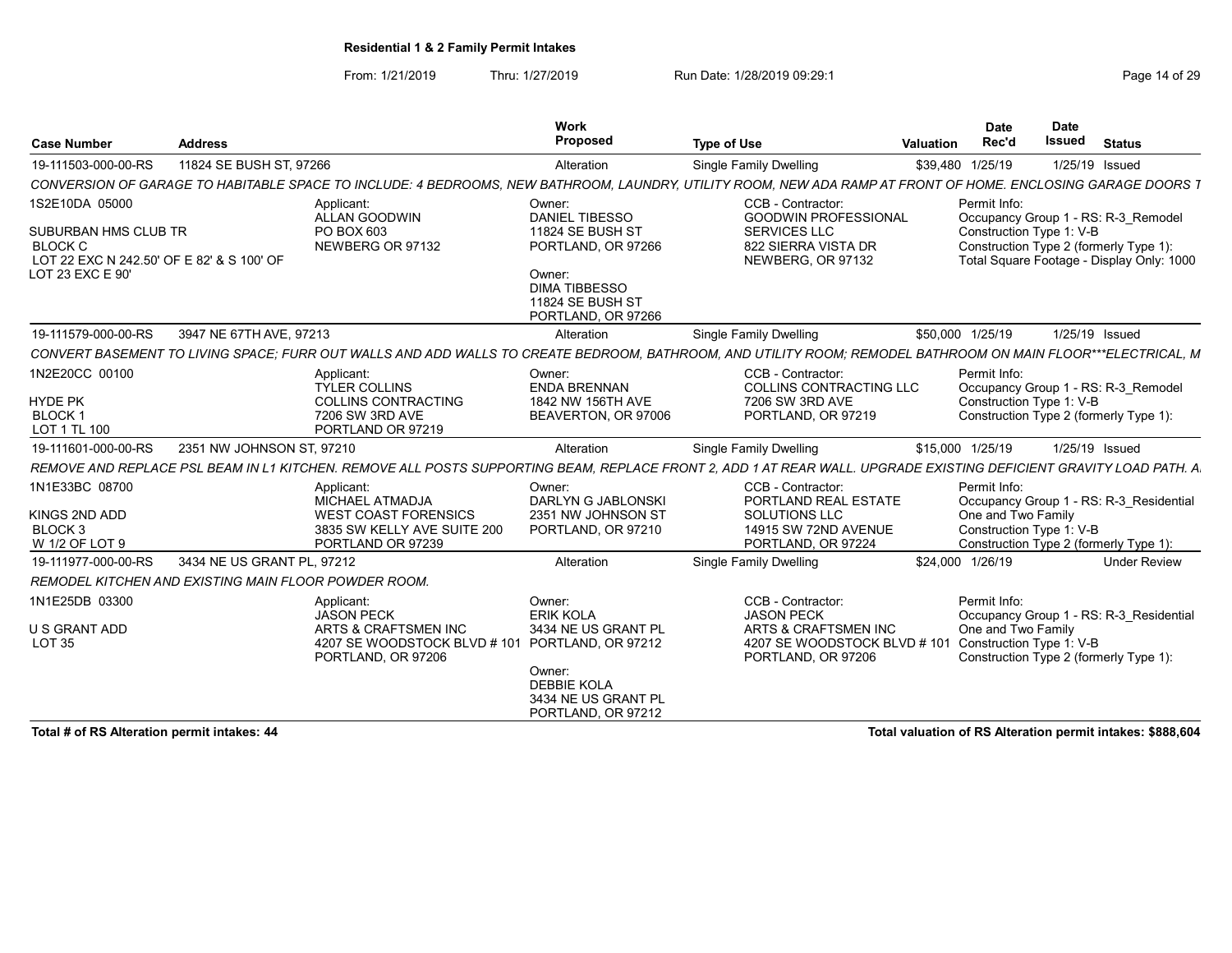| <b>Case Number</b>                                                                                                                                                          | <b>Address</b>                         |                                                                                                            | <b>Work</b><br><b>Proposed</b>                                                                                                                                                                                                                                                                                                                                                                                                                                                                                       | <b>Type of Use</b> |                                                                                                                                         | <b>Valuation</b> | <b>Date</b><br>Rec'd                                                                                      | <b>Date</b><br>Issued | <b>Status</b>                          |
|-----------------------------------------------------------------------------------------------------------------------------------------------------------------------------|----------------------------------------|------------------------------------------------------------------------------------------------------------|----------------------------------------------------------------------------------------------------------------------------------------------------------------------------------------------------------------------------------------------------------------------------------------------------------------------------------------------------------------------------------------------------------------------------------------------------------------------------------------------------------------------|--------------------|-----------------------------------------------------------------------------------------------------------------------------------------|------------------|-----------------------------------------------------------------------------------------------------------|-----------------------|----------------------------------------|
| 18-278360-000-00-RS                                                                                                                                                         | 12323 SE HOLGATE BLVD - Unit 12, 97236 |                                                                                                            | Demolition                                                                                                                                                                                                                                                                                                                                                                                                                                                                                                           |                    | Garage/Carport                                                                                                                          |                  | \$2,000 1/25/19                                                                                           | 1/25/19 Issued        |                                        |
| <b>DEMO CARPORT ON SPACE 12</b>                                                                                                                                             |                                        |                                                                                                            |                                                                                                                                                                                                                                                                                                                                                                                                                                                                                                                      |                    |                                                                                                                                         |                  |                                                                                                           |                       |                                        |
| 1S2E11CC 08700<br>HOLGATE ESTATES<br>SPACE 012<br>MS SERIAL # GDST0R249719142<br>X#243025<br>HOME ID 288470 ON REAL ACCT 1S2E11CC<br>-08700; PERSONAL MS; MFGD HOME IN PARK |                                        | Applicant:<br>RYAN BETZ<br>DFB CONSTRUCTION<br>10780 SE 257TH DR<br>DAMASCUS OR 97089                      | Owner:<br>MANUFACTURED HOME SELLER<br>COM<br>516 SE MORRISON ST STE 605<br>PORTLAND, OR 97214<br>Owner:<br><b>MANUFACTURED HOME</b><br>SELLER.COM<br>516 SE MORRISON ST STE 605<br>PORTLAND, OR 97214<br>Owner:<br><b>ADMINISTRATIVE OFFICE</b><br>8320 NE HIGHWAY 99<br>VANCOUVER, WA 98665<br>Owner:<br>MANUFACTUREDHOMESELLER.CO<br>8320 NE HWY 99<br>VANCOUVER, WA 98665<br>Owner:<br><b>FORTUNE HOMES LLC</b><br>8320 NE HWY 99<br>VANCOUVER, WA 98665<br>Owner:<br><b>MILTON O BROWN</b><br>8320 NE HIGHWAY 99 |                    | CCB - Contractor:<br>DFB CONSTRUCTION CO<br>10780 SE 257TH DR<br>DAMASCUS, OR 97089                                                     |                  | Permit Info:<br>Occupancy Group 1 - RS: U_Decks,<br>Patios, Porches, Carports<br>Construction Type 1: V-B |                       | Construction Type 2 (formerly Type 1): |
|                                                                                                                                                                             |                                        |                                                                                                            | VANCOUVER, WA 98665                                                                                                                                                                                                                                                                                                                                                                                                                                                                                                  |                    |                                                                                                                                         |                  |                                                                                                           |                       |                                        |
| 19-107196-000-00-RS                                                                                                                                                         | 9802 NE IRVING ST, 97220               |                                                                                                            | Demolition                                                                                                                                                                                                                                                                                                                                                                                                                                                                                                           |                    | Garage/Carport                                                                                                                          |                  | \$3,000 1/22/19                                                                                           |                       | <b>Under Review</b>                    |
|                                                                                                                                                                             |                                        | SB871 - DEMO DETACHED GARAGE REMOVE ALL DEBRIS * SEE 19-107058 RS FOR MAIN DWELLING DEMO - W/19-107058-RS  |                                                                                                                                                                                                                                                                                                                                                                                                                                                                                                                      |                    |                                                                                                                                         |                  |                                                                                                           |                       |                                        |
| 1N2E33AD 04900<br><b>BESS ANDERSON</b><br>LOT <sub>7</sub>                                                                                                                  |                                        | Applicant:<br><b>ANDY MORRIS</b><br><b>WALSH CONSTRUCTION</b><br>2905 SW 1ST AVE<br>PORTLAND, OR 97201     | Owner:<br><b>GATEWAY AFFORDABLE LLC</b><br>2905 SW 1ST AVE<br>PORTLAND, OR 97201-4705                                                                                                                                                                                                                                                                                                                                                                                                                                |                    | CCB - Contractor:<br><b>TOM MITCHELL</b><br><b>WALSH CONSTRUCTION CO</b><br><b>OREGON</b><br>2905 SW 1ST AVE<br>PORTLAND, OR 97201-4705 |                  | Permit Info:<br>Occupancy Group 1 - RS: U Private<br>Garage\Utility Misc.<br>Construction Type 1: V-B     |                       | Construction Type 2 (formerly Type 1): |
| 19-111164-000-00-RS                                                                                                                                                         | 6527 SE 45TH AVE - Unit A, 97206       |                                                                                                            | Demolition                                                                                                                                                                                                                                                                                                                                                                                                                                                                                                           |                    | Garage/Carport                                                                                                                          |                  | \$1,100 1/24/19                                                                                           |                       | <b>Under Review</b>                    |
| SB871: DEMO DETACHED CARPORT                                                                                                                                                |                                        |                                                                                                            |                                                                                                                                                                                                                                                                                                                                                                                                                                                                                                                      |                    |                                                                                                                                         |                  |                                                                                                           |                       |                                        |
| 1S2E19BB 02000<br>EATON AC<br>BLOCK 4<br>S 50' OF LOT 7                                                                                                                     |                                        | Applicant:<br>RICHARD ADAMS<br><b>FASTER PERMITS</b><br>2000 SW 1ST AVENUE SUITE 420<br>PORTLAND, OR 97201 | Owner:<br><b>CYNTHIA S FLETCHER</b><br>6527 SE 45TH AVE<br>PORTLAND, OR 97206-7715                                                                                                                                                                                                                                                                                                                                                                                                                                   |                    | CCB - Contractor:<br><b>JOE ROBERTSON</b><br>SHELTER SOLUTIONS LLC<br>1973 SE DUNCAN DR<br>HILLSBORO, OR 97123                          |                  | Permit Info:<br>Occupancy Group 1 - RS: U_Decks,<br>Patios, Porches, Carports<br>Construction Type 1: V-B |                       | Construction Type 2 (formerly Type 1): |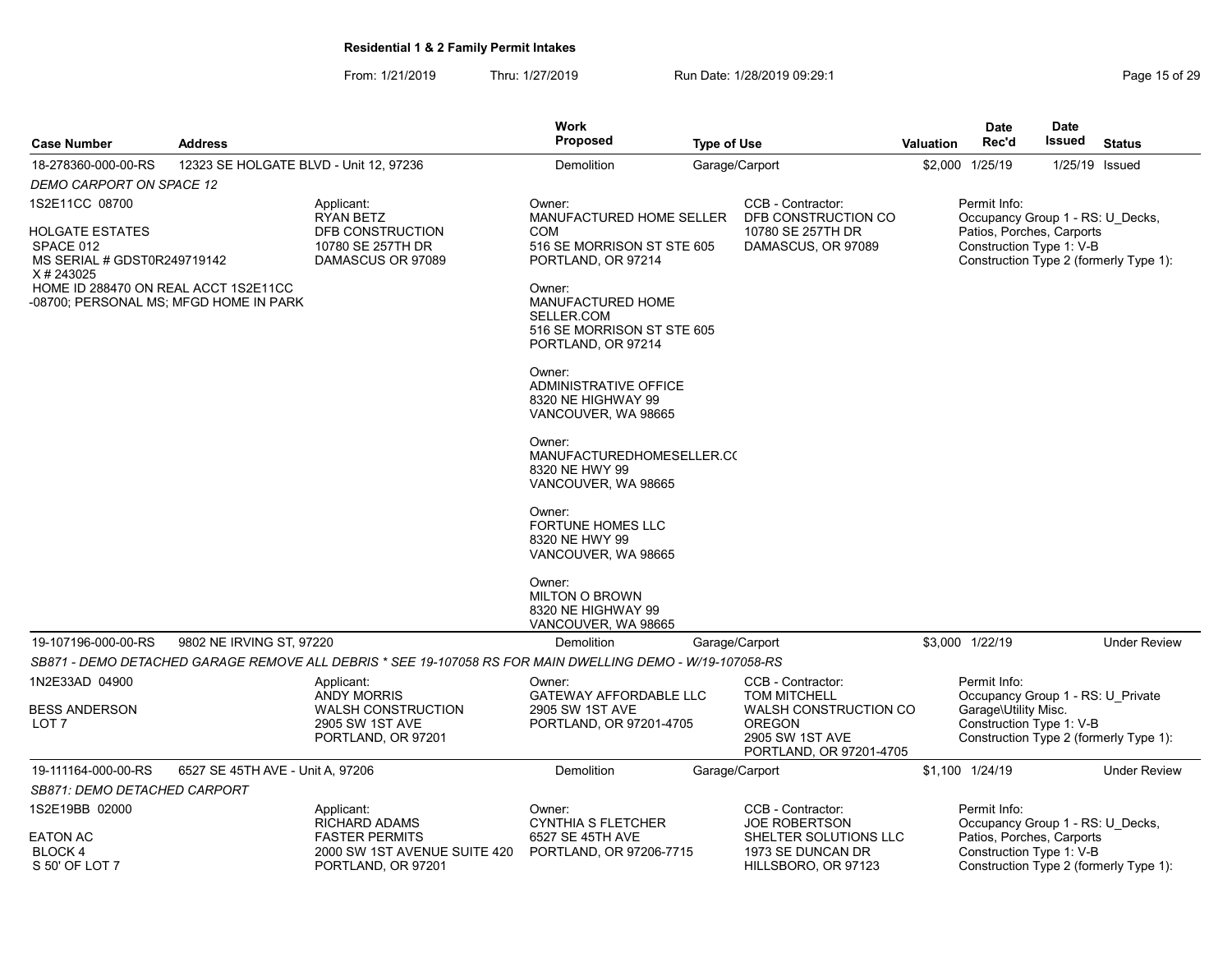From: 1/21/2019 Thru: 1/27/2019 Run Date: 1/28/2019 09:29:1<br>
Page 16 of 29

|                                            |                              |                                                                                                                                                                   | Work                                                                                                |                                                                                                 |                                                                  | <b>Date</b>                                                                              | Date          |                                                           |
|--------------------------------------------|------------------------------|-------------------------------------------------------------------------------------------------------------------------------------------------------------------|-----------------------------------------------------------------------------------------------------|-------------------------------------------------------------------------------------------------|------------------------------------------------------------------|------------------------------------------------------------------------------------------|---------------|-----------------------------------------------------------|
| <b>Case Number</b>                         | <b>Address</b>               |                                                                                                                                                                   | Proposed                                                                                            | <b>Type of Use</b>                                                                              | Valuation                                                        | Rec'd                                                                                    | <b>Issued</b> | <b>Status</b>                                             |
| 19-107058-000-00-RS                        | 9802 NE IRVING ST, 97220     |                                                                                                                                                                   | Demolition                                                                                          | <b>Single Family Dwelling</b>                                                                   |                                                                  | \$22,000 1/22/19                                                                         |               | <b>Under Review</b>                                       |
|                                            |                              | SB871 - DEMO SINGLE FAMILY DWELLING, FILL BASEMENT, CAP SEWER, REMOVE ALL DEBRIS.                                                                                 |                                                                                                     | ***SUBJECT TO 35-DAY DEMOLITION DELAY. Demolition delay 35-day appeal period until 4:30 PM, Tue |                                                                  |                                                                                          |               |                                                           |
| 1N2E33AD 04900                             |                              | Applicant:<br>ANDY MORRIS                                                                                                                                         | Owner:<br><b>GATEWAY AFFORDABLE LLC</b>                                                             | CCB - Contractor:<br><b>TOM MITCHELL</b>                                                        |                                                                  | Permit Info:                                                                             |               | Occupancy Group 1 - RS: R-3_Residential                   |
| <b>BESS ANDERSON</b><br>LOT <sub>7</sub>   |                              | WALSH CONSTRUCTION<br>2905 SW 1ST AVE<br>PORTLAND, OR 97201                                                                                                       | 2905 SW 1ST AVE<br>PORTLAND, OR 97201-4705                                                          | <b>WALSH CONSTRUCTION CO</b><br><b>OREGON</b><br>2905 SW 1ST AVE<br>PORTLAND, OR 97201-4705     |                                                                  | One and Two Family<br>Construction Type 1: V-B<br>Construction Type 2 (formerly Type 1): |               |                                                           |
| 19-109537-000-00-RS                        | 6556 N GREENWICH AVE, 97217  |                                                                                                                                                                   | Demolition                                                                                          | Single Family Dwelling                                                                          |                                                                  | \$1,000 1/22/19                                                                          |               | <b>Under Review</b>                                       |
|                                            |                              | SB871 - DEMOLISH SINGLE FAMILY RESIDENCE WITH BASEMENT. INCLUDES FUTURE COMPACTION AGREEMENT. SITE TO HAVE 6' PERIMETER FENCE WHILE EXCAVATION IS OPEN. CAP SEWE  |                                                                                                     |                                                                                                 |                                                                  |                                                                                          |               |                                                           |
| 1N1E16AD 20800                             |                              | Applicant:                                                                                                                                                        | Owner:                                                                                              | CCB - Contractor:                                                                               |                                                                  | Permit Info:                                                                             |               |                                                           |
| <b>WILBURTON</b>                           |                              | <b>DAN WILLIAMS</b><br><b>FASTER PERMITS</b>                                                                                                                      | ADR INVESTMENT I LLC ET AL<br>10300 SW GREENBURG RD #490                                            | <b>WDC OREGON LLC</b><br>PO BOX 821170                                                          |                                                                  | One and Two Family                                                                       |               | Occupancy Group 1 - RS: R-3_Residential                   |
| BLOCK <sup>-</sup><br>LOT <sub>17</sub>    |                              | 2000 SW 1ST AVE SUITE 420<br>PORTLAND OR 97201                                                                                                                    | PORTLAND, OR 97223                                                                                  | VANCOUVER, WA 98682                                                                             |                                                                  | Construction Type 1: V-B<br>Construction Type 2 (formerly Type 1):                       |               |                                                           |
| 19-109726-000-00-RS                        | 2111 N ROSA PARKS WAY, 97217 |                                                                                                                                                                   | Demolition                                                                                          | Single Family Dwelling                                                                          |                                                                  | \$1,000 1/22/19                                                                          |               | <b>Under Review</b>                                       |
|                                            |                              | SB871: DECONSTRUCT SINGLE FAMILY RESIDENCE WITH BASEMENT. CAVITY                                                                                                  | TO BE FILLED. CAP SEWER, REMOVE ALL DEBRIS. SPECIAL INSPECTION REQUIRED FOR BASEMENT FILL. *** SUB. |                                                                                                 |                                                                  |                                                                                          |               |                                                           |
| 1N1E16AC 11601                             |                              | Applicant:                                                                                                                                                        | Owner:                                                                                              | CCB - Contractor:                                                                               |                                                                  | Permit Info:                                                                             |               |                                                           |
| D & O LITTLE HMS SUB 3                     |                              | RYAN PICKREL<br><b>FASTER PERMITS</b>                                                                                                                             | <b>ERIC THOMPSON</b><br>OREGON HOMEWORKS LLC                                                        | AND SALVAGE LLC                                                                                 | GOOD WOOD DECONSTRUCTION Occupancy Group 1 - RS: R-3_Residential | One and Two Family                                                                       |               |                                                           |
| BLOCK 4 TL 1160                            |                              | 2000 SW 1ST AVE #420                                                                                                                                              | 2797 NW ROBINIA LANE                                                                                | 6326 NE 8TH AVE                                                                                 |                                                                  | Construction Type 1: V-B                                                                 |               |                                                           |
| SPLIT LEVY R146093 (R20270-0220)           |                              | PORTLAND OR 97201                                                                                                                                                 | PORTLAND OR 97229                                                                                   | PORTLAND, OR 97211                                                                              |                                                                  | Construction Type 2 (formerly Type 1):                                                   |               |                                                           |
| 19-109890-000-00-RS                        | 3723 SW HOOD AVE, 97239      |                                                                                                                                                                   | Demolition                                                                                          | Single Family Dwelling                                                                          |                                                                  | \$2,000 1/24/19                                                                          |               | <b>Under Review</b>                                       |
|                                            |                              | SB871 - DECONSTRUCT SINGLE FAMILY RESIDENCE WITH BASEMENT, CAP SEWER, REMOVE ALL DEBRIS. BASEMENT CAVITY TO REMAIN. RESIDENTIAL COMPREHENSIVE PLAN***SUBJECT TC   |                                                                                                     |                                                                                                 |                                                                  |                                                                                          |               |                                                           |
| 1S1E10CA 01300                             |                              | Applicant:<br>ZAC HORTON                                                                                                                                          | Owner:<br>MODERN PDX PROPERTIES LLC                                                                 | CCB - Contractor:<br>MODERN NORTHWEST INC                                                       |                                                                  | Permit Info:                                                                             |               | Occupancy Group 1 - RS: R-3_Residential                   |
| <b>CARUTHERS ADD</b>                       |                              | <b>FASTER PERMITS</b>                                                                                                                                             | 6339 NE 112TH AVE                                                                                   | 8101 NE GLISAN ST                                                                               |                                                                  | One and Two Family                                                                       |               |                                                           |
| BLOCK 161<br>LOT <sub>3</sub>              |                              | 2000 SW 1ST AVE SUITE 420<br>PORTLAND, OR 97201                                                                                                                   | PORTLAND, OR 97220                                                                                  | PORTLAND, OR 97213                                                                              |                                                                  | Construction Type 1: V-B<br>Construction Type 2 (formerly Type 1):                       |               |                                                           |
| 19-111461-000-00-RS                        | 4111 SE BYBEE BLVD, 97202    |                                                                                                                                                                   | Demolition                                                                                          | Single Family Dwelling                                                                          |                                                                  | \$4,000 1/25/19                                                                          |               | <b>Under Review</b>                                       |
|                                            |                              | SB871 DEMO OF SINGLE FAMILY HOME. FILL BASEMENT, CAP SEWER. ALL DEBRIS TO BE REMOVED. SUBJECT TO 35-DAY DEMOLITION DELAY. RESIDENTIAL COMPREHENSIVE PLAN DESIGNAT |                                                                                                     |                                                                                                 |                                                                  |                                                                                          |               |                                                           |
| 1S1E24AA 02600                             |                              | Applicant:<br>KEVIN PARTAIN                                                                                                                                       | Owner:<br>RENAISSANCE CUSTOM HOMES                                                                  | CCB - Contractor:                                                                               | RENAISSANCE CUSTOM HOMES                                         | Permit Info:                                                                             |               | Occupancy Group 1 - RS: R-3_Residential                   |
| <b>DOVER</b>                               |                              | <b>URBAN VISIONS</b>                                                                                                                                              | LLC                                                                                                 | LLC                                                                                             |                                                                  | One and Two Family                                                                       |               |                                                           |
| BLOCK 9<br>E 5' OF LOT 18<br>LOT 19-23     |                              | 223 NE 56TH AVE<br>PORTLAND, OR 97213                                                                                                                             | 16771 BOONES FERRY RD<br>LAKE OSWEGO, OR 97035-4213                                                 | 16771 BOONES FERRY RD<br>LAKE OSWEGO, OR 97035                                                  |                                                                  | Construction Type 1: V-B<br>Construction Type 2 (formerly Type 1):                       |               |                                                           |
|                                            |                              |                                                                                                                                                                   |                                                                                                     | CCB - Contractor:<br><b>JON KONELL</b>                                                          |                                                                  |                                                                                          |               |                                                           |
|                                            |                              |                                                                                                                                                                   |                                                                                                     | KONELL EXCAVATION INC<br>PO BOX 991                                                             |                                                                  |                                                                                          |               |                                                           |
|                                            |                              |                                                                                                                                                                   |                                                                                                     | CLACKAMAS, OR 97015                                                                             |                                                                  |                                                                                          |               |                                                           |
| Total # of RS Demolition permit intakes: 8 |                              |                                                                                                                                                                   |                                                                                                     |                                                                                                 |                                                                  |                                                                                          |               | Total valuation of RS Demolition permit intakes: \$36,100 |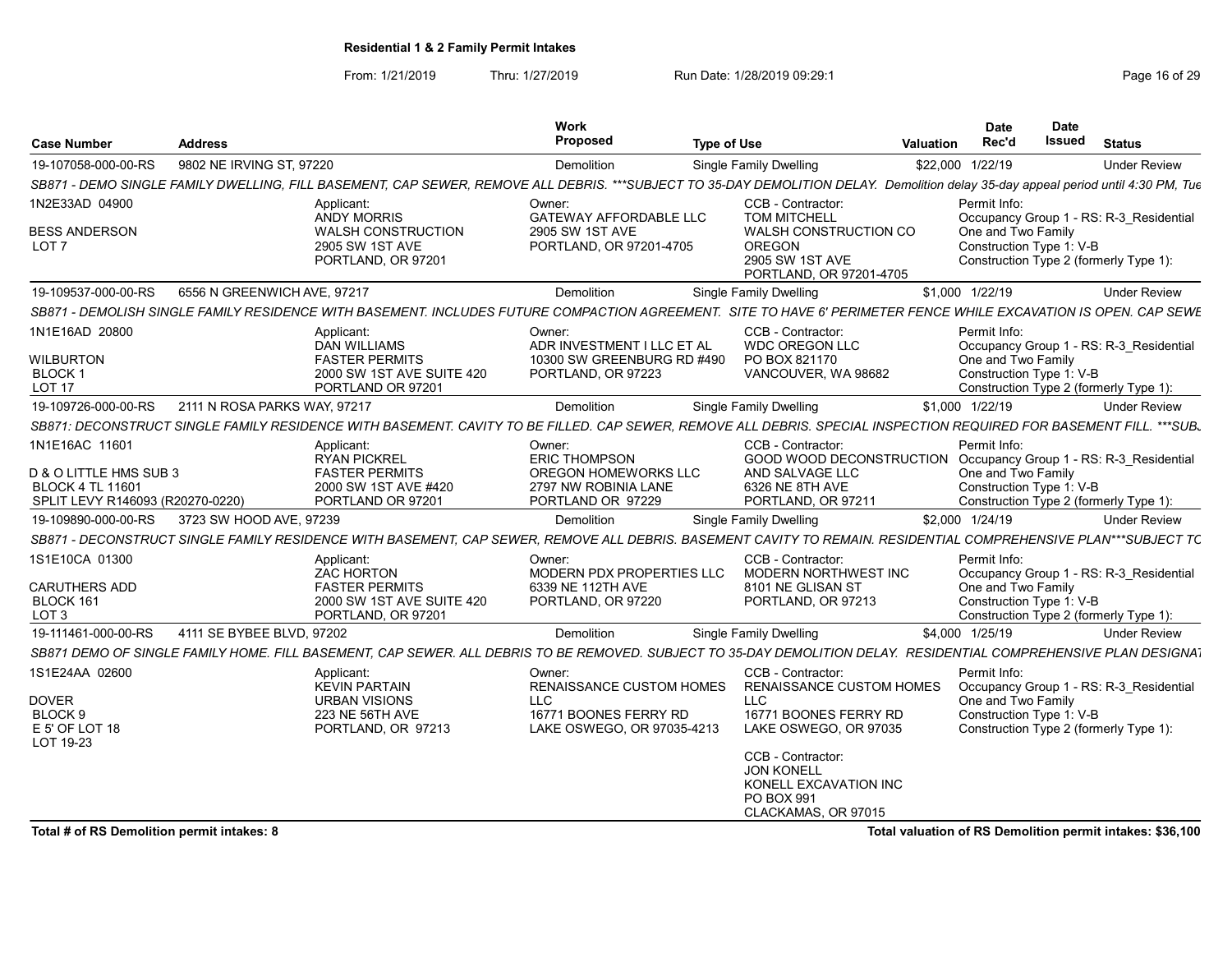From: 1/21/2019 Thru: 1/27/2019 Run Date: 1/28/2019 09:29:1<br>Page 17 of 29

|                |                                                                                                                          | <b>Work</b>                                                                                                                                                                                                                          |                                                                                                                                         |                                                                                                                                                                                                                                                                                                                                                                                                                                                                                                                                                                     | <b>Date</b>                                                  | <b>Date</b>                                                                                                                               |                                                                                                                                                                                                                                                                                                                                                                                                                                                                                                                                                                                                                                |
|----------------|--------------------------------------------------------------------------------------------------------------------------|--------------------------------------------------------------------------------------------------------------------------------------------------------------------------------------------------------------------------------------|-----------------------------------------------------------------------------------------------------------------------------------------|---------------------------------------------------------------------------------------------------------------------------------------------------------------------------------------------------------------------------------------------------------------------------------------------------------------------------------------------------------------------------------------------------------------------------------------------------------------------------------------------------------------------------------------------------------------------|--------------------------------------------------------------|-------------------------------------------------------------------------------------------------------------------------------------------|--------------------------------------------------------------------------------------------------------------------------------------------------------------------------------------------------------------------------------------------------------------------------------------------------------------------------------------------------------------------------------------------------------------------------------------------------------------------------------------------------------------------------------------------------------------------------------------------------------------------------------|
| <b>Address</b> |                                                                                                                          | <b>Proposed</b>                                                                                                                                                                                                                      | <b>Type of Use</b>                                                                                                                      | <b>Valuation</b>                                                                                                                                                                                                                                                                                                                                                                                                                                                                                                                                                    | Rec'd                                                        | Issued                                                                                                                                    | <b>Status</b>                                                                                                                                                                                                                                                                                                                                                                                                                                                                                                                                                                                                                  |
|                |                                                                                                                          | Interior Alteration Only                                                                                                                                                                                                             | Single Family Dwelling                                                                                                                  |                                                                                                                                                                                                                                                                                                                                                                                                                                                                                                                                                                     |                                                              |                                                                                                                                           |                                                                                                                                                                                                                                                                                                                                                                                                                                                                                                                                                                                                                                |
|                |                                                                                                                          |                                                                                                                                                                                                                                      |                                                                                                                                         |                                                                                                                                                                                                                                                                                                                                                                                                                                                                                                                                                                     |                                                              |                                                                                                                                           |                                                                                                                                                                                                                                                                                                                                                                                                                                                                                                                                                                                                                                |
|                | Applicant:<br><b>STEVE GEMMELL</b><br><b>GEMMELL CONSTRUCTION LLC</b><br>210 SE MADISON ST SUITE 1<br>PORTLAND, OR 97214 | Owner:<br>PAMELA K MURRAY<br>3016 NE 10TH AVE<br>Owner:<br>KIMBERLY S FREEMAN<br>3016 NE 10TH AVE                                                                                                                                    | CCB - Contractor:<br><b>STEVE GEMMELL</b><br>PORTLAND, OR 97214                                                                         |                                                                                                                                                                                                                                                                                                                                                                                                                                                                                                                                                                     |                                                              |                                                                                                                                           |                                                                                                                                                                                                                                                                                                                                                                                                                                                                                                                                                                                                                                |
|                |                                                                                                                          |                                                                                                                                                                                                                                      |                                                                                                                                         |                                                                                                                                                                                                                                                                                                                                                                                                                                                                                                                                                                     |                                                              |                                                                                                                                           |                                                                                                                                                                                                                                                                                                                                                                                                                                                                                                                                                                                                                                |
|                |                                                                                                                          |                                                                                                                                                                                                                                      |                                                                                                                                         |                                                                                                                                                                                                                                                                                                                                                                                                                                                                                                                                                                     |                                                              |                                                                                                                                           |                                                                                                                                                                                                                                                                                                                                                                                                                                                                                                                                                                                                                                |
|                | Applicant:<br>DREW CHADBOURNE<br><b>SECURE SEISMIC</b><br>1024 NE BUFFALO ST<br>PORTLAND, OR 97211                       | Owner:<br><b>RIMON S FRUCHT</b><br>1816 NE 36TH AVE<br>PORTLAND, OR 97212<br>Owner:<br>RACHEL J YOUNG<br>1816 NE 36TH AVE<br>PORTLAND, OR 97212                                                                                      | CCB - Contractor:<br><b>DARYL HARE</b><br>SECURE SEISMIC LLC<br>1024 NE BUFFALO ST<br>PORTLAND, OR 97211                                |                                                                                                                                                                                                                                                                                                                                                                                                                                                                                                                                                                     |                                                              |                                                                                                                                           |                                                                                                                                                                                                                                                                                                                                                                                                                                                                                                                                                                                                                                |
|                |                                                                                                                          |                                                                                                                                                                                                                                      |                                                                                                                                         |                                                                                                                                                                                                                                                                                                                                                                                                                                                                                                                                                                     |                                                              |                                                                                                                                           |                                                                                                                                                                                                                                                                                                                                                                                                                                                                                                                                                                                                                                |
|                |                                                                                                                          |                                                                                                                                                                                                                                      |                                                                                                                                         |                                                                                                                                                                                                                                                                                                                                                                                                                                                                                                                                                                     |                                                              |                                                                                                                                           |                                                                                                                                                                                                                                                                                                                                                                                                                                                                                                                                                                                                                                |
|                | Applicant:<br>ANDREW GOLD<br>2528 SE SALMON ST<br>PORTLAND OR 97214                                                      | Owner:<br><b>SOAMES BOYLE</b><br>2811 SW RUTLAND TER<br>Owner:<br>LINCOLN WILDGRUBE<br>2811 SW RUTLAND TER                                                                                                                           | CCB - Contractor:<br>ANDREW GOLD<br><b>GOLD STAR DESIGN &amp;</b><br><b>CONSTRUCTION LLC</b><br>2528 SE SALMON ST<br>PORTLAND, OR 97214 |                                                                                                                                                                                                                                                                                                                                                                                                                                                                                                                                                                     |                                                              |                                                                                                                                           |                                                                                                                                                                                                                                                                                                                                                                                                                                                                                                                                                                                                                                |
|                |                                                                                                                          |                                                                                                                                                                                                                                      |                                                                                                                                         |                                                                                                                                                                                                                                                                                                                                                                                                                                                                                                                                                                     |                                                              |                                                                                                                                           |                                                                                                                                                                                                                                                                                                                                                                                                                                                                                                                                                                                                                                |
|                |                                                                                                                          |                                                                                                                                                                                                                                      |                                                                                                                                         |                                                                                                                                                                                                                                                                                                                                                                                                                                                                                                                                                                     |                                                              |                                                                                                                                           |                                                                                                                                                                                                                                                                                                                                                                                                                                                                                                                                                                                                                                |
|                | Applicant:<br>DREW CHADBOURNE<br>SECURE SEISMIC<br>1024 NE BUFFALO ST<br>PORTLAND, OR 97211                              | Owner:<br><b>WENDY B WARD</b><br>7904 SE SALMON ST<br>PORTLAND, OR 97215<br>Owner:<br><b>MARTIN J THOMMES</b><br>7904 SE SALMON ST<br>PORTLAND, OR 97215<br>Owner:<br><b>JOYCE C WARD</b><br>7904 SE SALMON ST<br>PORTLAND, OR 97215 | CCB - Contractor:<br><b>DARYL HARE</b><br><b>SECURE SEISMIC LLC</b><br>1024 NE BUFFALO ST<br>PORTLAND, OR 97211                         |                                                                                                                                                                                                                                                                                                                                                                                                                                                                                                                                                                     |                                                              |                                                                                                                                           |                                                                                                                                                                                                                                                                                                                                                                                                                                                                                                                                                                                                                                |
|                | ARLINGTON HTS & RPLT                                                                                                     | 3016 NE 10TH AVE, 97212<br>1816 NE 36TH AVE, 97212<br>2811 SW RUTLAND TER, 97205<br>7904 SE SALMON ST, 97215                                                                                                                         | VOLUNTARY INSTALLATION OF CONNECTORS BETWEEN FRAMING AND FOUNDATION OF HOUSE                                                            | PORTLAND, OR 97212-3242<br>PORTLAND, OR 97212-3242<br>Interior Alteration Only Single Family Dwelling<br>VOLUNTARY INSTALLATION OF ANCHORS BETWEEN EXISTING FRAMED STRUCTURE AND CONCRETE FOUNDATION<br>Interior Alteration Only Single Family Dwelling<br>REMODEL EXISTING FINNISHED BASEMENT, RELOCATE EXSISTING BATHROOM, ADD BEDROOM WITH EGRESS WINDOW<br>PORTLAND, OR 97205-5855<br>PORTLAND, OR 97205-5855<br>Interior Alteration Only Single Family Dwelling<br>VOLUNTARY INSTALLATION OF ANCHORS BETWEEN EXISTING FRAMED STRUCTURE AND CONCRETE FOUNDATION | <b>GEMMELL CONSTRUCTION LLC</b><br>210 SE MADISON ST SUITE 1 | \$4,880 1/22/19<br>Permit Info:<br>\$2,000 1/22/19<br>Permit Info:<br>\$97,500 1/22/19<br>Permit Info:<br>\$2,000 1/23/19<br>Permit Info: | 1/22/19 Final<br>Occupancy Group 1 - RS: R-3_Residential<br>One and Two Family<br>Construction Type 1: V-B<br>Construction Type 2 (formerly Type 1):<br>1/22/19 Final<br>Occupancy Group 1 - RS: R-3_Residential<br>One and Two Family<br>Construction Type 1: V-B<br>Construction Type 2 (formerly Type 1):<br>1/22/19 Issued<br>Occupancy Group 1 - RS: R-3 Residential<br>One and Two Family<br>Construction Type 1: V-B<br>Construction Type 2 (formerly Type 1):<br>1/24/19 Issued<br>Occupancy Group 1 - RS: R-3_Residential<br>One and Two Family<br>Construction Type 1: V-B<br>Construction Type 2 (formerly Type 1): |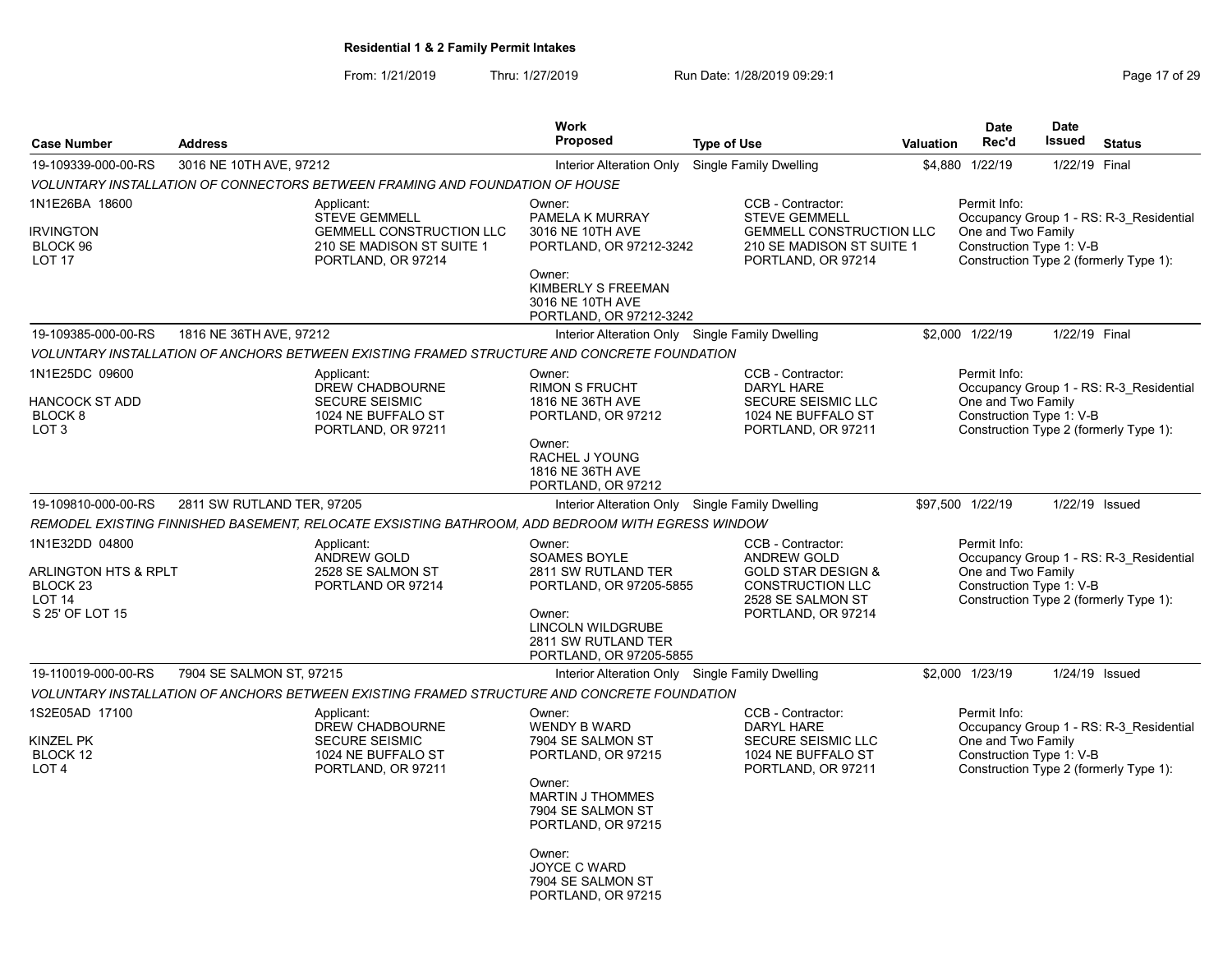| <b>Case Number</b>                                                                                         | <b>Address</b>           |                                                                                                                                                                   | <b>Work</b><br>Proposed                                                                                                        | <b>Type of Use</b>                                                                                                              | Valuation         | Date<br>Rec'd                      | <b>Date</b><br>Issued    | <b>Status</b>                                                                     |
|------------------------------------------------------------------------------------------------------------|--------------------------|-------------------------------------------------------------------------------------------------------------------------------------------------------------------|--------------------------------------------------------------------------------------------------------------------------------|---------------------------------------------------------------------------------------------------------------------------------|-------------------|------------------------------------|--------------------------|-----------------------------------------------------------------------------------|
| 19-110617-000-00-RS                                                                                        | 3234 NE 29TH AVE, 97212  |                                                                                                                                                                   | Interior Alteration Only                                                                                                       | <b>Single Family Dwelling</b>                                                                                                   |                   | \$44,548 1/23/19                   | 1/23/19 Issued           |                                                                                   |
|                                                                                                            |                          | KITCHEN REMODEL AND BATH ADDITION ON MAIN FLOOR. TOTAL 3 TOILETS.                                                                                                 |                                                                                                                                |                                                                                                                                 |                   |                                    |                          |                                                                                   |
| 1N1E25BA 10300                                                                                             |                          | Applicant:<br>DAVID LEECH INC                                                                                                                                     | Owner:<br>JANICE D ELVEN                                                                                                       | CCB - Contractor:<br>DAVID LEECH INC                                                                                            |                   | Permit Info:                       |                          | Occupancy Group 1 - RS: R-3 Residential                                           |
| <b>DUNSMEADE</b><br>BLOCK 1<br><b>LOT 20</b>                                                               |                          | 214 SE 18TH - SUITE 101<br>PORTLAND, OR 97214                                                                                                                     | 3234 NE 29TH AVE<br>PORTLAND, OR 97212-2534                                                                                    | 214 SE 18TH - SUITE 101<br>PORTLAND, OR 97214                                                                                   |                   | One and Two Family                 | Construction Type 1: V-B | Construction Type 2 (formerly Type 1):                                            |
| 19-110795-000-00-RS                                                                                        | 4446 NE IRVING ST, 97213 |                                                                                                                                                                   | Interior Alteration Only Single Family Dwelling                                                                                |                                                                                                                                 |                   | \$1,500 1/24/19                    | 1/24/19 Issued           |                                                                                   |
|                                                                                                            |                          | VOLUNTARY INSTALLATION OF ANCHORS BETWEEN EXISTING FRAMED STRUCTURE AND CONCRETE FOUNDATION                                                                       |                                                                                                                                |                                                                                                                                 |                   |                                    |                          |                                                                                   |
| 1N2E31BC 05400<br><b>NORTH LAURELHURST</b><br>BLOCK <sub>3</sub><br>W 29.46' OF LOT 5<br>E 36.54' OF LOT 6 |                          | Applicant:<br><b>CLYDE MANCHESTER</b><br>HELP GROUP INC<br>10006 SW CANYON RD<br>PORTLAND, OR 97225                                                               | Owner:<br>MARIANNE J THOMSON<br>4446 NE IRVING ST<br>PORTLAND, OR 97213                                                        | CCB - Contractor:<br>HELP HOME ENERGY LIFE<br>PERFORMANCE GROUP INC<br>10006 SW CANYON RD<br>PORTLAND, OR 97225                 |                   | Permit Info:<br>One and Two Family | Construction Type 1: V-B | Occupancy Group 1 - RS: R-3_Residential<br>Construction Type 2 (formerly Type 1): |
| 19-110814-000-00-RS                                                                                        | 59 NE COOK ST, 97212     |                                                                                                                                                                   | Interior Alteration Only Single Family Dwelling                                                                                |                                                                                                                                 | \$115,000 1/24/19 |                                    |                          | <b>Under Review</b>                                                               |
|                                                                                                            |                          |                                                                                                                                                                   |                                                                                                                                |                                                                                                                                 |                   |                                    |                          |                                                                                   |
| 1N1E27AA 08300                                                                                             |                          | Applicant:                                                                                                                                                        | Owner:                                                                                                                         | CCB - Contractor:                                                                                                               |                   | Permit Info:                       |                          |                                                                                   |
| <b>WILLIAMS AVE ADD</b><br><b>BLOCK7</b><br>LOT <sub>13</sub>                                              |                          | PETRINA CONSTRUCTION INC.<br>4505 NE TILLAMOOK ST<br>PORTLAND, OR 97213-1319                                                                                      | <b>DAVID GORMAN</b><br>59 NE COOK ST<br>PORTLAND, OR 97212<br>Owner:<br>RACHEL A GORMAN<br>59 NE COOK ST<br>PORTLAND, OR 97212 | PETRINA CONSTRUCTION INC<br>4505 NE TILLAMOOK ST<br>PORTLAND, OR 97213-1319                                                     |                   | One and Two Family                 | Construction Type 1: V-B | Occupancy Group 1 - RS: R-3 Residential<br>Construction Type 2 (formerly Type 1): |
| 19-111383-000-00-RS                                                                                        | 5020 NE 52ND AVE, 97218  |                                                                                                                                                                   | Interior Alteration Only Single Family Dwelling                                                                                |                                                                                                                                 |                   | \$950 1/25/19                      | 1/25/19 Issued           |                                                                                   |
|                                                                                                            |                          | CLOSEOUT CANCELLED BUILDING PERMIT # 89-005298( CONVERTING PORCH TO LIVING SPACE) AND PLUMBING PERMIT 195589( ADDING A FULL BATHROOM). SEE COMMENTS FOR ADDITION. |                                                                                                                                |                                                                                                                                 |                   |                                    |                          |                                                                                   |
| 1N2E19AB 06200<br>MIKULA-ELSASSER PK<br>BLOCK 3<br>LOT <sub>4</sub>                                        |                          | Applicant:<br><b>MARTIN HICKEY</b><br><b>MARTIN HICKEY CONSTRUCTION</b><br>5660 SW TEXAS ST<br>PORTLAND, OR 97219                                                 | Owner:<br>ALEX P GOODRICH<br>5020 NE 52ND AVE<br>PORTLAND, OR 97218-2022                                                       | CCB - Contractor:<br><b>MARTIN HICKEY</b><br><b>MARTIN JOSEPH HICKEY</b><br>5660 SW TEXAS ST<br>PORTLAND, OR 97219              |                   | Permit Info:<br>One and Two Family | Construction Type 1: V-B | Occupancy Group 1 - RS: R-3 Residential<br>Construction Type 2 (formerly Type 1): |
| 19-111399-000-00-RS                                                                                        | 2720 SW SUMMIT DR, 97201 |                                                                                                                                                                   | Interior Alteration Only                                                                                                       | <b>Single Family Dwelling</b>                                                                                                   |                   | \$12,820 1/25/19                   |                          | 1/25/19 Under Inspection                                                          |
|                                                                                                            |                          | VOLUNTARY INSTALLATION OF CONNECTORS BETWEEN FRAMING AND FOUNDATION OF HOUSE                                                                                      |                                                                                                                                |                                                                                                                                 |                   |                                    |                          |                                                                                   |
| 1S1E08AA 04900<br><b>GREENWAY</b><br><b>BLOCK A TL 4900</b>                                                |                          | Applicant:<br><b>STEVE GEMMELL</b><br><b>GEMMELL CONSTRUCTION LLC</b><br>210 SE MADISON ST SUITE 1<br>PORTLAND, OR 97214                                          | Owner <sup>-</sup><br><b>JONATHAN GLASS</b><br>2720 SW SUMMIT DR<br>PORTLAND, OR 97201<br>Owner:                               | CCB - Contractor:<br><b>STEVE GEMMELL</b><br><b>GEMMELL CONSTRUCTION LLC</b><br>210 SE MADISON ST SUITE 1<br>PORTLAND, OR 97214 |                   | Permit Info:<br>One and Two Family | Construction Type 1: V-B | Occupancy Group 1 - RS: R-3_Residential<br>Construction Type 2 (formerly Type 1): |
|                                                                                                            |                          |                                                                                                                                                                   | SARAH K GLASS<br>2720 SW SUMMIT DR<br>PORTLAND, OR 97201                                                                       |                                                                                                                                 |                   |                                    |                          |                                                                                   |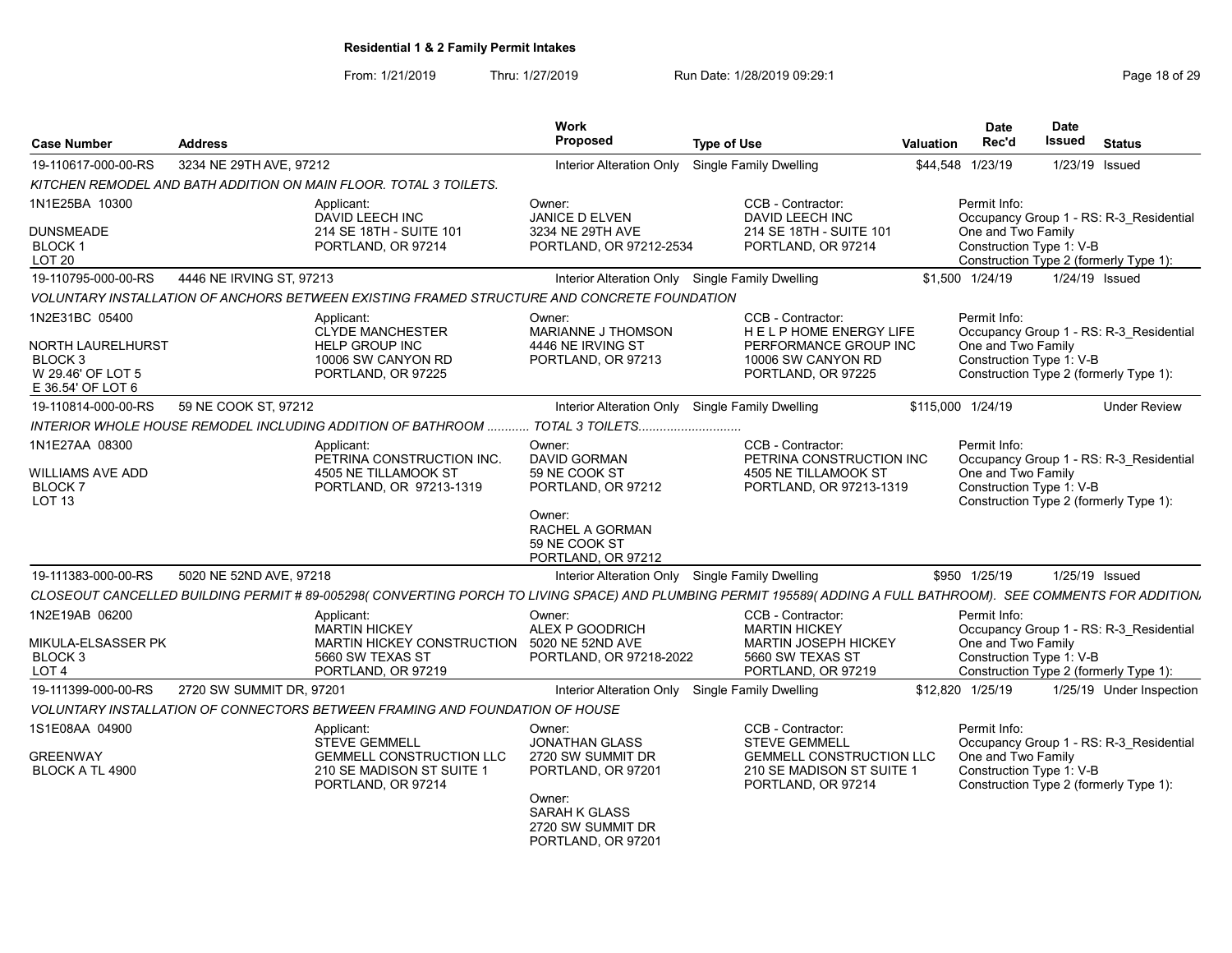From: 1/21/2019 Thru: 1/27/2019 Run Date: 1/28/2019 09:29:1<br>
Page 19 of 29

| <b>Case Number</b>                                                       | <b>Address</b>                                                                                                                                                 | <b>Work</b><br>Proposed                                                                                                                                       | <b>Type of Use</b>                                                                                                                                                                                                                       | Valuation | <b>Date</b><br>Rec'd                                                                              | <b>Date</b><br>Issued | <b>Status</b>                                                                                                                      |
|--------------------------------------------------------------------------|----------------------------------------------------------------------------------------------------------------------------------------------------------------|---------------------------------------------------------------------------------------------------------------------------------------------------------------|------------------------------------------------------------------------------------------------------------------------------------------------------------------------------------------------------------------------------------------|-----------|---------------------------------------------------------------------------------------------------|-----------------------|------------------------------------------------------------------------------------------------------------------------------------|
| 19-111595-000-00-RS                                                      | 4691 NW SEBLAR TER, 97210                                                                                                                                      |                                                                                                                                                               | Interior Alteration Only Single Family Dwelling                                                                                                                                                                                          |           | \$30,000 1/25/19                                                                                  |                       | 1/25/19 Under Inspection                                                                                                           |
|                                                                          | REMODEL 2 BATHROOMS. TRADE WORK ONLY - NO PLANS                                                                                                                |                                                                                                                                                               |                                                                                                                                                                                                                                          |           |                                                                                                   |                       |                                                                                                                                    |
| 1N1E31DD 01800                                                           | Applicant:                                                                                                                                                     | Owner:                                                                                                                                                        | CCB - Contractor:                                                                                                                                                                                                                        |           | Permit Info:                                                                                      |                       |                                                                                                                                    |
| <b>SEBASTIAN HEIGHTS</b><br><b>LOT 11</b>                                | <b>DARCY DEGIOVANNI</b><br><b>IDS REMODELING INC</b><br>2907 SW LURADEL LN<br>PORTLAND, OR 97219                                                               | EDWARD L CARTER<br>4691 NW SEBLAR TER<br>PORTLAND, OR 97210-1023                                                                                              | <b>DARCY DEGIOVANNI</b><br><b>IDS REMODELING INC</b><br>2907 SW LURADEL LN<br>PORTLAND, OR 97219                                                                                                                                         |           | One and Two Family<br>Construction Type 1: V-B                                                    |                       | Occupancy Group 1 - RS: R-3 Residential<br>Construction Type 2 (formerly Type 1):                                                  |
| 19-112010-000-00-RS                                                      | 3025 NE 43RD AVE, 97213                                                                                                                                        |                                                                                                                                                               | Interior Alteration Only Single Family Dwelling                                                                                                                                                                                          |           | \$85,000 1/26/19                                                                                  | 1/26/19 Final         |                                                                                                                                    |
|                                                                          | 2ND FLOOR MASTER BEDROOM REMODEL. RELOCATE INTERIOR STAIRS TO ATTIC. REMODEL EXISTING MASTER BATHROOM.                                                         |                                                                                                                                                               |                                                                                                                                                                                                                                          |           |                                                                                                   |                       |                                                                                                                                    |
| 1N2E30BB 23400<br><b>BEAUMONT</b><br><b>BLOCK 15</b><br>LOT <sub>3</sub> | Applicant:<br>CENTER RING CORPORATION<br>PO BOX 12665<br>PORTLAND, OR 97212                                                                                    | Owner:<br>KATHLEEN A WELLMAN<br>3025 NE 43RD AVE<br>PORTLAND, OR 97213-1108<br>Owner:<br><b>KEVIN DE GARMO</b><br>3025 NE 43RD AVE<br>PORTLAND, OR 97213-1108 | CCB - Contractor:<br>MICHAEL MCDONALD<br>PRECISION NW ELECTRICAL<br><b>CONTRACTORS LLC</b><br><b>12020 SE ANNA CT</b><br>DAMASCUS, OR 97089<br>CCB - Contractor:<br><b>CENTER RING CORPORATION</b><br>PO BOX 12665<br>PORTLAND, OR 97212 |           | Permit Info:<br>One and Two Family<br>Construction Type 1: V-B                                    |                       | Occupancy Group 1 - RS: R-3 Residential<br>Construction Type 2 (formerly Type 1):                                                  |
|                                                                          | Total # of RS Interior Alteration Only permit intakes: 11                                                                                                      |                                                                                                                                                               |                                                                                                                                                                                                                                          |           |                                                                                                   |                       | Total valuation of RS Interior Alteration Only permit intakes: \$396,198                                                           |
| 19-100194-000-00-RS                                                      | 3533 SE 144TH AVE, 97236                                                                                                                                       | New Construction                                                                                                                                              | <b>Accessory Dwelling Unit</b>                                                                                                                                                                                                           |           | \$107,092 1/25/19                                                                                 |                       | <b>Under Review</b>                                                                                                                |
|                                                                          | NEW ACESSORY DWELLING UNIT/ 2 STORY/ ATTACHED GARAGE / FLAT LOT/ SIMPLE***MECHANICAL ELECTRICAL PLUMBING TO BE OBTAINED SEPERATELY***                          |                                                                                                                                                               |                                                                                                                                                                                                                                          |           |                                                                                                   |                       |                                                                                                                                    |
| 1S2E12BC 07000<br>SECTION 12 1S 2E<br>TL 7000 0.32 ACRES                 | Applicant:<br>FERRARI ENTERPRISES INC<br>PO BOX 1465<br>GRESHAM, OR 97030                                                                                      | Owner:<br><b>JOHN A FERRARIS</b><br>PO BOX 1465<br>GRESHAM, OR 97030-0500                                                                                     | CCB - Contractor:<br><b>FERRARI ENTERPRISES INC</b><br>PO BOX 1465<br>GRESHAM, OR 97030                                                                                                                                                  |           | Permit Info:<br>One and Two Family<br>Construction Type 1: V-B<br>Number of New Dwelling Units: 1 |                       | Occupancy Group 1 - RS: R-3 Residential<br>Construction Type 2 (formerly Type 1): V-B<br>Total Square Footage - Display Only: 1058 |
| 19-109558-000-00-RS                                                      | 6624 SE HOLGATE BLVD, 97206                                                                                                                                    | New Construction                                                                                                                                              | <b>Accessory Dwelling Unit</b>                                                                                                                                                                                                           |           | \$90,496 1/22/19                                                                                  |                       | <b>Under Review</b>                                                                                                                |
|                                                                          | NEW DETACHED ACCESSORY DWELLING UNIT / 2-STORY / NO GARAGE / FLAT LOT / COMPLEX / ***MECHANICAL, ELECTRICAL, AND PLUMBING PERMITS TO BE OBTAINED SEPARATELY*** |                                                                                                                                                               |                                                                                                                                                                                                                                          |           |                                                                                                   |                       |                                                                                                                                    |
| 1S2E17BB 02001                                                           | Applicant:<br><b>LARA LAFONTAIN</b><br>PROPEL STUDIO ARCHITECTURE<br>5229 NE MLK JR BLVD, SUITE 101 PORTLAND, OR 97206<br>PORTLAND OR 97211                    | Owner:<br><b>SHANNON AMRINE</b><br>4503 SE 66TH AVE                                                                                                           | CCB - Contractor:<br>BIGFOOT NW CONSTRUCTION LL( Occupancy Group 1 - RS: R-3 Residential<br>14312 SE CEDAR AVE<br>MILWAUKIE, OR 97267                                                                                                    |           | Permit Info:<br>One and Two Family<br>Construction Type 1: V-B<br>Number of New Dwelling Units: 1 |                       | Construction Type 2 (formerly Type 1):<br>Total Square Footage - Display Only: 764                                                 |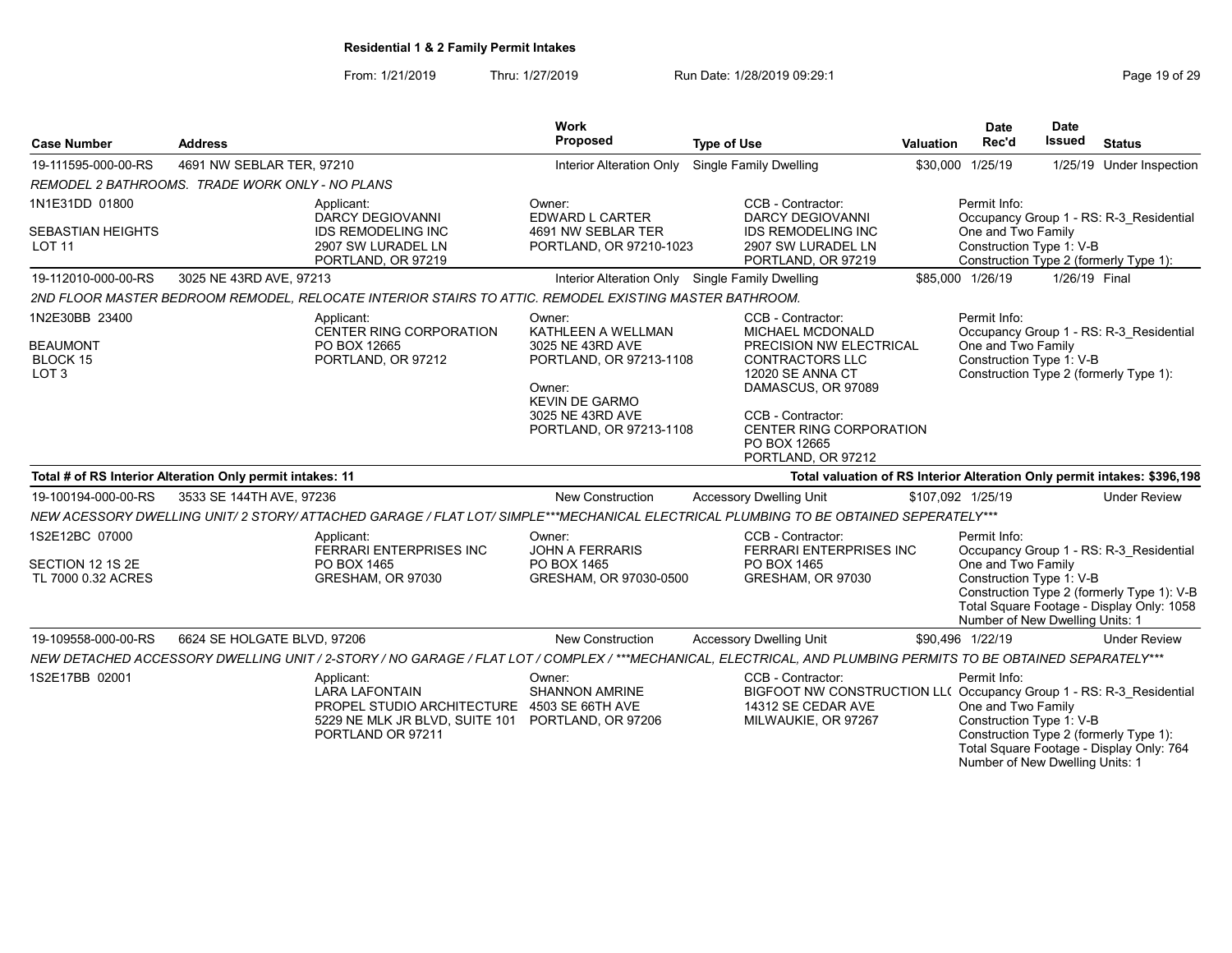From: 1/21/2019 Thru: 1/27/2019 Run Date: 1/28/2019 09:29:1<br>
Page 20 of 29

| <b>Case Number</b>                             | <b>Address</b>                   |                                                                                                                                                                    | <b>Work</b><br><b>Proposed</b>                                                                        | <b>Type of Use</b>                                                                                                                                                                                                                                                                                                                                                      | Valuation                                                                     | <b>Date</b><br>Rec'd                                                                              | <b>Date</b><br>Issued                                                              | <b>Status</b>                                                                                                                 |
|------------------------------------------------|----------------------------------|--------------------------------------------------------------------------------------------------------------------------------------------------------------------|-------------------------------------------------------------------------------------------------------|-------------------------------------------------------------------------------------------------------------------------------------------------------------------------------------------------------------------------------------------------------------------------------------------------------------------------------------------------------------------------|-------------------------------------------------------------------------------|---------------------------------------------------------------------------------------------------|------------------------------------------------------------------------------------|-------------------------------------------------------------------------------------------------------------------------------|
| 19-110602-000-00-RS                            | 6527 SE 45TH AVE - Unit B. 97206 |                                                                                                                                                                    | <b>New Construction</b>                                                                               | <b>Accessory Dwelling Unit</b>                                                                                                                                                                                                                                                                                                                                          | \$56,264                                                                      | 1/23/19                                                                                           |                                                                                    | <b>Under Review</b><br><b>Under Review</b><br><b>Under Review</b>                                                             |
|                                                |                                  | NEW ACCESSORY DWELLING UNIT / ONE STORY / NO GARAGE / FLAT LOT/ SIMPLE                                                                                             |                                                                                                       |                                                                                                                                                                                                                                                                                                                                                                         |                                                                               |                                                                                                   |                                                                                    |                                                                                                                               |
| 1S2E19BB 02000                                 |                                  | Applicant:<br><b>RICHARD ADAMS</b><br><b>FASTER PERMITS</b><br>2000 SW 1ST AVENUE SUITE 420<br>PORTLAND, OR 97201                                                  | Owner:<br><b>CYNTHIA S FLETCHER</b><br>6527 SE 45TH AVE<br>PORTLAND, OR 97206-7715                    | CCB - Contractor:<br><b>GARNER ELECTRIC CO</b><br>2920 SE BROOKWOOD AVE<br>HILLSBORO, OR 97123<br>CCB - Contractor:<br><b>RIGID PLUMBING INC</b><br>PO BOX 345<br>FOREST GROVE, OR 97116-0345<br>CCB - Contractor:<br>ADVANTAGE HEATING AND AIR<br><b>CONDITIONING LLC</b><br>1360 TANDEM AVE NE<br><b>SALEM, OR 97301</b><br>CCB - Contractor:<br><b>JOE ROBERTSON</b> |                                                                               | Permit Info:<br>One and Two Family<br>Construction Type 1: V-B<br>Number of New Dwelling Units: 1 |                                                                                    | Occupancy Group 1 - RS: R-3 Residential<br>Construction Type 2 (formerly Type 1):<br>Total Square Footage - Display Only: 475 |
| 19-111728-000-00-RS                            | 6329 SE TOLMAN ST, 97206         |                                                                                                                                                                    | <b>New Construction</b>                                                                               | SHELTER SOLUTIONS LLC<br>1973 SE DUNCAN DR<br>HILLSBORO, OR 97123<br><b>Accessory Dwelling Unit</b>                                                                                                                                                                                                                                                                     |                                                                               | \$72,965 1/25/19                                                                                  |                                                                                    |                                                                                                                               |
|                                                |                                  | NEW ACCESSORY DWELLING UNIT/1 STORY/NO GARAGE/FLAT LOT/COMPLEX                                                                                                     |                                                                                                       |                                                                                                                                                                                                                                                                                                                                                                         |                                                                               |                                                                                                   |                                                                                    |                                                                                                                               |
| 1S2E17CC 06100<br><b>TREMONT PL</b>            |                                  | Applicant:<br><b>DICK HARTUNG</b><br>LHL HOMES INC                                                                                                                 | Owner:<br><b>KEVIN M O'CONNOR</b><br>4627 NE 30TH AVE                                                 | THREEFOOT PLUMBING INC                                                                                                                                                                                                                                                                                                                                                  | Permit Info:<br>Occupancy Group 1 - RS: R-3 Residential<br>One and Two Family |                                                                                                   |                                                                                    |                                                                                                                               |
| <b>BLOCK 25</b><br>LOT 12&13                   |                                  | 11580 SW 67TH<br><b>TIGARD, OR 97223</b>                                                                                                                           | PORTLAND, OR 97211<br>Owner:<br><b>KELSI M CHARLESWORTH</b><br>4627 NE 30TH AVE<br>PORTLAND, OR 97211 | WEST LINN, OR 97068-0274<br>CCB - Contractor:<br><b>COMFORT AIR INC</b><br><b>COMFORT AIR INC</b><br>7504 NE 182ND AVE<br>VANCOUVER, WA 98682<br>CCB - Contractor:<br><b>BUCKAROO ELECTRIC LLC</b>                                                                                                                                                                      |                                                                               | Construction Type 1: V-B<br>Number of New Dwelling Units: 1                                       | Construction Type 2 (formerly Type 1):<br>Total Square Footage - Display Only: 616 |                                                                                                                               |
| 19-111117-000-00-RS                            |                                  |                                                                                                                                                                    | <b>New Construction</b>                                                                               | 31601 S WRIGHT RD<br>MOLALLA, OR 97038<br><b>Accessory Structure</b>                                                                                                                                                                                                                                                                                                    |                                                                               | \$38,240 1/24/19                                                                                  |                                                                                    |                                                                                                                               |
|                                                | 4812 SE FRANKLIN ST, 97206       | NEW ACCESSORY STRUCTURE/ 2 STORY/ NO GARAGE/ SLOPED LOT/ COMPLEX/ ***MECHANICAL, ELECTRICAL, AND PLUMBING PERMITS TO BE OBTAINED SEPARATELY*** W/ PERMIT # 19-1110 |                                                                                                       |                                                                                                                                                                                                                                                                                                                                                                         |                                                                               |                                                                                                   |                                                                                    |                                                                                                                               |
| 1S2E07BD 13700                                 |                                  | Applicant:<br>Jill Cropp                                                                                                                                           | Owner:<br>TIGER LILY HOLDINGS LLC                                                                     | CCB - Contractor:<br>ETHAN BECK HOMES INC                                                                                                                                                                                                                                                                                                                               |                                                                               | Permit Info:<br>Occupancy Group 1 - RS: U Private                                                 |                                                                                    |                                                                                                                               |
| <b>CRESTON</b><br>BLOCK 10<br>LOT <sub>4</sub> |                                  | 3556 SE WOODWARD ST<br>Portland, OR 97202                                                                                                                          | PO BOX 5561<br>PORTLAND, OR 97228-5561                                                                | 4110 SE HAWTHORNE BLVD 918<br>PORTLAND, OR 97214                                                                                                                                                                                                                                                                                                                        |                                                                               | Garage\Utility Misc.<br>Construction Type 1: V-B                                                  |                                                                                    | Construction Type 2 (formerly Type 1):<br>Total Square Footage - Display Only: 800                                            |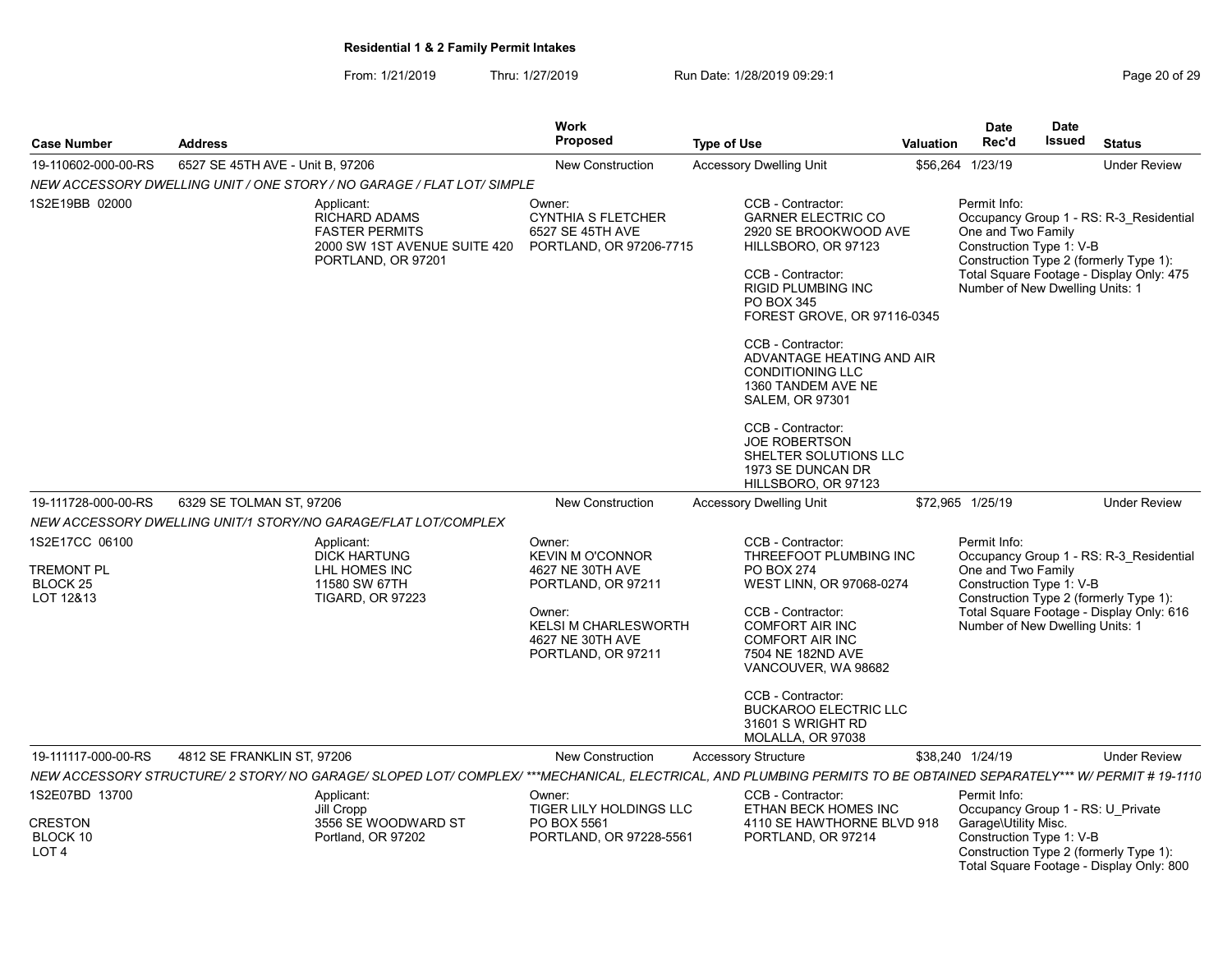From: 1/21/2019 Thru: 1/27/2019 Run Date: 1/28/2019 09:29:1<br>
Page 21 of 29

| <b>Case Number</b>                                | <b>Address</b>                                     |                                                                                                                                                                    | Work<br>Proposed                                                        | <b>Type of Use</b> |                                                                                                                                                                                                       | <b>Valuation</b> | <b>Date</b><br>Rec'd                                                              | <b>Date</b><br><b>Issued</b> | <b>Status</b>                                                                                                                      |  |
|---------------------------------------------------|----------------------------------------------------|--------------------------------------------------------------------------------------------------------------------------------------------------------------------|-------------------------------------------------------------------------|--------------------|-------------------------------------------------------------------------------------------------------------------------------------------------------------------------------------------------------|------------------|-----------------------------------------------------------------------------------|------------------------------|------------------------------------------------------------------------------------------------------------------------------------|--|
| 19-111048-000-00-RS                               | 4812 SE FRANKLIN ST, 97206                         |                                                                                                                                                                    | <b>New Construction</b>                                                 | Duplex             |                                                                                                                                                                                                       |                  | \$433,645 1/24/19                                                                 |                              | <b>Under Review</b>                                                                                                                |  |
|                                                   |                                                    | NEW DUPLEX/ 2 STORY/ NO GARAGE/ SLOPED LOT/ COMPLEX/ *** ACCESSORY STRUCTURE PERMIT #19-111117-RS***MECHANICAL, ELECTRICAL, AND PLUMBING PERMITS TO BE OBTAINED SE |                                                                         |                    |                                                                                                                                                                                                       |                  |                                                                                   |                              |                                                                                                                                    |  |
| 1S2E07BD 13700                                    |                                                    | Applicant:<br>Jill Cropp                                                                                                                                           | Owner:<br>TIGER LILY HOLDINGS LLC<br>3556 SE WOODWARD ST<br>PO BOX 5561 |                    |                                                                                                                                                                                                       |                  | Permit Info:<br>Occupancy Group 1 - RS: R-3 Residential                           |                              |                                                                                                                                    |  |
| <b>CRESTON</b><br>BLOCK 10<br>LOT <sub>4</sub>    |                                                    | Portland, OR 97202                                                                                                                                                 | PORTLAND, OR 97228-5561                                                 |                    | 4110 SE HAWTHORNE BLVD 918<br>PORTLAND, OR 97214                                                                                                                                                      |                  | One and Two Family<br>Construction Type 1: V-B<br>Number of New Dwelling Units: 2 |                              | Construction Type 2 (formerly Type 1):<br>Total Square Footage - Display Only: 3661                                                |  |
| 19-108389-000-00-RS                               | 4310 NE 13TH AVE, 97211                            |                                                                                                                                                                    | New Construction                                                        | Garage/Carport     |                                                                                                                                                                                                       |                  | \$45,000 1/22/19                                                                  |                              | 1/22/19 Under Inspection                                                                                                           |  |
|                                                   | NEW DETACHED GARAGE**ELECTRICAL PERMIT SEPARATE.** |                                                                                                                                                                    |                                                                         |                    |                                                                                                                                                                                                       |                  |                                                                                   |                              |                                                                                                                                    |  |
| 1N1E23CA 01700                                    |                                                    | Applicant:<br>PETER DRAKE                                                                                                                                          | Owner:<br><b>TERESA M ROETHER</b>                                       |                    |                                                                                                                                                                                                       |                  | Permit Info:<br>Occupancy Group 1 - RS: U Private                                 |                              |                                                                                                                                    |  |
| NORTH IRVINGTON<br>BLOCK <sub>23</sub><br>LOT 5&6 |                                                    | 4310 NE 13TH AVE<br>PORTLAND, OR 97211-4628                                                                                                                        | 4310 NE 13TH AVE<br>PORTLAND, OR 97211-4628                             |                    |                                                                                                                                                                                                       |                  | Garage\Utility Misc.<br>Construction Type 1: V-B                                  |                              | Construction Type 2 (formerly Type 1): V-B                                                                                         |  |
|                                                   |                                                    |                                                                                                                                                                    | Owner:<br>PETER DRAKE<br>4310 NE 13TH AVE<br>PORTLAND, OR 97211-4628    |                    |                                                                                                                                                                                                       |                  |                                                                                   |                              | Total Square Footage - Display Only: 492                                                                                           |  |
| 19-111173-000-00-RS                               | 230 NE 65TH AVE, 97213                             |                                                                                                                                                                    | <b>New Construction</b>                                                 | Garage/Carport     |                                                                                                                                                                                                       |                  | \$11,472 1/24/19                                                                  |                              | <b>Under Review</b>                                                                                                                |  |
|                                                   |                                                    | NEW 1 CAR DETACHED GARAGE WITH COVERED PATIO *** EXISTING HOUSE AND GARAGE TO BE DEMOLISHED UNDER SB871 (SEE 19-104461/68-RS)                                      |                                                                         |                    |                                                                                                                                                                                                       |                  |                                                                                   |                              |                                                                                                                                    |  |
| 1N2E32CB 13600                                    |                                                    | Applicant:<br><b>RYAN PICKREL</b>                                                                                                                                  | Owner:<br><b>HANS SONDERGAARD</b>                                       |                    | CCB - Contractor:<br><b>BRYAN SEITS</b>                                                                                                                                                               |                  | Permit Info:<br>Occupancy Group 1 - RS: U Private                                 |                              |                                                                                                                                    |  |
| <b>NORTH MT TABOR</b><br>BLOCK <sub>20</sub>      |                                                    | <b>FASTER PERMITS</b><br>2000 SW 1ST AVE #420                                                                                                                      | 8911 SW BOHMANN PKWY<br>PORTLAND, OR 97223                              |                    | <b>GREENWOOD HOMES LLC</b><br>PO BOX 1225                                                                                                                                                             |                  | Garage\Utility Misc.<br>Construction Type 1: V-B                                  |                              |                                                                                                                                    |  |
| N 20.86' OF LOT 14<br>LOT 15&16                   |                                                    | PORTLAND OR 97201                                                                                                                                                  |                                                                         |                    | CANBY, OR 97013                                                                                                                                                                                       |                  |                                                                                   |                              | Construction Type 2 (formerly Type 1):<br>Total Square Footage - Display Only: 240                                                 |  |
| 17-123297-DFS-01-RS                               | 3290 NW BLUE SKY LN                                |                                                                                                                                                                    | <b>New Construction</b>                                                 |                    | <b>Single Family Dwelling</b>                                                                                                                                                                         |                  | \$3,516 1/25/19                                                                   |                              | <b>Under Review</b>                                                                                                                |  |
|                                                   |                                                    | DEFERRED SUBMITTAL FOR FIRE SPRINKLERS (PER J. RUSSELL IN SCOPE OF WORK)                                                                                           |                                                                         |                    |                                                                                                                                                                                                       |                  |                                                                                   |                              |                                                                                                                                    |  |
| 1N1W26AB 06704                                    |                                                    | Applicant:<br><b>JASON OVERSTREET</b><br><b>FASTER PERMITS</b><br>2000 SW 1st Avenue Suite 420<br>PORTLAND, OR 97201                                               | Owner:<br><b>GBU LLC</b><br>PO BOX 10382<br>PORTLAND, OR 97296-0382     |                    | CCB - Contractor:<br><b>SANDII CHASE</b><br>WYATT FIRE PROTECTION INC<br>9095 SW BURNHAM ST<br>TIGARD, OR 97223-6104<br>CCB - Contractor:<br>HK DEVELOPMENT INC<br>PO BOX 10382<br>PORTLAND, OR 97296 |                  | Permit Info:<br>One and Two Family<br>Construction Type 1: V-B                    |                              | Occupancy Group 1 - RS: R-3 Residential<br>Construction Type 2 (formerly Type 1): V-B<br>Total Square Footage - Display Only: 4259 |  |
|                                                   |                                                    |                                                                                                                                                                    |                                                                         |                    |                                                                                                                                                                                                       |                  |                                                                                   |                              |                                                                                                                                    |  |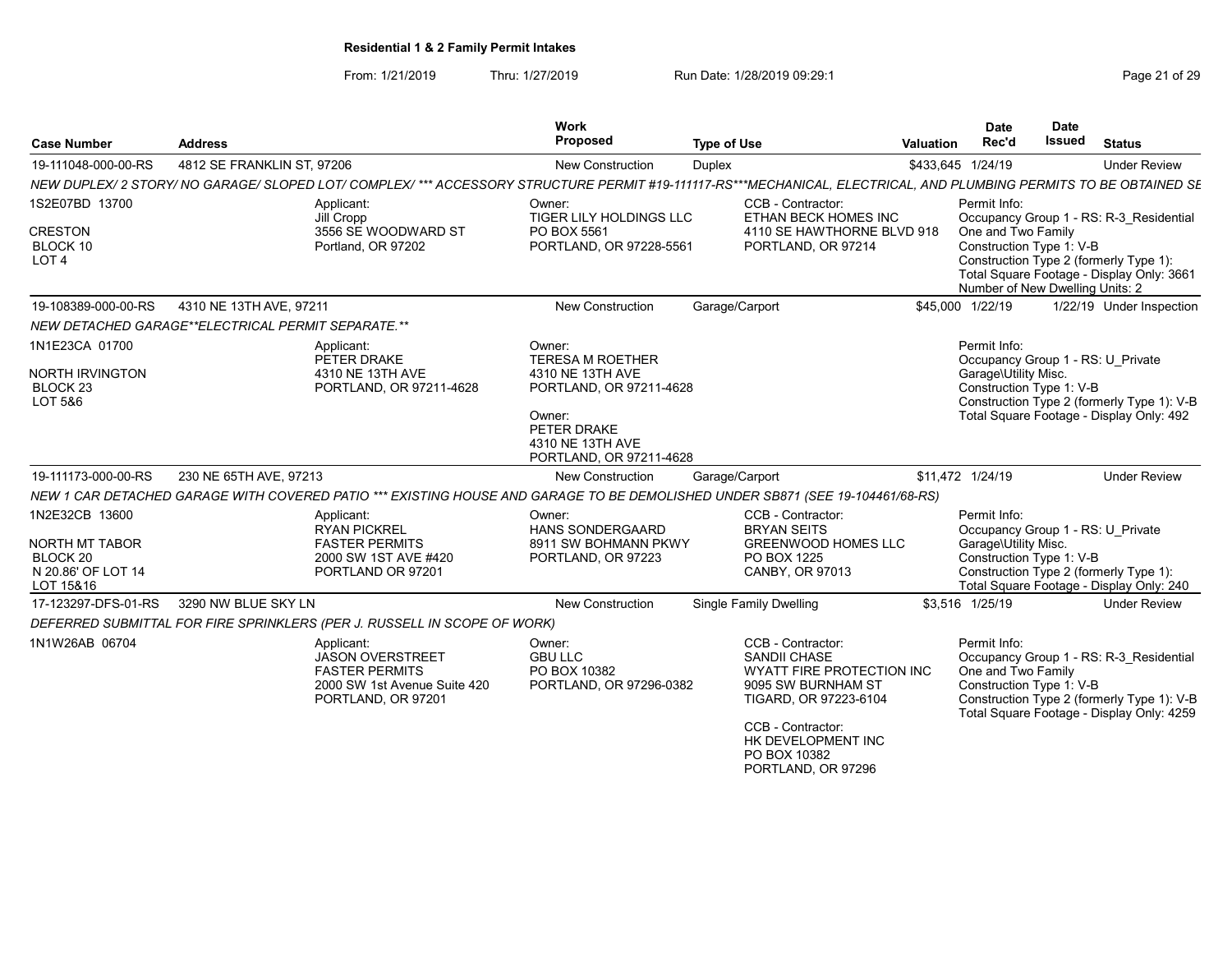From: 1/21/2019 Thru: 1/27/2019 Run Date: 1/28/2019 09:29:1<br>
Page 22 of 29

| <b>Case Number</b>                            | <b>Address</b>                                                                                                                                                               | Work<br>Proposed                                                                                                              | <b>Type of Use</b>                                     | <b>Valuation</b>  | <b>Date</b><br>Rec'd                           | <b>Date</b><br><b>Issued</b> | <b>Status</b>                                                                           |
|-----------------------------------------------|------------------------------------------------------------------------------------------------------------------------------------------------------------------------------|-------------------------------------------------------------------------------------------------------------------------------|--------------------------------------------------------|-------------------|------------------------------------------------|------------------------------|-----------------------------------------------------------------------------------------|
| 17-210080-DFS-01-RS                           | 65 NE 30TH AVE - Unit A, 97232                                                                                                                                               | New Construction                                                                                                              | <b>Single Family Dwelling</b>                          |                   | \$10,000 1/24/19                               |                              | <b>Under Review</b>                                                                     |
| <b>DFS FOR ROOF TRUSSES</b>                   |                                                                                                                                                                              |                                                                                                                               |                                                        |                   |                                                |                              |                                                                                         |
| 1N1E36CA 20302                                | Applicant:<br>Chris Botero                                                                                                                                                   | Owner:<br><b>STUMPTOWN PROPERTY</b>                                                                                           | CCB - Contractor:<br>STUMPTOWN CONSTRUCTION            |                   | Permit Info:                                   |                              | Occupancy Group 1 - RS: R-3 Residential                                                 |
| PARTITION PLAT 2017-5<br>LOT <sub>2</sub>     | <b>Stumptown Construction Group</b><br>P.O. Box 13121<br>Portland, OR 97213                                                                                                  | PO BOX 13121<br>PORTLAND, OR 97213-0121<br>Owner:<br><b>HOLDINGS LLC</b><br>PO BOX 13121<br>PORTLAND, OR 97213-0121           | <b>GROUP LLC</b><br>PO BOX 13121<br>PORTLAND, OR 97213 |                   | One and Two Family<br>Construction Type 1: V-B |                              | Construction Type 2 (formerly Type 1): V-B<br>Total Square Footage - Display Only: 2592 |
| 17-265925-DFS-01-RS                           | 10334 NW LANGWORTHY TER, 97229                                                                                                                                               | <b>New Construction</b>                                                                                                       | Single Family Dwelling                                 |                   | \$2,500 1/25/19                                |                              | <b>Under Review</b>                                                                     |
| DFS FOR FIRE SPRINKLER.                       |                                                                                                                                                                              |                                                                                                                               |                                                        |                   |                                                |                              |                                                                                         |
| 1N1W23CC 01300                                | Applicant:<br><b>BRADLEE HERSEY</b>                                                                                                                                          | Owner:<br><b>JOHN D WOLDRICH</b>                                                                                              | CCB - Contractor:<br>MCALLISTER CONSTRUCTION CO        |                   | Permit Info:                                   |                              | Occupancy Group 1 - RS: R-3 Residential                                                 |
| FOREST HEIGHTS ESTATES NO 8<br><b>LOT 446</b> | <b>FASTER PERMITS</b><br>2000 SW 1ST AVE, STE 420<br>PORTLAND OR 97201                                                                                                       | 1500 SW 11TH AVE #1405<br>PORTLAND, OR 97201<br>Owner:<br>KATHLEEN F WOLDRICH<br>1500 SW 11TH AVE #1405<br>PORTLAND, OR 97201 | PO BOX 1759<br>BEAVERTON, OR 970751759                 |                   | One and Two Family<br>Construction Type 1: V-B |                              | Construction Type 2 (formerly Type 1): V-B<br>Total Square Footage - Display Only: 5121 |
| 17-289817-REV-02-RS                           | 5750 SW KNIGHTSBRIDGE DR, 97219                                                                                                                                              | <b>New Construction</b>                                                                                                       | Single Family Dwelling                                 |                   | \$1/22/19                                      |                              | <b>Under Review</b>                                                                     |
| <b>REVISION TO TREE PLANTING PLAN</b>         |                                                                                                                                                                              |                                                                                                                               |                                                        |                   |                                                |                              |                                                                                         |
| 1S1E30BD 00800                                | Applicant:<br><b>KRAIG LEMAY</b>                                                                                                                                             | Owner:<br><b>LARRY HELMKE</b>                                                                                                 | CCB - Contractor:<br>MOUNTAINWOOD HOMES INC            |                   | Permit Info:                                   |                              | Occupancy Group 1 - RS: R-3 Residential                                                 |
| PARTITION PLAT 1991-116<br>LOT <sub>1</sub>   | MOUTAINWOOD HOMES<br>8324 SW NIMBUS AVE<br>BEAVERTON OR 97008                                                                                                                | 8431 SW 68TH PL<br><b>TIGARD, OR 97223</b><br>Owner:<br><b>JUDY SAMPLES</b><br>8431 SW 68TH PL<br><b>TIGARD, OR 97223</b>     | PO BOX 2257<br>BEAVERTON, OR 97075-2257                |                   | One and Two Family<br>Construction Type 1: V-B |                              | Construction Type 2 (formerly Type 1): V-B<br>Total Square Footage - Display Only: 3582 |
| 18-176286-000-00-RS                           | 3332 SE 120TH AVE, 97266                                                                                                                                                     | <b>New Construction</b>                                                                                                       | <b>Single Family Dwelling</b>                          | \$160,013 1/22/19 |                                                |                              | <b>Under Review</b>                                                                     |
|                                               | BLDG 1 of 4 all on one lot - NEW SINGLE FAMILY RESIDENCE / THREE STORIES / ATTACHED GARAGE / FLAT LOT / SIMPLE *** MECHANICAL, ELECTRICAL, & PLUMBING PERMITS TO BE OBTAINED |                                                                                                                               |                                                        |                   |                                                |                              |                                                                                         |
| 1S2E10AD 05000                                | Applicant:<br><b>MARK KURETICH</b>                                                                                                                                           | Owner:<br>PARAGON ENTERPRISES LLC                                                                                             | Primary Contractor:<br><b>TO BID</b>                   |                   | Permit Info:                                   |                              | Occupancy Group 1 - RS: R-3 Residential                                                 |
| NEELS TR 3<br><b>BLOCK1</b><br>LOT 5 TL 5000  | 1800 BLANKENSHIP RD, STE 150<br>WEST LINN, OR 97065                                                                                                                          | PO BOX 2187<br>GRESHAM, OR 97030                                                                                              |                                                        |                   | One and Two Family<br>Construction Type 1: V-B |                              | Construction Type 2 (formerly Type 1): V-B<br>Total Square Footage - Display Only: 1500 |

Number of New Dwelling Units: 1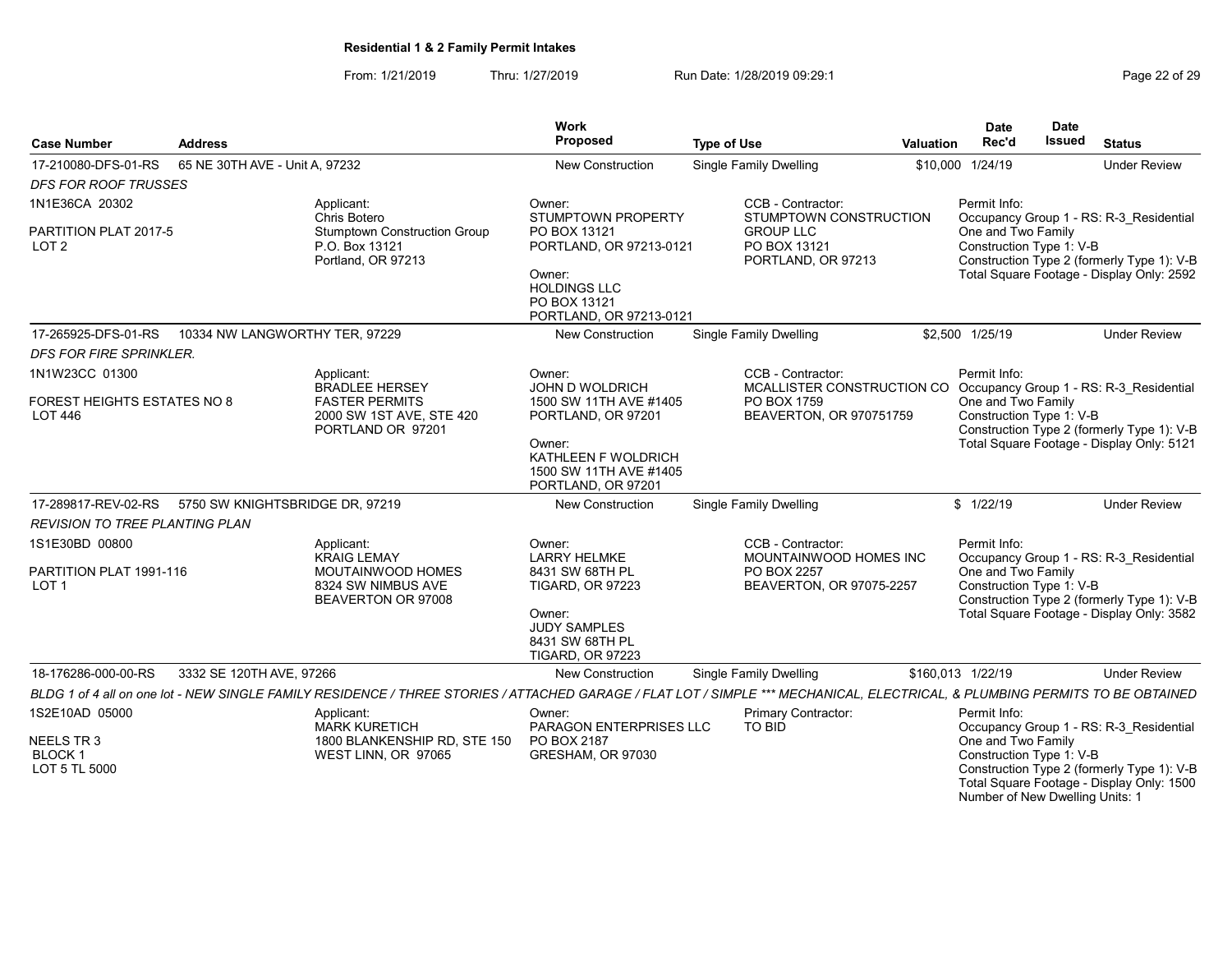From: 1/21/2019 Thru: 1/27/2019 Run Date: 1/28/2019 09:29:1<br>
Page 23 of 29

|                                                                                 |                                                                                                                                                                              | <b>Work</b>                                                                     |                                                                                                                                                                                                                                                                                                                                                                                                                    |                  | <b>Date</b>                                                                                       | <b>Date</b> |                                                                                                                                    |
|---------------------------------------------------------------------------------|------------------------------------------------------------------------------------------------------------------------------------------------------------------------------|---------------------------------------------------------------------------------|--------------------------------------------------------------------------------------------------------------------------------------------------------------------------------------------------------------------------------------------------------------------------------------------------------------------------------------------------------------------------------------------------------------------|------------------|---------------------------------------------------------------------------------------------------|-------------|------------------------------------------------------------------------------------------------------------------------------------|
| <b>Case Number</b>                                                              | <b>Address</b>                                                                                                                                                               | <b>Proposed</b>                                                                 | <b>Type of Use</b>                                                                                                                                                                                                                                                                                                                                                                                                 | <b>Valuation</b> | Rec'd                                                                                             | Issued      | <b>Status</b>                                                                                                                      |
| 18-176302-000-00-RS                                                             | 3332 SE 120TH AVE, 97266                                                                                                                                                     | <b>New Construction</b>                                                         | Single Family Dwelling                                                                                                                                                                                                                                                                                                                                                                                             |                  | \$160,013 1/22/19                                                                                 |             | <b>Under Review</b>                                                                                                                |
|                                                                                 | BLDG 2 of 4 all on one lot - NEW SINGLE FAMILY RESIDENCE / THREE STORIES / ATTACHED GARAGE / FLAT LOT / SIMPLE *** MECHANICAL, ELECTRICAL, & PLUMBING PERMITS TO BE OBTAINED |                                                                                 |                                                                                                                                                                                                                                                                                                                                                                                                                    |                  |                                                                                                   |             |                                                                                                                                    |
| 1S2E10AD 05000<br>NEELS TR 3<br><b>BLOCK1</b><br>LOT 5 TL 5000                  | Applicant:<br><b>MARK KURETICH</b><br>1800 BLANKENSHIP RD, STE 150<br>WEST LINN, OR 97065                                                                                    | Owner:<br>PARAGON ENTERPRISES LLC<br>PO BOX 2187<br>GRESHAM, OR 97030           | Primary Contractor:<br><b>TO BID</b>                                                                                                                                                                                                                                                                                                                                                                               |                  | Permit Info:<br>One and Two Family<br>Construction Type 1: V-B<br>Number of New Dwelling Units: 1 |             | Occupancy Group 1 - RS: R-3 Residential<br>Construction Type 2 (formerly Type 1): V-B<br>Total Square Footage - Display Only: 1500 |
| 18-207763-REV-01-RS                                                             | 5334 SE RURAL ST, 97206                                                                                                                                                      | <b>New Construction</b>                                                         | Single Family Dwelling                                                                                                                                                                                                                                                                                                                                                                                             |                  | \$1/22/19                                                                                         |             | 1/22/19 Issued                                                                                                                     |
|                                                                                 | REVISION TO ROOF TRUSSES AH1, AH2 and AH3                                                                                                                                    |                                                                                 |                                                                                                                                                                                                                                                                                                                                                                                                                    |                  |                                                                                                   |             |                                                                                                                                    |
| 1S2E19AC 18300<br><b>GILTNER PK</b><br>BLOCK <sub>2</sub><br>E 1/2 OF LOT 6     | Applicant:<br><b>VALENTIN DRAGOI</b><br>9045 SW CLUB MEADOW LANE<br>PORTLAND OR 97225                                                                                        | Owner:<br><b>VALENTIN I DRAGOI</b><br>5334 SE RURAL ST<br>PORTLAND, OR 97206    | CCB - Contractor:<br>DURAMAX HEATING & COOLING<br>INC.<br>10362 SE ISAAC DR<br>HAPPY VALLEY, OR 97086-7117<br>CCB - Contractor:<br>DELTA PLUMBING INC<br>12205 SE 108TH AVE<br>HAPPY VALLEY, OR 97086<br>CCB - Contractor:<br><b>ARON ELECTRICAL</b><br><b>CONSTRUCTION LLC</b><br>15704 NE 70TH ST<br>VANCOUVER, WA 98682                                                                                         |                  | Permit Info:<br>One and Two Family<br>Construction Type 1: V-B                                    |             | Occupancy Group 1 - RS: R-3 Residential<br>Construction Type 2 (formerly Type 1): V-B<br>Total Square Footage - Display Only: 3104 |
| 19-111132-000-00-RS                                                             | 230 NE 65TH AVE, 97213                                                                                                                                                       | <b>New Construction</b>                                                         | Single Family Dwelling                                                                                                                                                                                                                                                                                                                                                                                             |                  | \$287,834 1/24/19                                                                                 |             | <b>Under Review</b>                                                                                                                |
|                                                                                 | NEW SINGLE FAMILY RESIDENCE/2 STORY/DETACHED GARAGE/FLAT LOT/COMPLEX *** EXISTING HOUSE AND GARAGE TO BE DEMOLISHED UNDER SB871 (SEE 19-104461/68-RS)                        |                                                                                 |                                                                                                                                                                                                                                                                                                                                                                                                                    |                  |                                                                                                   |             |                                                                                                                                    |
| 1N2E32CB 13600<br>NORTH MT TABOR<br>BLOCK 20<br>N 20.86' OF LOT 14<br>LOT 15&16 | Applicant:<br>RYAN PICKREL<br><b>FASTER PERMITS</b><br>2000 SW 1ST AVE #420<br>PORTLAND OR 97201                                                                             | Owner:<br><b>HANS SONDERGAARD</b><br>8911 SW BOHMANN PKWY<br>PORTLAND, OR 97223 | CCB - Contractor:<br>PLUMBING SYSTEMS INC<br>14222 SE RUST WAY<br>DAMASCUS, OR 97089<br>CCB - Contractor:<br>GABES HEATING & COOLING LLC<br>14606 SE RACHEL LN<br>PORTLAND, OR 97236<br>PORTLAND, OR 97236<br>CCB - Contractor:<br><b>GRIZZLY ELECTRIC INC</b><br>3301 E 11TH ST<br>VANCOUVER, WA 98661<br>CCB - Contractor:<br><b>BRYAN SEITS</b><br><b>GREENWOOD HOMES LLC</b><br>PO BOX 1225<br>CANBY, OR 97013 |                  | Permit Info:<br>One and Two Family<br>Construction Type 1: V-B<br>Number of New Dwelling Units: 1 |             | Occupancy Group 1 - RS: R-3 Residential<br>Construction Type 2 (formerly Type 1):<br>Total Square Footage - Display Only: 2430     |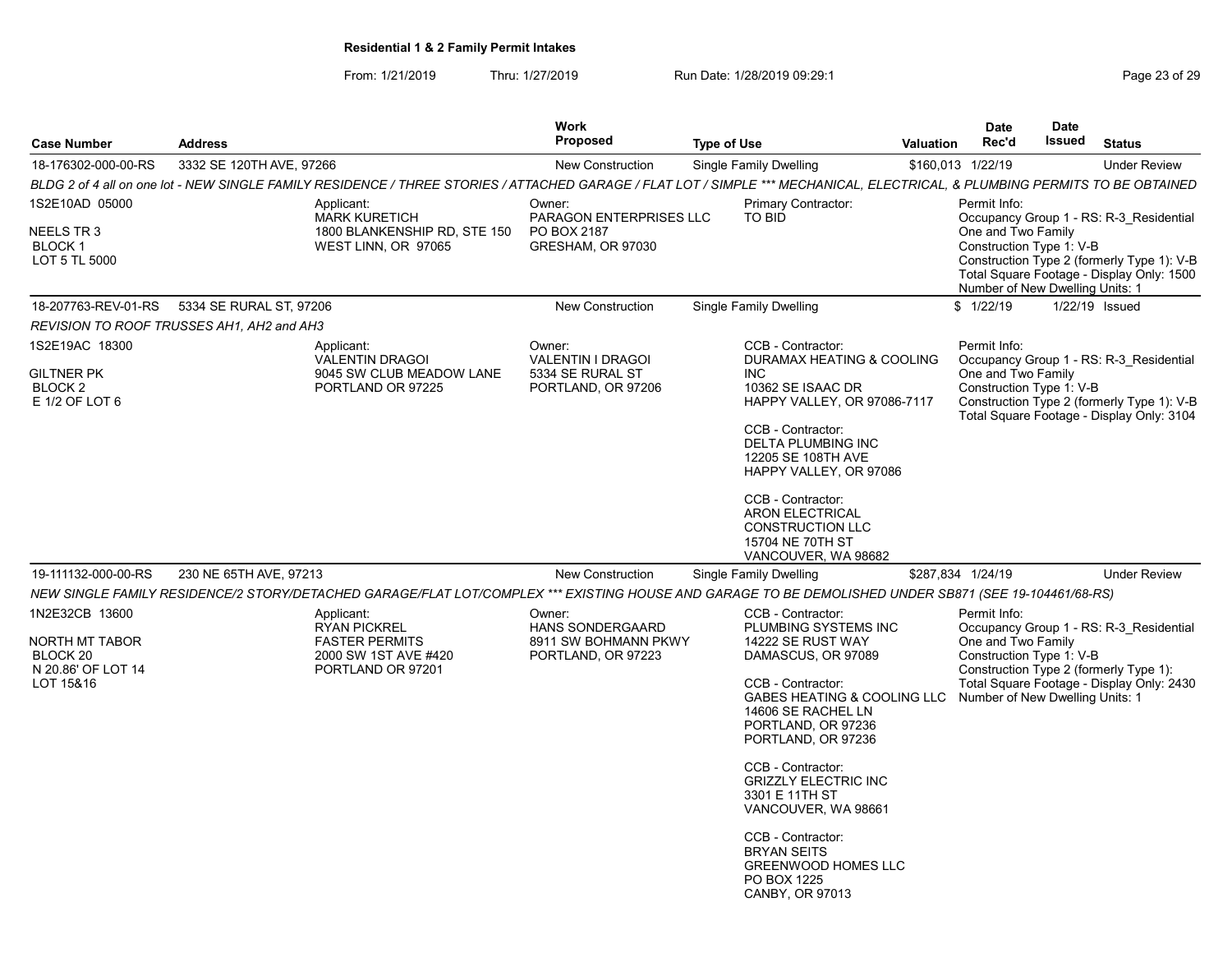From: 1/21/2019 Thru: 1/27/2019 Run Date: 1/28/2019 09:29:1<br>
Page 24 of 29

| <b>Case Number</b>                                                 | <b>Address</b>                      |                                                                                                                           | Work<br><b>Proposed</b>                                                                 | <b>Type of Use</b> |                                                                                                                                         | <b>Valuation</b> | <b>Date</b><br>Rec'd                                                                              | <b>Date</b><br><b>Issued</b> | <b>Status</b>                                                                                                                      |
|--------------------------------------------------------------------|-------------------------------------|---------------------------------------------------------------------------------------------------------------------------|-----------------------------------------------------------------------------------------|--------------------|-----------------------------------------------------------------------------------------------------------------------------------------|------------------|---------------------------------------------------------------------------------------------------|------------------------------|------------------------------------------------------------------------------------------------------------------------------------|
| 19-111471-000-00-RS                                                | 7101 NE PRESCOTT ST, 97218          |                                                                                                                           | <b>New Construction</b>                                                                 |                    | <b>Single Family Dwelling</b>                                                                                                           |                  | \$213,853 1/25/19                                                                                 |                              | <b>Under Review</b>                                                                                                                |
|                                                                    |                                     | NEW SINGLE-FAMILY RESIDENCE/2 STORY/1 CAR GARAGE/FLAT LOT/COMPLEX****MT, PT AND ET PERMITS TO BE OBTAINED SEPERATELY***** |                                                                                         |                    |                                                                                                                                         |                  |                                                                                                   |                              |                                                                                                                                    |
| 1N2E20BD 05200<br>PADDOCK AC<br><b>BLOCK 5</b><br>LOT <sub>9</sub> |                                     | Applicant:<br><b>TYSON OKELY</b><br><b>DEZ DEVELOPMENT</b><br>10121 SE SUNNYSIDE, #300<br>CLACKAMAS OR 97015              | Owner:<br><b>VANTAGE HOMES LLC</b><br>1761 3RD ST #103<br>NORCO, CA 92860-2679          |                    | CCB - Contractor:<br><b>BTS HOMES INC</b><br>2101 SE 98TH AVE<br>VANCOUVER, WA 98664                                                    |                  | Permit Info:<br>One and Two Family<br>Construction Type 1: V-B<br>Number of New Dwelling Units: 1 |                              | Occupancy Group 1 - RS: R-3 Residential<br>Construction Type 2 (formerly Type 1): V-B<br>Total Square Footage - Display Only: 1945 |
| 17-172956-REV-03-RS                                                | 4130 N MICHIGAN AVE - Unit A. 97217 |                                                                                                                           | New Construction                                                                        |                    | Townhouse (3 or more units)                                                                                                             |                  | \$1/23/19                                                                                         |                              | 1/23/19 Issued                                                                                                                     |
|                                                                    |                                     | REVISION TO FLIP CLOSET AND BATHROOM ON 3RD FLOOR AND ADD SINK                                                            |                                                                                         |                    |                                                                                                                                         |                  |                                                                                                   |                              |                                                                                                                                    |
| 1N1E22CA 05805<br>PARTITION PLAT 2016-73<br>LOT <sub>1</sub>       |                                     | Applicant:<br><b>MERON ALEMSEGHED</b><br>CITY CRAFT DEVELOPMENT<br>6931 NE MLK BLVD<br>PORTLAND OR 97211                  | Owner:<br>CITYCRAFT DEVELOPMENT LLC<br>6911 NE M L KING BLVD<br>PORTLAND, OR 97211-2921 |                    |                                                                                                                                         |                  | Permit Info:<br>One and Two Family<br>Construction Type 1: V-B                                    |                              | Occupancy Group 1 - RS: R-3 Residential<br>Construction Type 2 (formerly Type 1):<br>Total Square Footage - Display Only: 3101     |
| 17-172957-REV-02-RS                                                | 4128 N MICHIGAN AVE - Unit A, 97217 |                                                                                                                           | <b>New Construction</b>                                                                 |                    | Townhouse (3 or more units)                                                                                                             |                  | \$1/23/19                                                                                         |                              | 1/23/19 Issued                                                                                                                     |
|                                                                    |                                     | REVISION TO FLIP CLOSET AND BATHROOM ON 3RD FLOOR AND ADD A SINK                                                          |                                                                                         |                    |                                                                                                                                         |                  |                                                                                                   |                              |                                                                                                                                    |
| 1N1E22CA 05806<br>PARTITION PLAT 2016-73<br>LOT <sub>2</sub>       |                                     | Applicant:<br><b>MERON ALEMSEGHED</b><br>CITY CRAFT DEVELOPMENT<br>6931 NE MLK BLVD<br>PORTLAND OR 97211                  | Owner:<br>CITYCRAFT DEVELOPMENT LLC<br>6911 NE M L KING BLVD<br>PORTLAND, OR 97211-2921 |                    | CCB - Contractor:<br>CITYCRAFT DEVELOPMENT LLC<br>6931 NE MARTIN LUTHER KING JR One and Two Family<br><b>BLVD</b><br>PORTLAND, OR 97211 |                  | Permit Info:<br>Construction Type 1: V-B                                                          |                              | Occupancy Group 1 - RS: R-3 Residential<br>Construction Type 2 (formerly Type 1):<br>Total Square Footage - Display Only: 2885     |
| 17-172960-REV-01-RS                                                | 4124 N MICHIGAN AVE - Unit A. 97217 |                                                                                                                           | <b>New Construction</b>                                                                 |                    | Townhouse (3 or more units)                                                                                                             |                  | \$100 1/23/19                                                                                     |                              | 1/23/19 Issued                                                                                                                     |
|                                                                    |                                     | REVISION TO FLIP CLOSET AND BATHROOM ON 3RD FLOOR AND ADD A SINK                                                          |                                                                                         |                    |                                                                                                                                         |                  |                                                                                                   |                              |                                                                                                                                    |
| 1N1E22CA 05807<br>PARTITION PLAT 2016-73<br>LOT <sub>3</sub>       |                                     | Applicant:<br><b>MERON ALEMSEGHED</b><br>CITY CRAFT DEVELOPMENT<br>6931 NE MLK BLVD<br>PORTLAND OR 97211                  | Owner:<br>CITYCRAFT DEVELOPMENT LLC<br>6911 NE M L KING BLVD<br>PORTLAND, OR 97211-2921 |                    | CCB - Contractor:<br>CITYCRAFT DEVELOPMENT LLC<br>6931 NE MARTIN LUTHER KING JR One and Two Family<br><b>BLVD</b><br>PORTLAND, OR 97211 |                  | Permit Info:<br>Construction Type 1: V-B                                                          |                              | Occupancy Group 1 - RS: R-3 Residential<br>Construction Type 2 (formerly Type 1):<br>Total Square Footage - Display Only: 3101     |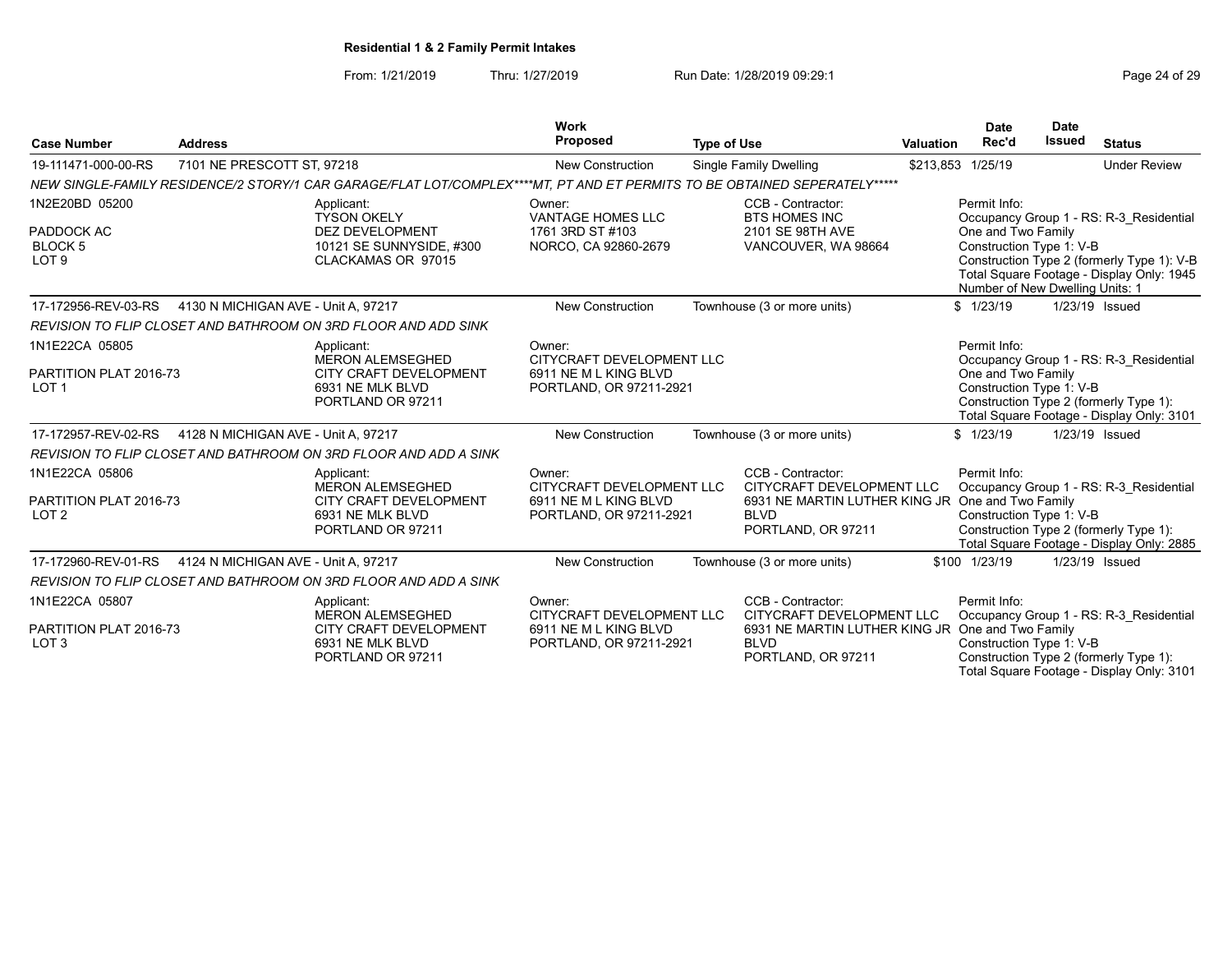| Case Number                                   | <b>Address</b>          |                                                                                               | Work<br>Proposed                                                                                        | <b>Type of Use</b> |                                                                                                          | Valuation | Date<br>Rec'd                                                  | <b>Date</b><br>Issued | <b>Status</b>                                                                         |
|-----------------------------------------------|-------------------------|-----------------------------------------------------------------------------------------------|---------------------------------------------------------------------------------------------------------|--------------------|----------------------------------------------------------------------------------------------------------|-----------|----------------------------------------------------------------|-----------------------|---------------------------------------------------------------------------------------|
| 18-144470-REV-01-RS                           | 2880 SE 87TH AVE, 97266 |                                                                                               | <b>New Construction</b>                                                                                 |                    | Townhouse (3 or more units)                                                                              | \$4,000   | 1/25/19                                                        | 1/25/19 Issued        |                                                                                       |
|                                               |                         | REVISION TO ADD POWDER ROOM UNDER STAIRS ON MAIN FLOOR ANDCHANGE CEILING HEIGHT FROM 8' TO 9' |                                                                                                         |                    |                                                                                                          |           |                                                                |                       |                                                                                       |
| 1S2E09BA 06500                                |                         | Applicant:<br><b>KEVIN PARTAIN</b>                                                            | Owner:<br>ZHI W HUANG                                                                                   |                    | CCB - Contractor:<br>WHITE LIGHTNING ELECTRIC INC                                                        |           | Permit Info:                                                   |                       | Occupancy Group 1 - RS: R-3 Residential                                               |
| JOHNSTON AC<br>BLOCK 3<br>LOT 10 EXC PT IN ST |                         | URBAN VISIONS<br>223 NE 56TH AVE<br>PORTLAND, OR 97213                                        | 20425 WILLAMETTE DR<br>WEST LINN, OR 97068                                                              |                    | 2310 NE 82ND AVE<br>PORTLAND, OR 97220                                                                   |           | One and Two Family<br>Construction Type 1: V-B                 |                       | Construction Type 2 (formerly Type 1): V-B                                            |
|                                               |                         |                                                                                               | Owner:<br><b>COUNTRY AIR CUSTOM HOMES</b><br><b>HUANG</b><br>20425 WILLAMETTE DR<br>WEST LINN, OR 97068 |                    | CCB - Contractor:<br><b>COUNTRY AIR CUSTOM HOMES</b><br><b>LLC</b><br>PO BOX 90160<br>PORTLAND, OR 97290 |           |                                                                |                       | Total Square Footage - Display Only: 1553                                             |
|                                               |                         |                                                                                               |                                                                                                         |                    | CCB - Contractor:<br><b>CENTRAL AIR INC</b><br>PO BOX 433<br>CLACKAMAS, OR 97015                         |           |                                                                |                       |                                                                                       |
|                                               |                         |                                                                                               |                                                                                                         |                    | CCB - Contractor:<br>PINNACLE PLUMBING INC<br>PO BOX 1053<br>GRESHAM, OR 97030                           |           |                                                                |                       |                                                                                       |
| 18-144474-REV-01-RS                           | 2884 SE 87TH AVE, 97266 |                                                                                               | <b>New Construction</b>                                                                                 |                    | Townhouse (3 or more units)                                                                              |           | \$4,000 1/25/19                                                | 1/25/19 Issued        |                                                                                       |
|                                               |                         | REVISON TO ADD POWDER ROOM UNDER STAIRS ON MAIN FLOOR AND CHANGE CEILING HEIGHT FROM 8' TO 9' |                                                                                                         |                    |                                                                                                          |           |                                                                |                       |                                                                                       |
| 1S2E09BA 06500                                |                         | Applicant:<br><b>KEVIN PARTAIN</b><br>URBAN VISIONS<br>223 NE 56TH AVE<br>PORTLAND, OR 97213  | Owner:<br>ZHI W HUANG<br>20425 WILLAMETTE DR<br>WEST LINN, OR 97068                                     |                    | CCB - Contractor:<br>WHITE LIGHTNING ELECTRIC INC<br>2310 NE 82ND AVE<br>PORTLAND, OR 97220              |           | Permit Info:<br>One and Two Family<br>Construction Type 1: V-B |                       | Occupancy Group 1 - RS: R-3 Residential<br>Construction Type 2 (formerly Type 1): V-B |
|                                               |                         |                                                                                               | Owner:<br>COUNTRY AIR CUSTOM HOMES<br><b>HUANG</b><br>20425 WILLAMETTE DR<br>WEST LINN, OR 97068        |                    | CCB - Contractor:<br><b>COUNTRY AIR CUSTOM HOMES</b><br>LLC<br>PO BOX 90160<br>PORTLAND, OR 97290        |           |                                                                |                       | Total Square Footage - Display Only: 1592                                             |
|                                               |                         |                                                                                               |                                                                                                         |                    | CCB - Contractor:<br><b>CENTRAL AIR INC</b><br>PO BOX 433<br>CLACKAMAS, OR 97015                         |           |                                                                |                       |                                                                                       |
|                                               |                         |                                                                                               |                                                                                                         |                    | CCB - Contractor:<br>PINNACLE PLUMBING INC<br>PO BOX 1053<br>GRESHAM, OR 97030                           |           |                                                                |                       |                                                                                       |
|                                               |                         |                                                                                               |                                                                                                         |                    |                                                                                                          |           |                                                                |                       |                                                                                       |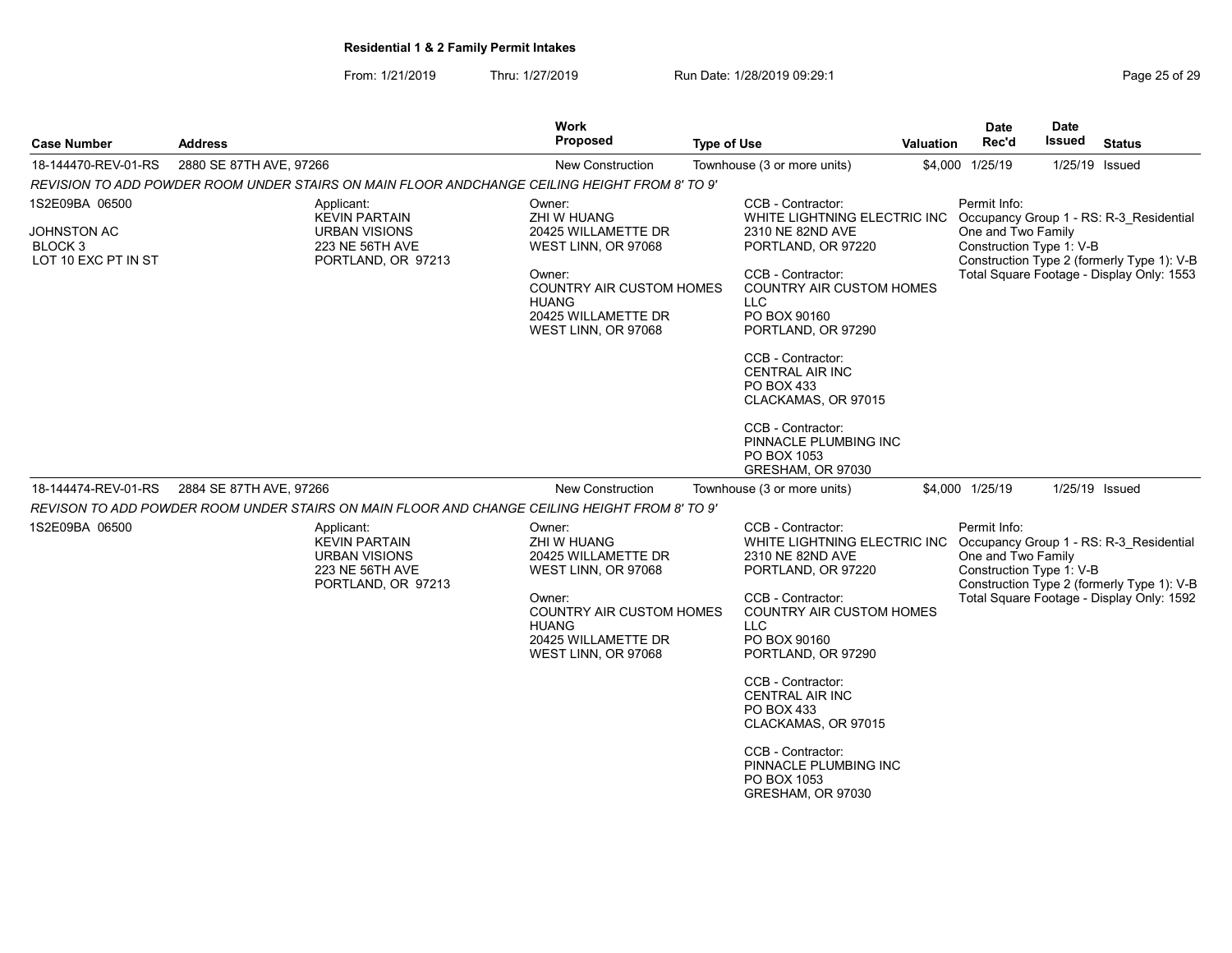| Page 26 of 29 |
|---------------|
|---------------|

| <b>Case Number</b>  | <b>Address</b>                                                                                      | <b>Work</b><br><b>Proposed</b>                                                                                                   | <b>Type of Use</b>                                                                                                                                         | <b>Valuation</b> | Date<br>Rec'd                                                  | Date<br>Issued | <b>Status</b>                                                                                                                      |
|---------------------|-----------------------------------------------------------------------------------------------------|----------------------------------------------------------------------------------------------------------------------------------|------------------------------------------------------------------------------------------------------------------------------------------------------------|------------------|----------------------------------------------------------------|----------------|------------------------------------------------------------------------------------------------------------------------------------|
| 18-144476-REV-01-RS | 2888 SE 87TH AVE, 97266                                                                             | <b>New Construction</b>                                                                                                          | Townhouse (3 or more units)                                                                                                                                |                  | \$4,000 1/25/19                                                | 1/25/19 Issued |                                                                                                                                    |
|                     | REVISION TO ADD PWDER ROOM UNDER STAIRS ON MAIN FLOOR AND CHANGE CEILING HEIGHT FROM 8' TO 9'       |                                                                                                                                  |                                                                                                                                                            |                  |                                                                |                |                                                                                                                                    |
| 1S2E09BA 06500      | Applicant:<br><b>KEVIN PARTAIN</b><br><b>URBAN VISIONS</b><br>223 NE 56TH AVE<br>PORTLAND, OR 97213 | Owner:<br>ZHI W HUANG<br>20425 WILLAMETTE DR<br>WEST LINN, OR 97068<br>Owner:<br><b>COUNTRY AIR CUSTOM HOMES</b><br><b>HUANG</b> | CCB - Contractor:<br>WHITE LIGHTNING ELECTRIC INC<br>2310 NE 82ND AVE<br>PORTLAND, OR 97220<br>CCB - Contractor:<br><b>COUNTRY AIR CUSTOM HOMES</b><br>LLC |                  | Permit Info:<br>One and Two Family<br>Construction Type 1: V-B |                | Occupancy Group 1 - RS: R-3 Residential<br>Construction Type 2 (formerly Type 1): V-B<br>Total Square Footage - Display Only: 1553 |
|                     |                                                                                                     | 20425 WILLAMETTE DR<br>WEST LINN, OR 97068                                                                                       | PO BOX 90160<br>PORTLAND, OR 97290                                                                                                                         |                  |                                                                |                |                                                                                                                                    |
|                     |                                                                                                     |                                                                                                                                  | CCB - Contractor:<br><b>CENTRAL AIR INC</b><br>PO BOX 433<br>CLACKAMAS, OR 97015                                                                           |                  |                                                                |                |                                                                                                                                    |
|                     |                                                                                                     |                                                                                                                                  | CCB - Contractor:<br>PINNACLE PLUMBING INC<br>PO BOX 1053<br>GRESHAM, OR 97030                                                                             |                  |                                                                |                |                                                                                                                                    |
| 18-144486-REV-01-RS | 2892 SE 87TH AVE, 97266                                                                             | New Construction                                                                                                                 | Townhouse (3 or more units)                                                                                                                                |                  | \$4,000 1/25/19                                                | 1/25/19 Issued |                                                                                                                                    |
|                     | REVISION TO ADD POWDER ROOM UNDER STAIRS ON MAIN FLOOR AND CHANGE CEILING HEIGHT FROM 8' TO 9'      |                                                                                                                                  |                                                                                                                                                            |                  |                                                                |                |                                                                                                                                    |
| 1S2E09BA 06500      | Applicant:<br><b>KEVIN PARTAIN</b><br><b>URBAN VISIONS</b><br>223 NE 56TH AVE<br>PORTLAND, OR 97213 | Owner:<br><b>ZHI W HUANG</b><br>20425 WILLAMETTE DR<br>WEST LINN, OR 97068                                                       | CCB - Contractor:<br>WHITE LIGHTNING ELECTRIC INC<br>2310 NE 82ND AVE<br>PORTLAND, OR 97220                                                                |                  | Permit Info:<br>One and Two Family<br>Construction Type 1: V-B |                | Occupancy Group 1 - RS: R-3 Residential<br>Construction Type 2 (formerly Type 1): V-B                                              |
|                     |                                                                                                     | Owner:<br><b>COUNTRY AIR CUSTOM HOMES</b><br><b>HUANG</b><br>20425 WILLAMETTE DR<br>WEST LINN, OR 97068                          | CCB - Contractor:<br><b>COUNTRY AIR CUSTOM HOMES</b><br>LLC<br>PO BOX 90160<br>PORTLAND, OR 97290                                                          |                  |                                                                |                | Total Square Footage - Display Only: 1553                                                                                          |
|                     |                                                                                                     |                                                                                                                                  | CCB - Contractor:<br><b>CENTRAL AIR INC</b><br>PO BOX 433<br>CLACKAMAS, OR 97015                                                                           |                  |                                                                |                |                                                                                                                                    |
|                     |                                                                                                     |                                                                                                                                  | CCB - Contractor:<br>PINNACLE PLUMBING INC<br>PO BOX 1053<br>GRESHAM, OR 97030                                                                             |                  |                                                                |                |                                                                                                                                    |
|                     |                                                                                                     |                                                                                                                                  |                                                                                                                                                            |                  |                                                                |                |                                                                                                                                    |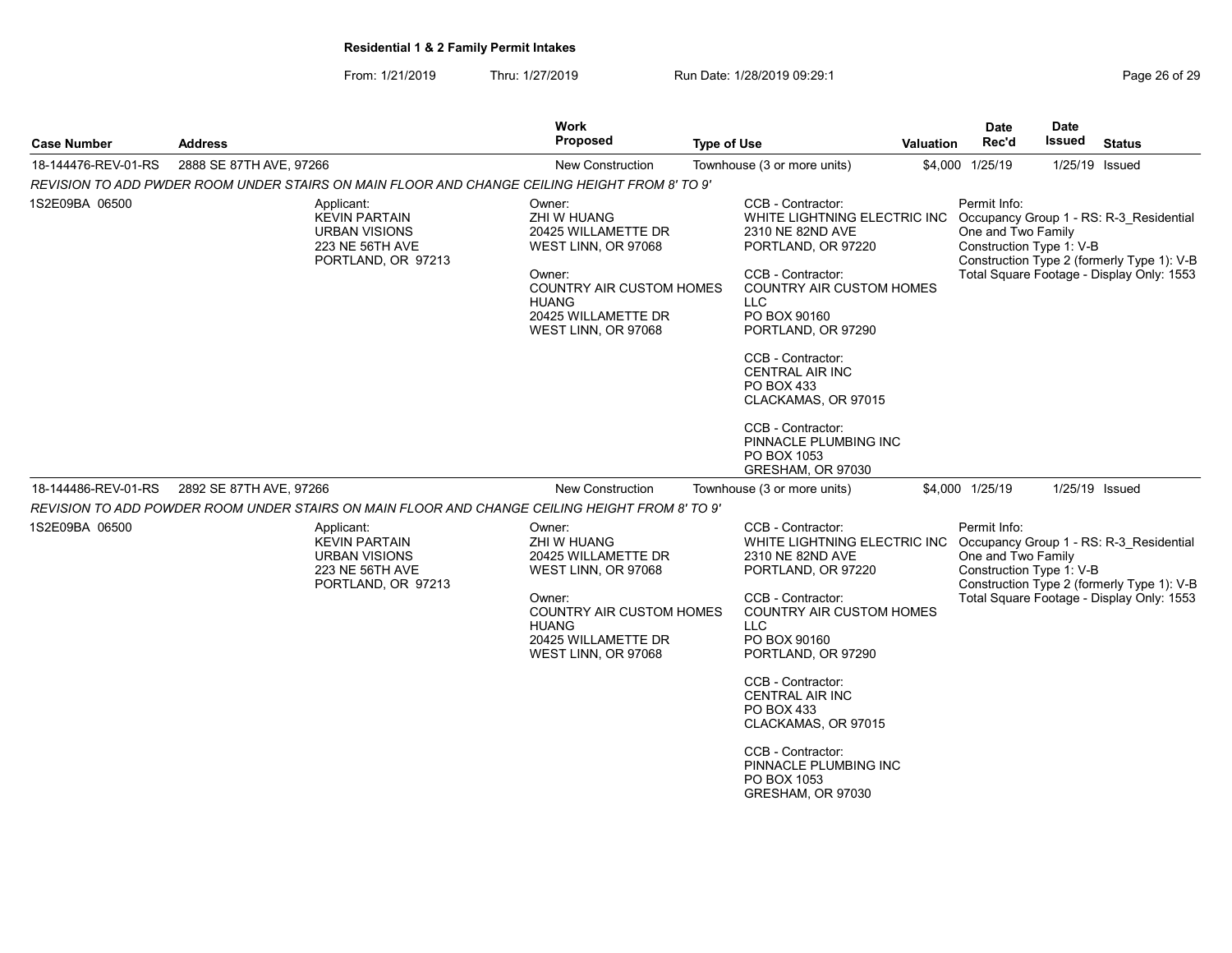| Page 27 of 29 |  |  |  |  |
|---------------|--|--|--|--|
|---------------|--|--|--|--|

| <b>Case Number</b>  | <b>Address</b>                                                                                      | Work<br>Proposed                                                                                                                            | <b>Type of Use</b>                                                                                                                                                             | <b>Valuation</b>                                                                                                                                                                                          | <b>Date</b><br>Rec'd                                           | Date<br>Issued | <b>Status</b>                                                                                                                      |
|---------------------|-----------------------------------------------------------------------------------------------------|---------------------------------------------------------------------------------------------------------------------------------------------|--------------------------------------------------------------------------------------------------------------------------------------------------------------------------------|-----------------------------------------------------------------------------------------------------------------------------------------------------------------------------------------------------------|----------------------------------------------------------------|----------------|------------------------------------------------------------------------------------------------------------------------------------|
| 18-144487-REV-01-RS | 2896 SE 87TH AVE, 97266                                                                             | <b>New Construction</b>                                                                                                                     | Townhouse (3 or more units)                                                                                                                                                    |                                                                                                                                                                                                           | \$4,000 1/25/19                                                | 1/25/19 Issued |                                                                                                                                    |
|                     | REVISION TO ADD POWDER ROOM UNDER STAIRS ON MAIN LOOR AND CHANGE CEILING HEIGHT FROM 8' TO 9'       |                                                                                                                                             |                                                                                                                                                                                |                                                                                                                                                                                                           |                                                                |                |                                                                                                                                    |
| 1S2E09BA 06500      | Applicant:<br><b>KEVIN PARTAIN</b><br><b>URBAN VISIONS</b><br>223 NE 56TH AVE<br>PORTLAND, OR 97213 | Owner:<br>ZHI W HUANG<br>20425 WILLAMETTE DR<br>WEST LINN, OR 97068<br>Owner:<br><b>HUANG</b><br>20425 WILLAMETTE DR<br>WEST LINN, OR 97068 | CCB - Contractor:<br>CCB - Contractor:<br><b>COUNTRY AIR CUSTOM HOMES</b><br><b>LLC</b><br>PO BOX 90160<br>CCB - Contractor:<br>PO BOX 433<br>CCB - Contractor:<br>PO BOX 1053 | WHITE LIGHTNING ELECTRIC INC<br>2310 NE 82ND AVE<br>PORTLAND, OR 97220<br><b>COUNTRY AIR CUSTOM HOMES</b><br>PORTLAND, OR 97290<br><b>CENTRAL AIR INC</b><br>CLACKAMAS, OR 97015<br>PINNACLE PLUMBING INC | Permit Info:<br>One and Two Family<br>Construction Type 1: V-B |                | Occupancy Group 1 - RS: R-3 Residential<br>Construction Type 2 (formerly Type 1): V-B<br>Total Square Footage - Display Only: 1592 |
| 18-144490-REV-01-RS | 2900 SE 87TH AVE, 97266                                                                             | New Construction                                                                                                                            | Townhouse (3 or more units)                                                                                                                                                    | GRESHAM, OR 97030                                                                                                                                                                                         | \$4,000 1/25/19                                                | 1/25/19 Issued |                                                                                                                                    |
|                     | 'REVISION TO ADD POWDER ROOM UNDER STAIRS ON MAIN FLOOR AND CHANGE CEILING HEIGHT FROM 8' TO 9      |                                                                                                                                             |                                                                                                                                                                                |                                                                                                                                                                                                           |                                                                |                |                                                                                                                                    |
| 1S2E09BA 06500      | Applicant:<br><b>KEVIN PARTAIN</b><br><b>URBAN VISIONS</b><br>223 NE 56TH AVE<br>PORTLAND, OR 97213 | Owner:<br>ZHI W HUANG<br>20425 WILLAMETTE DR<br>WEST LINN, OR 97068<br>Owner:<br><b>HUANG</b><br>20425 WILLAMETTE DR<br>WEST LINN, OR 97068 | CCB - Contractor:<br>CCB - Contractor:<br><b>COUNTRY AIR CUSTOM HOMES</b><br><b>LLC</b><br>PO BOX 90160                                                                        | WHITE LIGHTNING ELECTRIC INC<br>2310 NE 82ND AVE<br>PORTLAND, OR 97220<br><b>COUNTRY AIR CUSTOM HOMES</b><br>PORTLAND, OR 97290                                                                           | Permit Info:<br>One and Two Family<br>Construction Type 1: V-B |                | Occupancy Group 1 - RS: R-3_Residential<br>Construction Type 2 (formerly Type 1): V-B<br>Total Square Footage - Display Only: 1592 |
|                     |                                                                                                     |                                                                                                                                             | CCB - Contractor:<br>PO BOX 433<br>CCB - Contractor:<br>PO BOX 1053                                                                                                            | <b>CENTRAL AIR INC</b><br>CLACKAMAS, OR 97015<br>PINNACLE PLUMBING INC<br>GRESHAM, OR 97030                                                                                                               |                                                                |                |                                                                                                                                    |
|                     |                                                                                                     |                                                                                                                                             |                                                                                                                                                                                |                                                                                                                                                                                                           |                                                                |                |                                                                                                                                    |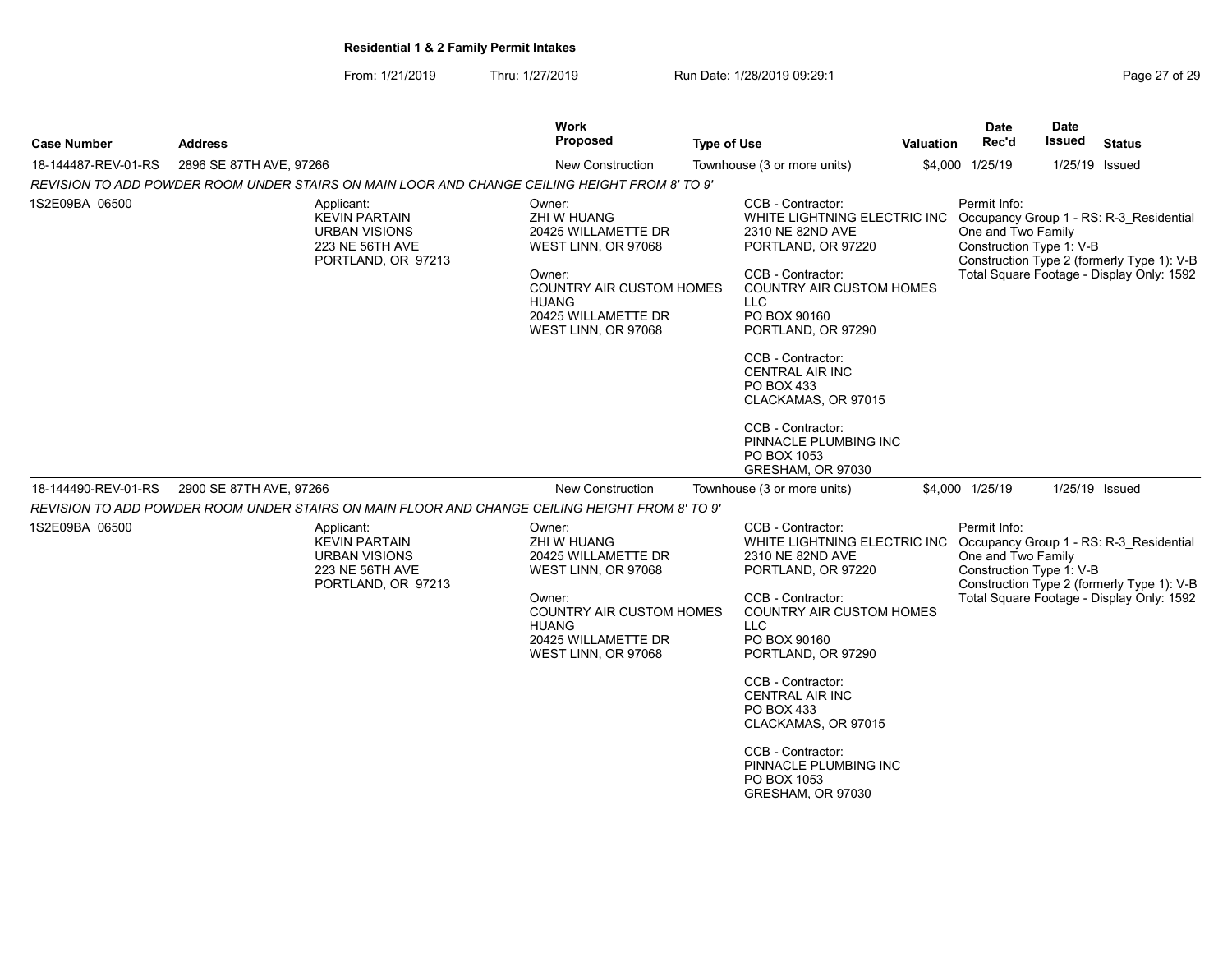| Page 28 of 29 |  |
|---------------|--|
|---------------|--|

| <b>Case Number</b>                                                   | <b>Address</b>           |                                                                                                                                                                            | Work<br><b>Proposed</b>                                                                                                                                                        | <b>Type of Use</b> |                                                                                                                                                                                                                                                                                                                                                                        | Valuation | <b>Date</b><br>Rec'd                                                                              | <b>Date</b><br>Issued           | Status                                                                                                                             |
|----------------------------------------------------------------------|--------------------------|----------------------------------------------------------------------------------------------------------------------------------------------------------------------------|--------------------------------------------------------------------------------------------------------------------------------------------------------------------------------|--------------------|------------------------------------------------------------------------------------------------------------------------------------------------------------------------------------------------------------------------------------------------------------------------------------------------------------------------------------------------------------------------|-----------|---------------------------------------------------------------------------------------------------|---------------------------------|------------------------------------------------------------------------------------------------------------------------------------|
| 18-144491-REV-01-RS                                                  | 2904 SE 87TH AVE, 97266  |                                                                                                                                                                            | <b>New Construction</b>                                                                                                                                                        |                    | Townhouse (3 or more units)                                                                                                                                                                                                                                                                                                                                            |           | \$4,000 1/25/19                                                                                   | 1/25/19 Issued                  |                                                                                                                                    |
|                                                                      |                          | 'REVISION TO ADD POWDER ROOM UNDER STAIRS ON MAIN FLOOR AND CHANGE CEILING HEIGHT FROM 8' TO 9                                                                             |                                                                                                                                                                                |                    |                                                                                                                                                                                                                                                                                                                                                                        |           |                                                                                                   |                                 |                                                                                                                                    |
|                                                                      |                          |                                                                                                                                                                            |                                                                                                                                                                                |                    |                                                                                                                                                                                                                                                                                                                                                                        |           |                                                                                                   |                                 |                                                                                                                                    |
| 1S2E09BA 06500                                                       |                          | Applicant:<br><b>KEVIN PARTAIN</b><br><b>URBAN VISIONS</b><br>223 NE 56TH AVE<br>PORTLAND, OR 97213                                                                        | Owner:<br>ZHI W HUANG<br>20425 WILLAMETTE DR<br>WEST LINN, OR 97068<br>Owner:<br><b>COUNTRY AIR CUSTOM HOMES</b><br><b>HUANG</b><br>20425 WILLAMETTE DR<br>WEST LINN, OR 97068 |                    | CCB - Contractor:<br>WHITE LIGHTNING ELECTRIC INC<br>2310 NE 82ND AVE<br>PORTLAND, OR 97220<br>CCB - Contractor:<br><b>COUNTRY AIR CUSTOM HOMES</b><br>LLC<br>PO BOX 90160<br>PORTLAND, OR 97290<br>CCB - Contractor:<br><b>CENTRAL AIR INC</b><br>PO BOX 433<br>CLACKAMAS, OR 97015<br>CCB - Contractor:<br>PINNACLE PLUMBING INC<br>PO BOX 1053<br>GRESHAM, OR 97030 |           | Permit Info:<br>One and Two Family<br>Construction Type 1: V-B                                    |                                 | Occupancy Group 1 - RS: R-3 Residential<br>Construction Type 2 (formerly Type 1): V-B<br>Total Square Footage - Display Only: 1553 |
| 18-176306-000-00-RS                                                  | 3332 SE 120TH AVE, 97266 |                                                                                                                                                                            | <b>New Construction</b>                                                                                                                                                        |                    | Townhouse (3 or more units)                                                                                                                                                                                                                                                                                                                                            |           | \$139,855 1/22/19                                                                                 |                                 | <b>Under Review</b>                                                                                                                |
|                                                                      |                          | BLDG 3 of 4 all on one lot - NEW ONE OF THREE ATTACHED TOWNHOUSES / THREE STORIES / ATTACHED GARAGE / FLAT LOT / SIMPLE *** MECHANICAL, ELECTRICAL, & PLUMBING PERMITS TO  |                                                                                                                                                                                |                    |                                                                                                                                                                                                                                                                                                                                                                        |           |                                                                                                   |                                 |                                                                                                                                    |
| 1S2E10AD 05000                                                       |                          | Applicant:                                                                                                                                                                 | Owner:                                                                                                                                                                         |                    | <b>Primary Contractor:</b>                                                                                                                                                                                                                                                                                                                                             |           | Permit Info:                                                                                      |                                 |                                                                                                                                    |
| NEELS TR 3<br><b>BLOCK1</b><br>LOT 5 TL 5000                         |                          | <b>MARK KURETICH</b><br>1800 BLANKENSHIP RD, STE 150<br>WEST LINN, OR 97065                                                                                                | PARAGON ENTERPRISES LLC<br>PO BOX 2187<br>GRESHAM, OR 97030                                                                                                                    |                    | TO BID                                                                                                                                                                                                                                                                                                                                                                 |           | One and Two Family<br>Construction Type 1: V-B<br>Number of New Dwelling Units: 1                 |                                 | Occupancy Group 1 - RS: R-3 Residential<br>Construction Type 2 (formerly Type 1): V-B<br>Total Square Footage - Display Only: 1300 |
| 18-176311-000-00-RS                                                  | 3332 SE 120TH AVE, 97266 |                                                                                                                                                                            | <b>New Construction</b>                                                                                                                                                        |                    | Townhouse (3 or more units)                                                                                                                                                                                                                                                                                                                                            |           | \$139.855 1/22/19                                                                                 |                                 | <b>Under Review</b>                                                                                                                |
|                                                                      |                          | BLDG 3 of 4 all on one lot - NEW TWO OF THREE ATTACHED TOWNHOUSES / THREE STORIES / ATTACHED GARAGE / FLAT LOT / SIMPLE *** MECHANICAL, ELECTRICAL, & PLUMBING PERMITS TO  |                                                                                                                                                                                |                    |                                                                                                                                                                                                                                                                                                                                                                        |           |                                                                                                   |                                 |                                                                                                                                    |
| 1S2E10AD 05000<br><b>NEELS TR3</b><br><b>BLOCK1</b><br>LOT 5 TL 5000 |                          | Applicant:<br><b>MARK KURETICH</b><br>1800 BLANKENSHIP RD. STE 150<br>WEST LINN, OR 97065                                                                                  | Owner:<br><b>PARAGON ENTERPRISES LLC</b><br>PO BOX 2187<br>GRESHAM, OR 97030                                                                                                   |                    | Primary Contractor:<br>TO BID                                                                                                                                                                                                                                                                                                                                          |           | Permit Info:<br>One and Two Family<br>Construction Type 1: V-B<br>Number of New Dwelling Units: 1 |                                 | Occupancy Group 1 - RS: R-3 Residential<br>Construction Type 2 (formerly Type 1): V-B<br>Total Square Footage - Display Only: 1300 |
| 18-176313-000-00-RS                                                  | 3332 SE 120TH AVE, 97266 |                                                                                                                                                                            | <b>New Construction</b>                                                                                                                                                        |                    | Townhouse (3 or more units)                                                                                                                                                                                                                                                                                                                                            |           | \$139,855 1/22/19                                                                                 |                                 | <b>Under Review</b>                                                                                                                |
|                                                                      |                          | BLDG 3 of 4 all on one lot - NEW THREE OF THREE ATTACHED TOWNHOUSES / THREE STORIES / ATTACHED GARAGE / FLAT LOT / SIMPLE *** MECHANICAL, ELECTRICAL, & PLUMBING PERMITS 1 |                                                                                                                                                                                |                    |                                                                                                                                                                                                                                                                                                                                                                        |           |                                                                                                   |                                 |                                                                                                                                    |
| 1S2E10AD 05000<br>NEELS TR 3<br>BLOCK <sub>1</sub><br>LOT 5 TL 5000  |                          | Applicant:<br><b>MARK KURETICH</b><br>1800 BLANKENSHIP RD, STE 150<br>WEST LINN, OR 97065                                                                                  | Owner:<br>PARAGON ENTERPRISES LLC<br>PO BOX 2187<br>GRESHAM, OR 97030                                                                                                          |                    | Primary Contractor:<br>TO BID                                                                                                                                                                                                                                                                                                                                          |           | Permit Info:<br>One and Two Family<br>Construction Type 1: V-B                                    | Number of New Dwelling Units: 1 | Occupancy Group 1 - RS: R-3 Residential<br>Construction Type 2 (formerly Type 1): V-B<br>Total Square Footage - Display Only: 1300 |